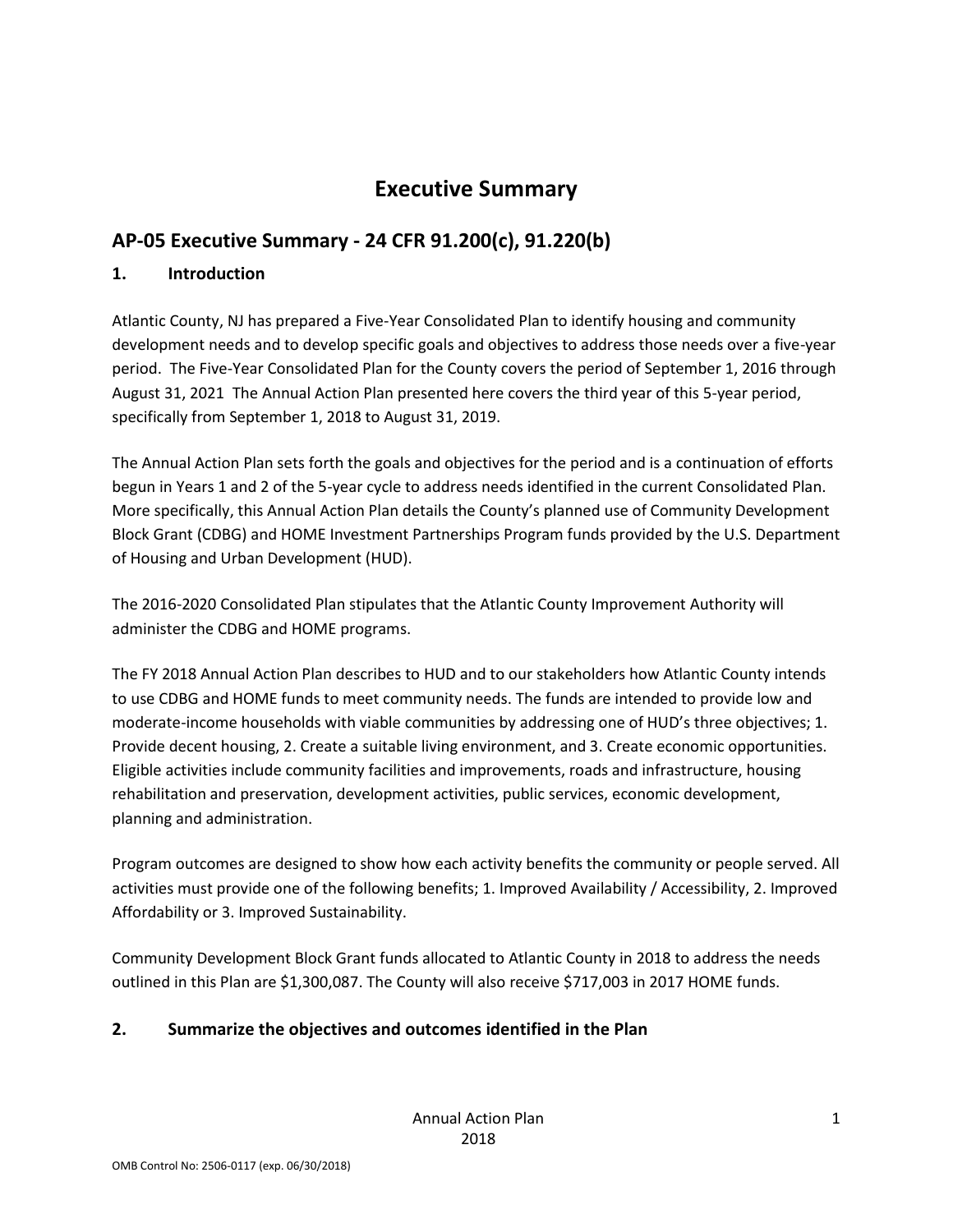This could be a restatement of items or a table listed elsewhere in the plan or a reference to another location. It may also contain any essential items from the housing and homeless needs assessment, the housing market analysis or the strategic plan.

The goals of this 2018 Annual Action Plan include:

- the preservation of existing housing through the housing rehab program (20 units)
- improvements to public infrastructure, including the removal of architectural barriers to accessibility (at least 40,000 people to benefit).

## **3. Evaluation of past performance**

This is an evaluation of past performance that helped lead the grantee to choose its goals or projects.

Atlantic County has an excellent record of using CDBG and HOME funds in an efficient and compliant manner to address identified needs in the County. Along with its public and private partners, the County has regularly completed projects that improve the lives of County residents, particularly low-mod income residents.

In preparing this plan, the successful outcomes previously achieved suggested that some activities, such as housing rehab, were efficient, effective uses of HUD funds and should be continued if there was still a need. Proficiency in completing infrastructure and facility projects and seeing both observed and documented benefits of public service efforts also suggested that inclusion of such activities, where warranted, would enhance opportunities for positively impacting our communities.

## **4. Summary of Citizen Participation Process and consultation process**

Summary from citizen participation section of plan.

The County held its annual kick-off meeting for Urban County municipalities to discuss municipal needs, the CDBG program and funding process. Most municipalities were represented and identified needs, through their applications, for infrastructure improvements, including the removal of architectural barriers to accessibility.

A 30-day public review of the draft of this plan was held from June 1 through July 2.

Finally, through its various divisions, Atlantic County maintains an ongoing dialogue with local governments, school districts, non-profit service providers and residents allowing for a consistent and current read on community needs and opportunities.

## **5. Summary of public comments**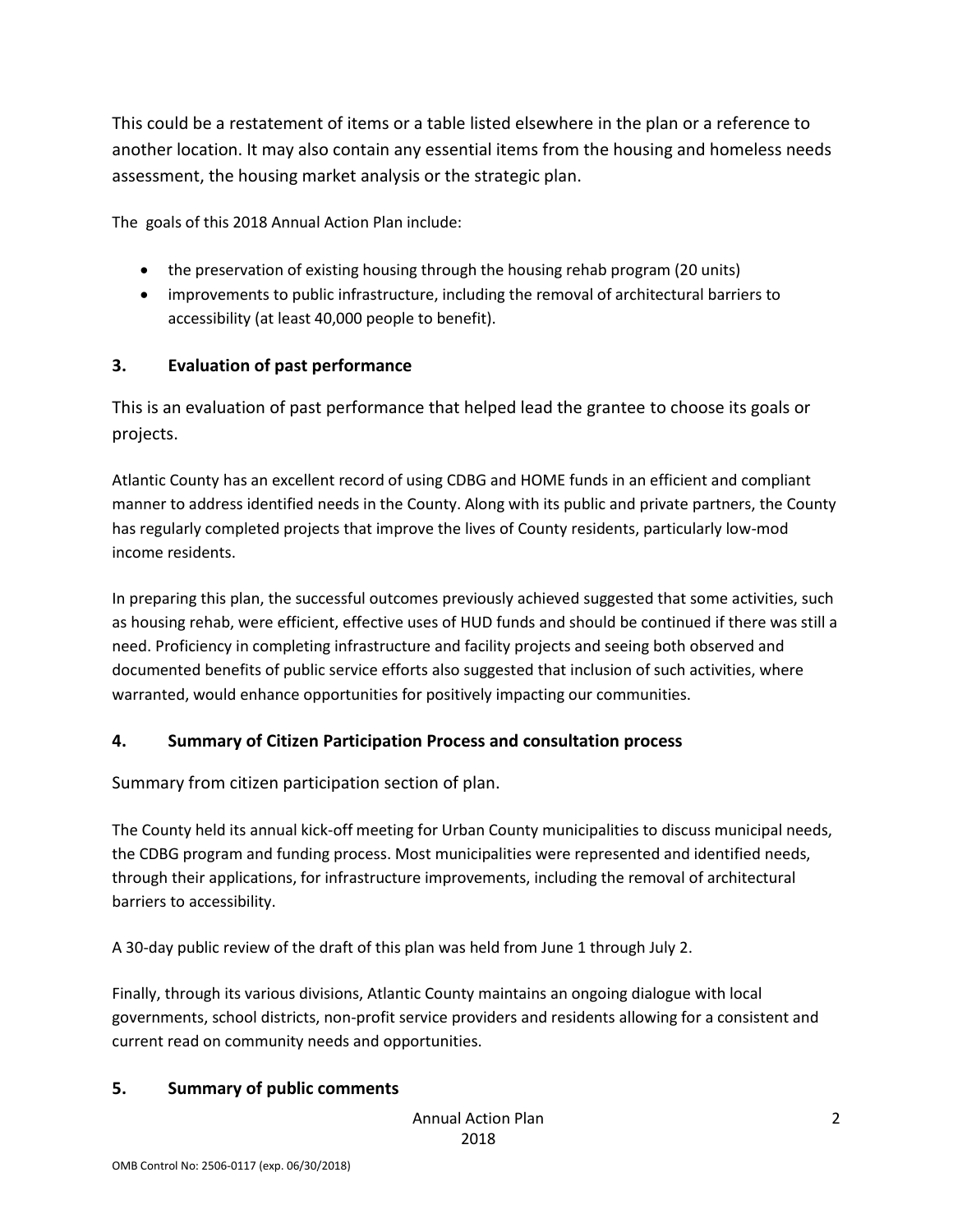This could be a brief narrative summary or reference an attached document from the Citizen Participation section of the Con Plan.

Consensus was that a need continues for housing, infrastructure improvements, removal of architectural barriers and public services, including transportation.

## **6. Summary of comments or views not accepted and the reasons for not accepting them**

All comments received were accepted in the preparation of this plan.

## **7. Summary**

Through consultation with a wide array of stakeholders, Atlantic County has developed an Annual Action Plan for the use of CDBG and HOME funds. The overarching purpose of that Plan is the efficient use of limited resources to effectively address identified needs among the County's most vulnerable residents. The Plan is built on the County's proven methods of meeting needs but with a recognition that needs and the forces that drive them are subject to change. Housing, public buildings and systems, and public services that inform, educate or otherwise elevate the quality of life continue to be the focus of Atlantic County's efforts in this arena.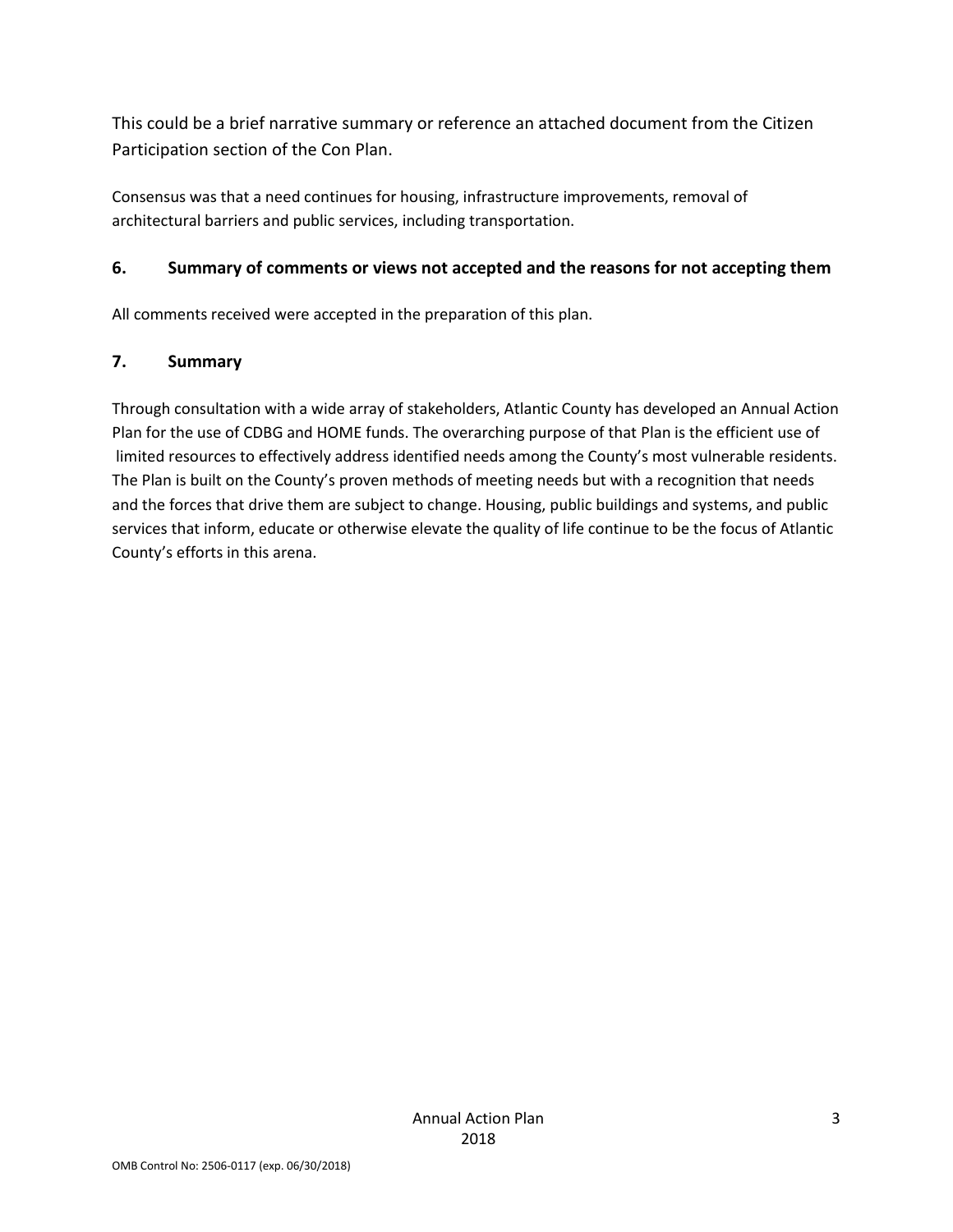# **PR-05 Lead & Responsible Agencies – 91.200(b)**

# **1. Agency/entity responsible for preparing/administering the Consolidated Plan**

Describe the agency/entity responsible for preparing the Consolidated Plan and those responsible for administration of each grant program and funding source.

| <b>Agency Role</b>        | <b>Name</b> | Department/Agency                            |
|---------------------------|-------------|----------------------------------------------|
|                           |             |                                              |
| <b>CDBG Administrator</b> |             | Atlantic County Improvement Authority        |
| <b>HOME Administrator</b> |             | <b>Atlantic County Improvement Authority</b> |

**Table 1 – Responsible Agencies**

### **Narrative (optional)**

#### **Consolidated Plan Public Contact Information**

John C. Lamey, Jr., Executive Director, Atlantic County Improvement Authority, 1333 Atlantic Ave., Atlantic City, NJ 08401; 609-343-2390; lamey\_john@aclink.org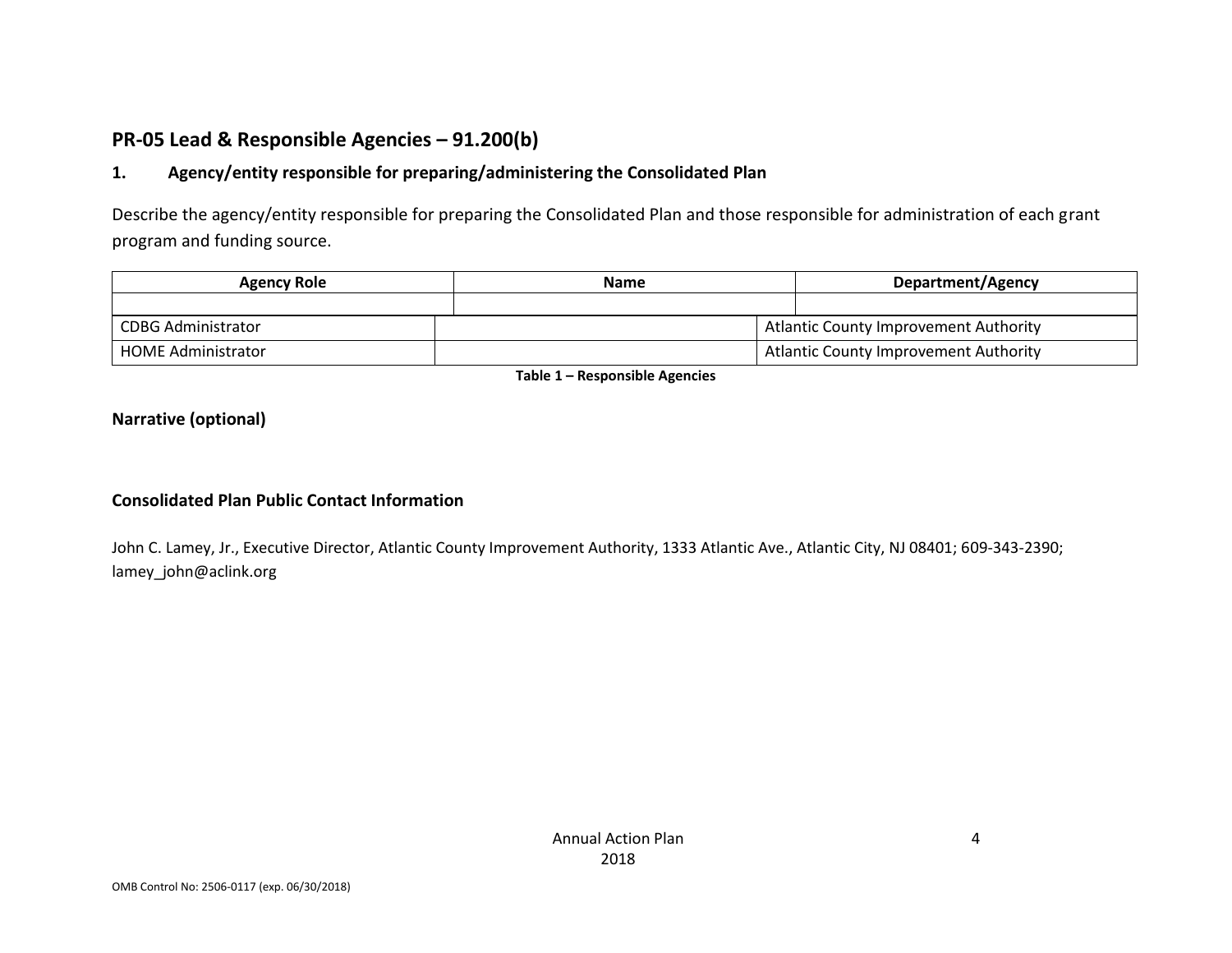# **AP-10 Consultation – 91.100, 91.200(b), 91.215(l)**

## **1. Introduction**

Atlantic County, through the Atlantic County Improvement Authority, has prepared a Five-Year Consolidated Plan for the Program Years 2016 through 2020 in order to strategically implement federal programs that fund housing, community development, and economic development activities within the municipalities that comprise the Urban County. Through a collaborative planning process that involved a broad range of public and private agencies, the County has developed a single, consolidated planning and application document for the use of federal entitlement funds available through the Community Development Block Grant (CDBG) and the HOME Investment Partnerships (HOME) Programs.

For this, the 3rd Annual Action Plan under the current 5-Year Consolidated Plan, the County similarly consulted with local governments and organizations to identify projects that would meet the goals enumerated in the 5-Year Plan.

# **Provide a concise summary of the jurisdiction's activities to enhance coordination between public and assisted housing providers and private and governmental health, mental health and service agencies (91.215(l))**

Coordination begins with communication and the jurisdiction maintains open channels of communication among a varied network of service providers - including health and mental health providers - and the various representatives of low-mod income residents, including public and assisted housing. Atlantic County, through its appropriate divisions, is active in countywide and regional organizations, including the CEAS Committee and Continuum of Care, and is a willing conduit for information and coordination.

# **Describe coordination with the Continuum of Care and efforts to address the needs of homeless persons (particularly chronically homeless individuals and families, families with children, veterans, and unaccompanied youth) and persons at risk of homelessness.**

The Homeless Committee of the Atlantic County Human Services Advisory Council has prepared a request for funding to the U.S. Department of Housing and Urban Development under the SuperNOFA Continuum of Care for the Homeless Program. The Continuum planning process is led by a voluntary association of service and housing providers, City and County government, faith-based and communitybased organizations whose focus is to find collaborative solutions for the needs of homeless persons in Atlantic City and Atlantic County.

# **Describe consultation with the Continuum(s) of Care that serves the jurisdiction's area in determining how to allocate ESG funds, develop performance standards for and evaluate**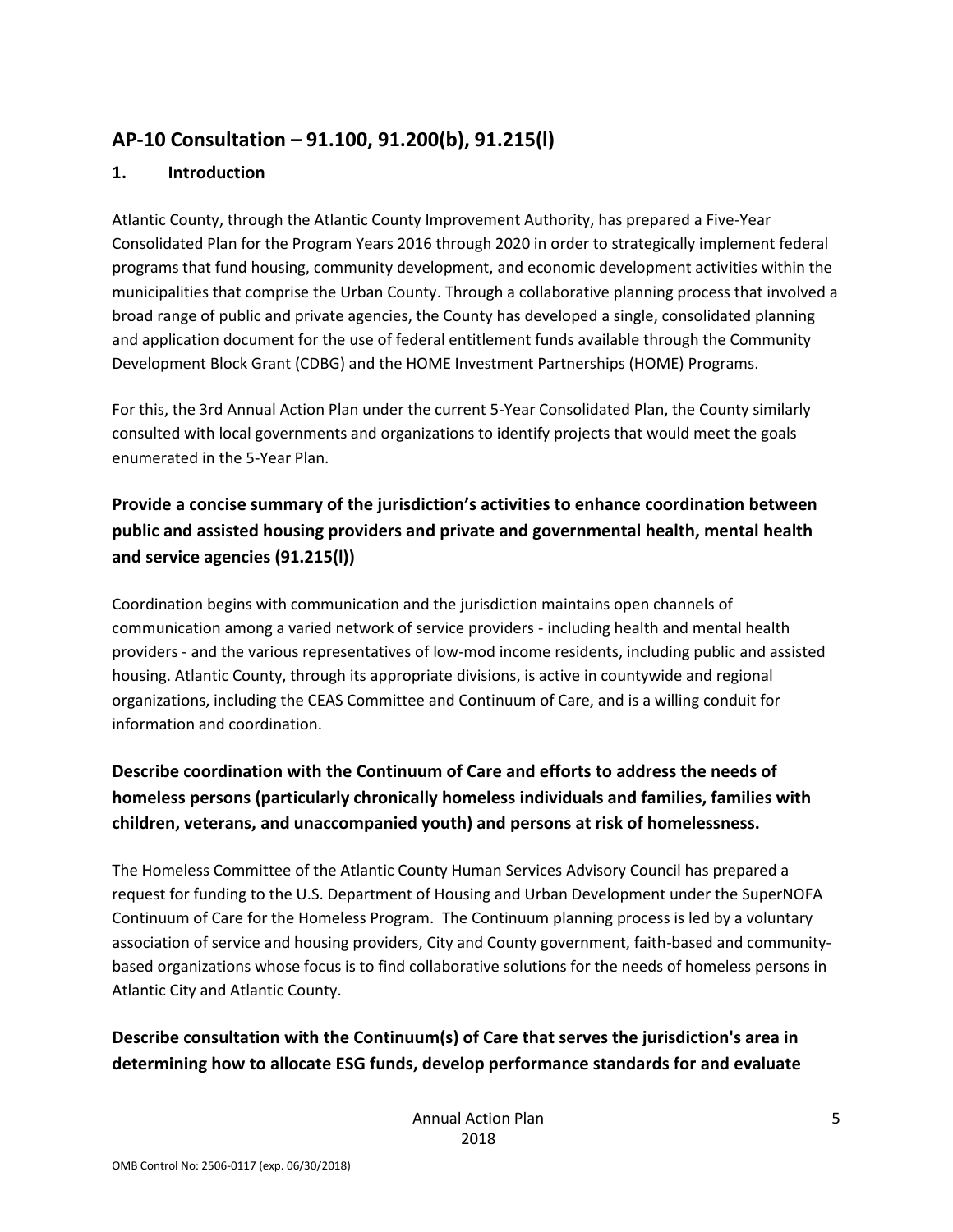# **outcomes of projects and activities assisted by ESG funds, and develop funding, policies and procedures for the operation and administration of HMIS**

N/A - Atlantic County does not receive ESG funding.

**2. Describe Agencies, groups, organizations and others who participated in the process and describe the jurisdiction's consultations with housing, social service agencies and other entities**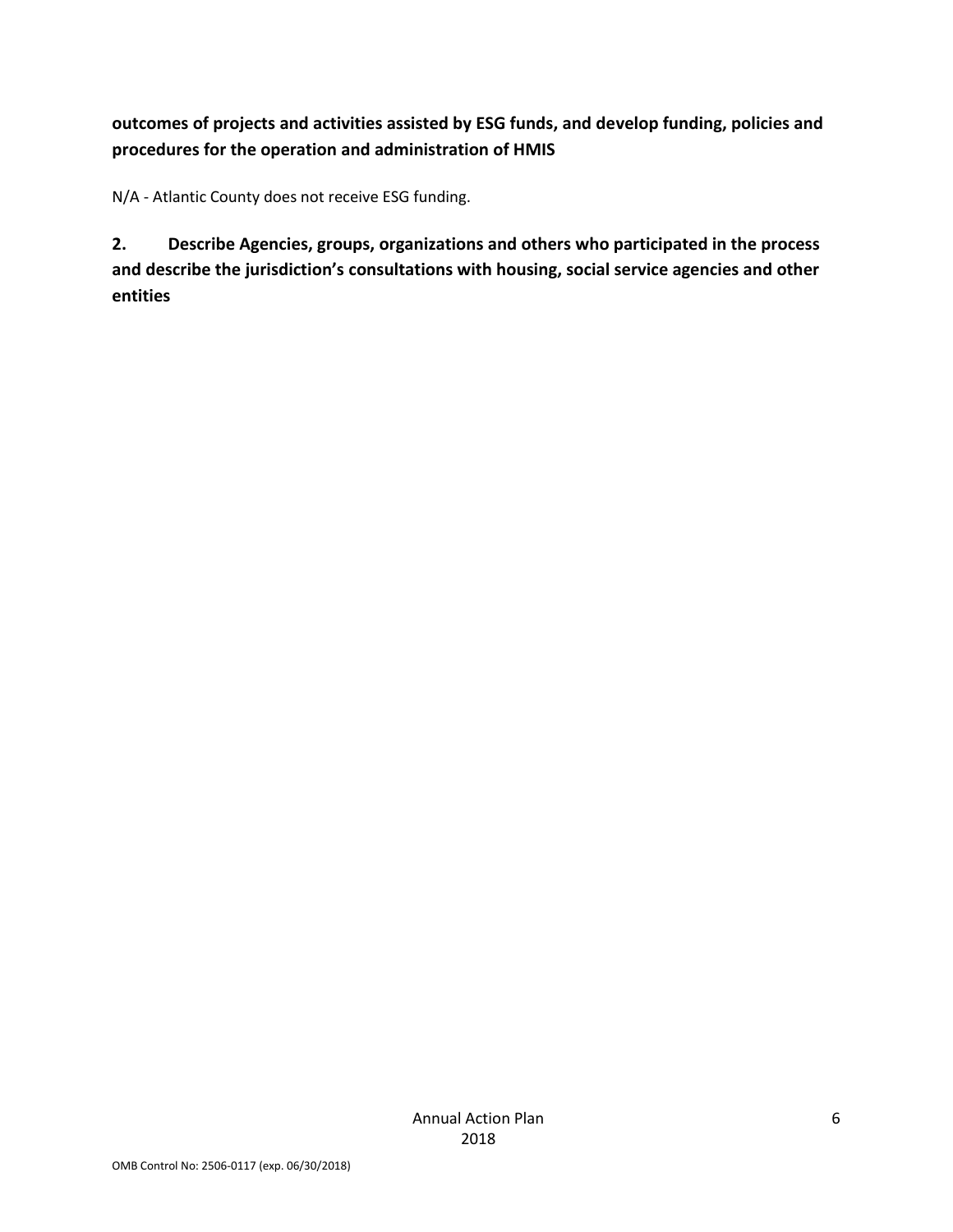| Table 2 - Agencies, groups, organizations who participated |  |  |
|------------------------------------------------------------|--|--|
|------------------------------------------------------------|--|--|

| $\mathbf{1}$   | Agency/Group/Organization                                                                                                                                         | <b>Atlantic County Womens Center</b>                                                                                                                                                                                                                                                            |
|----------------|-------------------------------------------------------------------------------------------------------------------------------------------------------------------|-------------------------------------------------------------------------------------------------------------------------------------------------------------------------------------------------------------------------------------------------------------------------------------------------|
|                | <b>Agency/Group/Organization Type</b>                                                                                                                             | Housing<br>Services-Victims of Domestic Violence                                                                                                                                                                                                                                                |
|                | What section of the Plan was addressed by<br><b>Consultation?</b>                                                                                                 | <b>Housing Need Assessment</b><br>Homeless Needs - Chronically homeless<br>Homeless Needs - Families with children<br>Homelessness Needs - Veterans<br>Homelessness Strategy<br>Non-Homeless Special Needs<br><b>Anti-poverty Strategy</b><br><b>Public services</b>                            |
|                | Briefly describe how the Agency/Group/Organization<br>was consulted. What are the anticipated outcomes of<br>the consultation or areas for improved coordination? | Atlantic County and the Atlantic County Improvement Authority maintain an<br>ongoing relationship with more than 40 other municipalities, government<br>agencies, school districts and community service organizations via e-mail,<br>conference calls, face-to-face meetings, and conferences. |
| $\overline{2}$ | Agency/Group/Organization                                                                                                                                         | Mental Health Association in Atlantic County                                                                                                                                                                                                                                                    |
|                | <b>Agency/Group/Organization Type</b>                                                                                                                             | Services-Health<br><b>Health Agency</b>                                                                                                                                                                                                                                                         |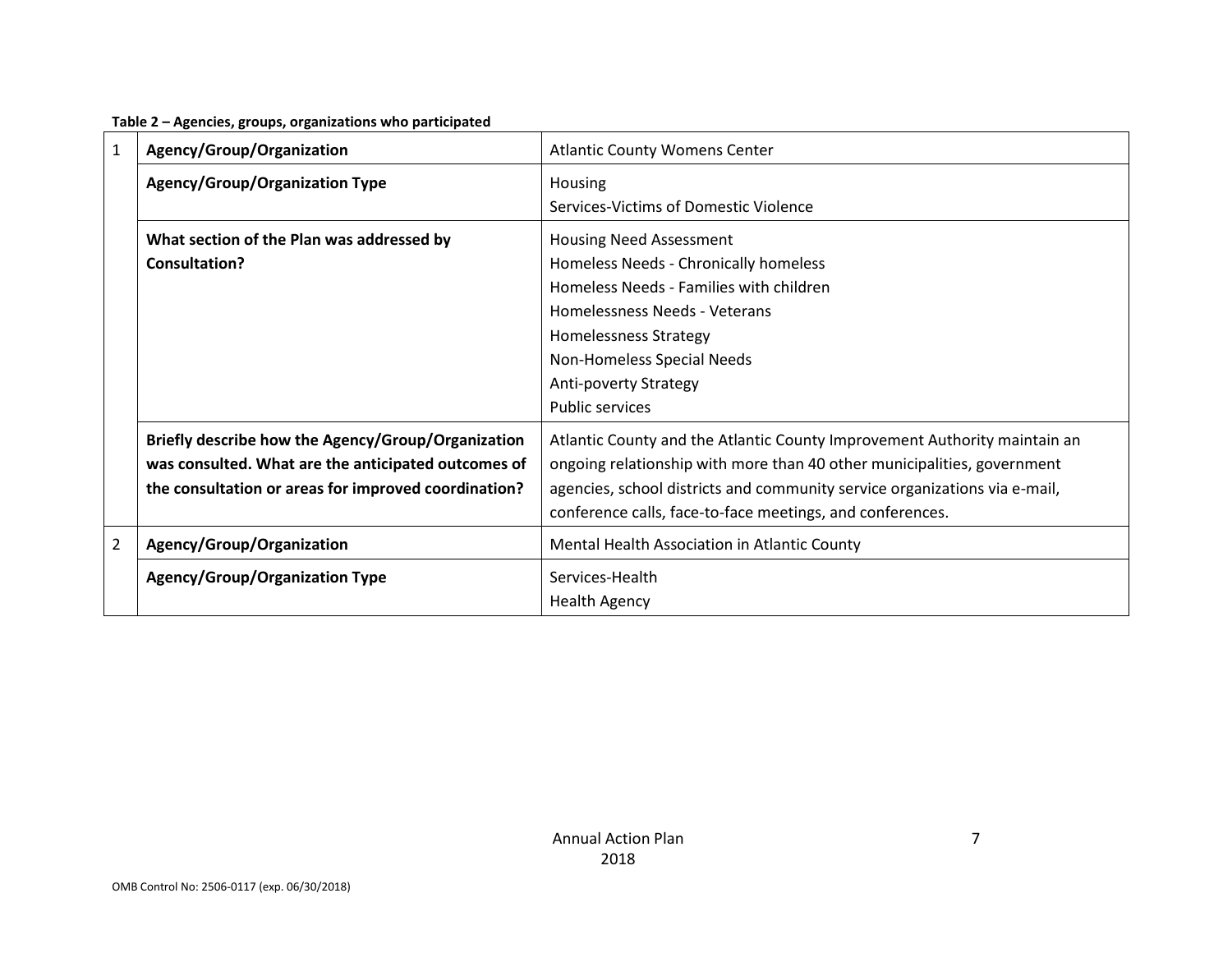|   | What section of the Plan was addressed by<br><b>Consultation?</b>                                                                                                 | <b>Housing Need Assessment</b><br>Homeless Needs - Chronically homeless<br>Homeless Needs - Families with children<br>Homelessness Needs - Veterans<br>Homelessness Needs - Unaccompanied youth<br><b>Homelessness Strategy</b><br>Non-Homeless Special Needs<br><b>Anti-poverty Strategy</b>   |
|---|-------------------------------------------------------------------------------------------------------------------------------------------------------------------|-------------------------------------------------------------------------------------------------------------------------------------------------------------------------------------------------------------------------------------------------------------------------------------------------|
|   |                                                                                                                                                                   | <b>Public services</b>                                                                                                                                                                                                                                                                          |
|   | Briefly describe how the Agency/Group/Organization<br>was consulted. What are the anticipated outcomes of<br>the consultation or areas for improved coordination? | Atlantic County and the Atlantic County Improvement Authority maintain an<br>ongoing relationship with more than 40 other municipalities, government<br>agencies, school districts and community service organizations via e-mail,<br>conference calls, face-to-face meetings, and conferences. |
| 3 | Agency/Group/Organization                                                                                                                                         | HAMILTON TOWNSHIP (ATLANTIC COUNTY)                                                                                                                                                                                                                                                             |
|   | <b>Agency/Group/Organization Type</b>                                                                                                                             | Other government - Local                                                                                                                                                                                                                                                                        |
|   | What section of the Plan was addressed by<br>Consultation?                                                                                                        | <b>Housing Need Assessment</b><br>Homeless Needs - Chronically homeless<br>Homelessness Needs - Veterans<br>Homelessness Needs - Unaccompanied youth<br><b>Homelessness Strategy</b><br>Non-Homeless Special Needs<br><b>Economic Development</b><br>Public infrastructure and facilities       |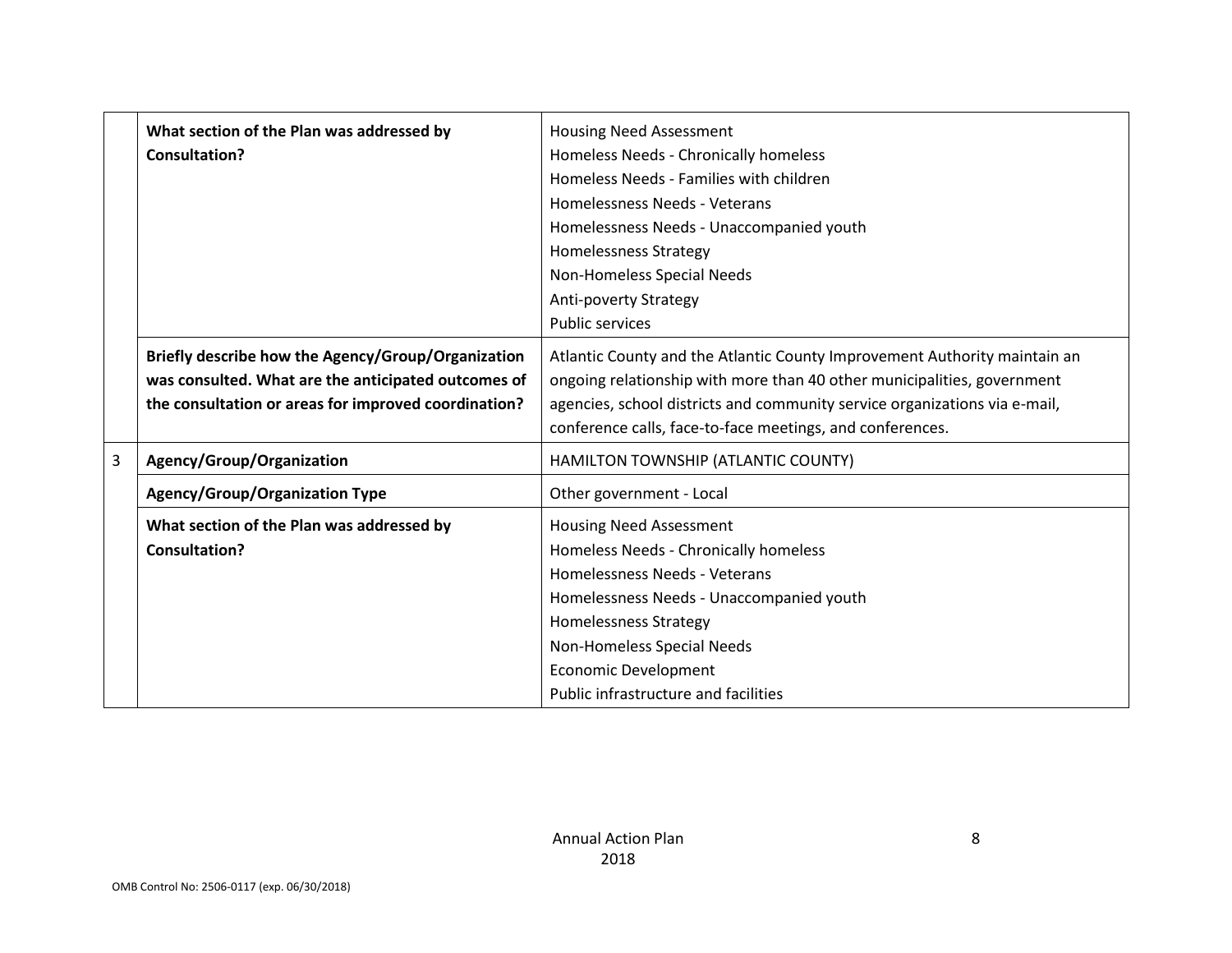|   | Briefly describe how the Agency/Group/Organization<br>was consulted. What are the anticipated outcomes of<br>the consultation or areas for improved coordination? | Submitted an application for CDBG funding, which provides insight into the<br>municipality's needs. Additionally, Atlantic County and the Atlantic County<br>Improvement Authority maintain an ongoing relationship with more than 40<br>other municipalities, government agencies, school districts and community<br>service organizations via e-mail, conference calls, face-to-face meetings, and<br>conferences. The ACIA annually holds a kick-off meeting to discuss municipal<br>needs and CDBG funding. All Urban County municipalities are invited to the<br>meeting. |
|---|-------------------------------------------------------------------------------------------------------------------------------------------------------------------|--------------------------------------------------------------------------------------------------------------------------------------------------------------------------------------------------------------------------------------------------------------------------------------------------------------------------------------------------------------------------------------------------------------------------------------------------------------------------------------------------------------------------------------------------------------------------------|
| 4 | Agency/Group/Organization                                                                                                                                         | <b>Pleasantville Housing Authority</b>                                                                                                                                                                                                                                                                                                                                                                                                                                                                                                                                         |
|   | <b>Agency/Group/Organization Type</b>                                                                                                                             | <b>PHA</b>                                                                                                                                                                                                                                                                                                                                                                                                                                                                                                                                                                     |
|   | What section of the Plan was addressed by<br><b>Consultation?</b>                                                                                                 | <b>Public Housing Needs</b>                                                                                                                                                                                                                                                                                                                                                                                                                                                                                                                                                    |
|   | Briefly describe how the Agency/Group/Organization<br>was consulted. What are the anticipated outcomes of<br>the consultation or areas for improved coordination? | Atlantic County and the Atlantic County Improvement Authority maintain an<br>ongoing relationship with more than 40 other municipalities, government<br>agencies, school districts and community service organizations via e-mail,<br>conference calls, face-to-face meetings, and conferences.                                                                                                                                                                                                                                                                                |
| 5 | Agency/Group/Organization                                                                                                                                         | ABSECON                                                                                                                                                                                                                                                                                                                                                                                                                                                                                                                                                                        |
|   | <b>Agency/Group/Organization Type</b>                                                                                                                             | Other government - Local                                                                                                                                                                                                                                                                                                                                                                                                                                                                                                                                                       |
|   | What section of the Plan was addressed by<br><b>Consultation?</b>                                                                                                 | Public services, infrastructure & facilities                                                                                                                                                                                                                                                                                                                                                                                                                                                                                                                                   |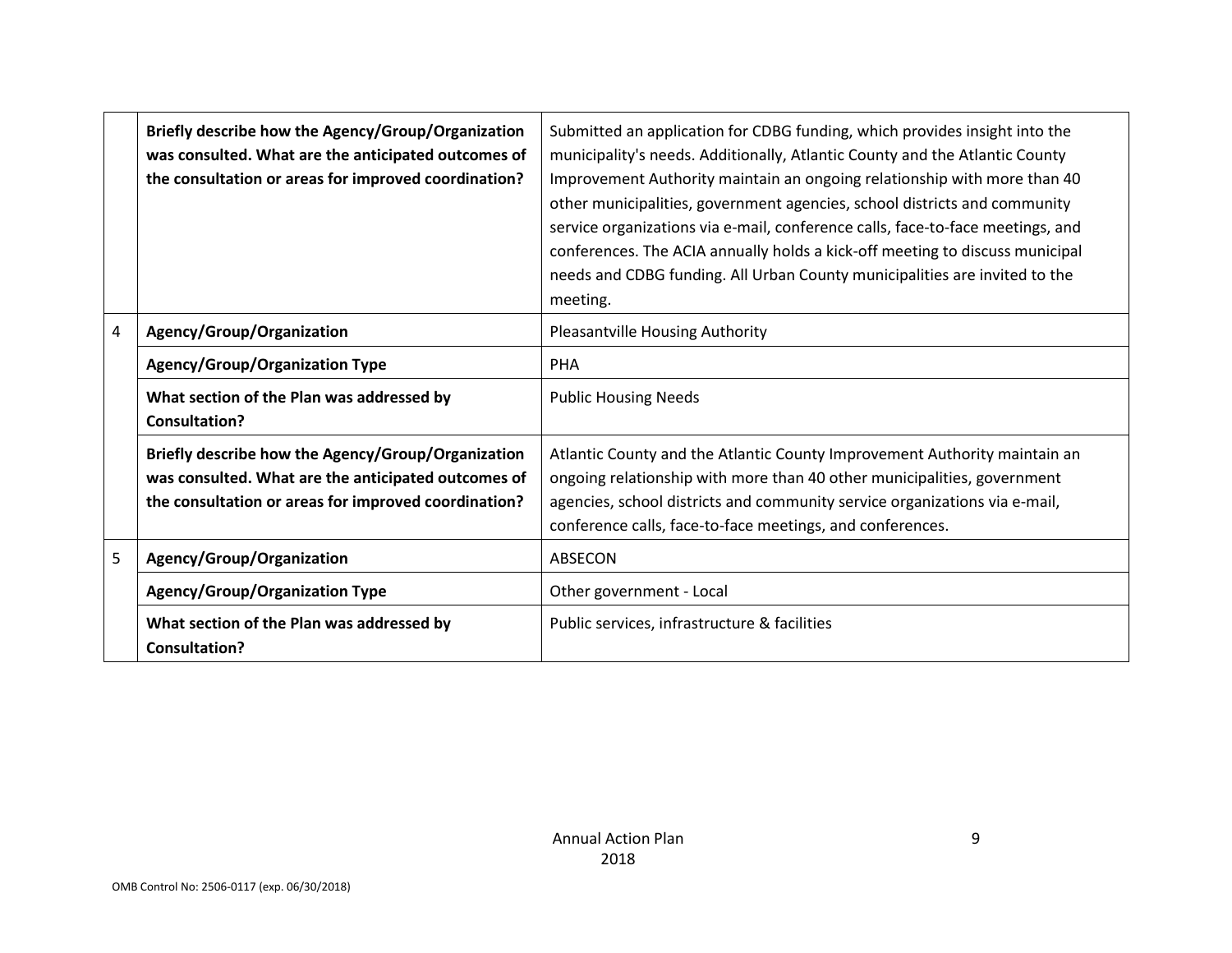|                | Briefly describe how the Agency/Group/Organization<br>was consulted. What are the anticipated outcomes of<br>the consultation or areas for improved coordination? | Submitted an application for CDBG funding, which provides insight into the<br>municipality's needs. Additionally, Atlantic County and the Atlantic County<br>Improvement Authority maintain an ongoing relationship with more than 40<br>other municipalities, government agencies, school districts and community<br>service organizations via e-mail, conference calls, face-to-face meetings, and<br>conferences. The ACIA annually holds a kick-off meeting to discuss municipal<br>needs and CDBG funding. All Urban County municipalities are invited to the<br>meeting. |
|----------------|-------------------------------------------------------------------------------------------------------------------------------------------------------------------|--------------------------------------------------------------------------------------------------------------------------------------------------------------------------------------------------------------------------------------------------------------------------------------------------------------------------------------------------------------------------------------------------------------------------------------------------------------------------------------------------------------------------------------------------------------------------------|
| 6              | Agency/Group/Organization                                                                                                                                         | City of Brigantine                                                                                                                                                                                                                                                                                                                                                                                                                                                                                                                                                             |
|                | <b>Agency/Group/Organization Type</b>                                                                                                                             | Other government - Local                                                                                                                                                                                                                                                                                                                                                                                                                                                                                                                                                       |
|                | What section of the Plan was addressed by<br><b>Consultation?</b>                                                                                                 | Public infrastructure                                                                                                                                                                                                                                                                                                                                                                                                                                                                                                                                                          |
|                | Briefly describe how the Agency/Group/Organization<br>was consulted. What are the anticipated outcomes of<br>the consultation or areas for improved coordination? | Submitted an application for CDBG funding, which provides insight into the<br>municipality's needs. Additionally, Atlantic County and the Atlantic County<br>Improvement Authority maintain an ongoing relationship with more than 40<br>other municipalities, government agencies, school districts and community<br>service organizations via e-mail, conference calls, face-to-face meetings, and<br>conferences. The ACIA annually holds a kick-off meeting to discuss municipal<br>needs and CDBG funding. All Urban County municipalities are invited to the<br>meeting. |
| $\overline{7}$ | Agency/Group/Organization                                                                                                                                         | <b>BUENA VISTA TOWNSHIP</b>                                                                                                                                                                                                                                                                                                                                                                                                                                                                                                                                                    |
|                | <b>Agency/Group/Organization Type</b>                                                                                                                             | Other government - Local                                                                                                                                                                                                                                                                                                                                                                                                                                                                                                                                                       |
|                | What section of the Plan was addressed by<br><b>Consultation?</b>                                                                                                 | <b>Public facilities</b>                                                                                                                                                                                                                                                                                                                                                                                                                                                                                                                                                       |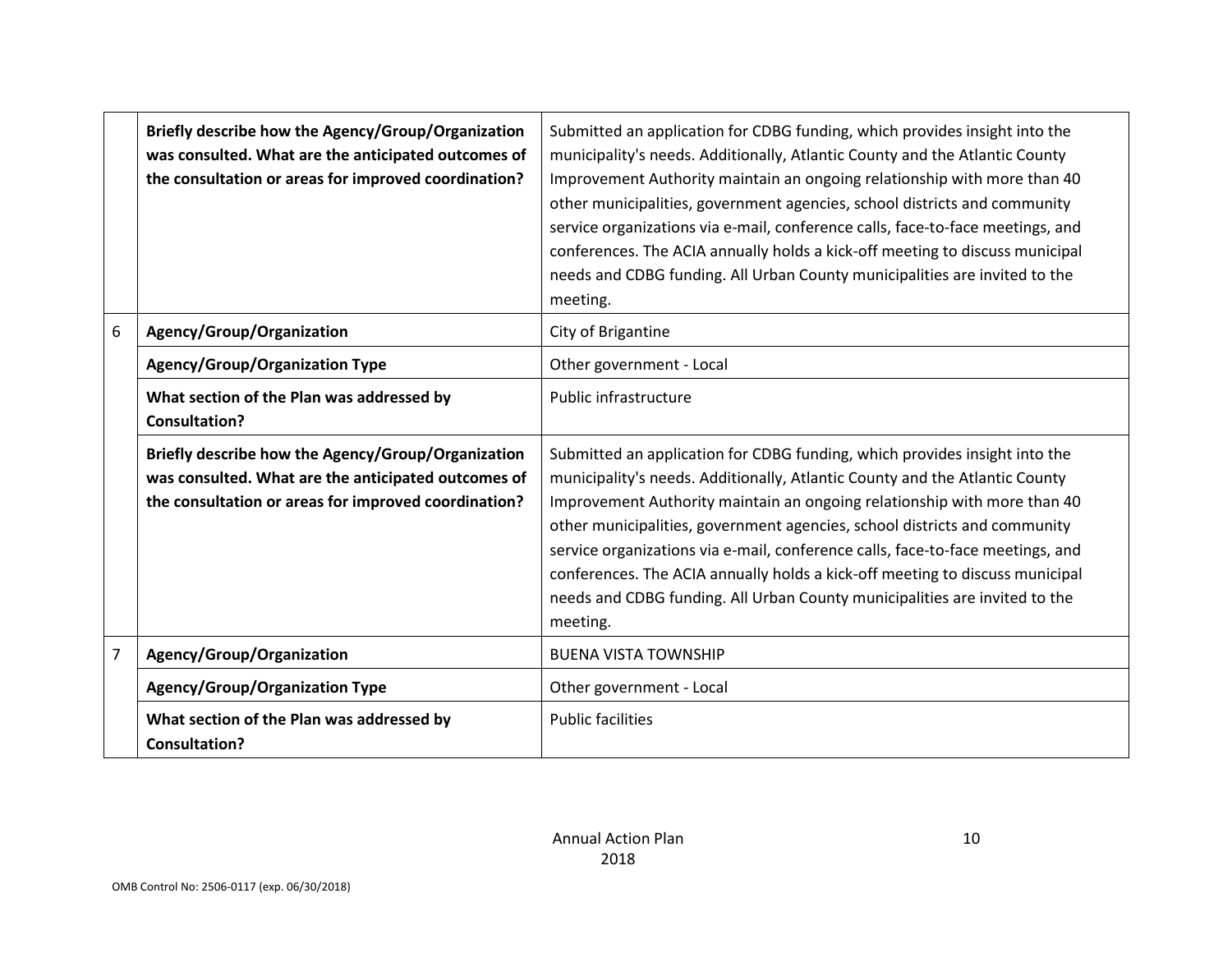|   | Briefly describe how the Agency/Group/Organization<br>was consulted. What are the anticipated outcomes of<br>the consultation or areas for improved coordination? | Submitted an application for CDBG funding, which provides insight into the<br>municipality's needs. Additionally, Atlantic County and the Atlantic County<br>Improvement Authority maintain an ongoing relationship with more than 40<br>other municipalities, government agencies, school districts and community<br>service organizations via e-mail, conference calls, face-to-face meetings, and<br>conferences. The ACIA annually holds a kick-off meeting to discuss municipal<br>needs and CDBG funding. All Urban County municipalities are invited to the<br>meeting. |
|---|-------------------------------------------------------------------------------------------------------------------------------------------------------------------|--------------------------------------------------------------------------------------------------------------------------------------------------------------------------------------------------------------------------------------------------------------------------------------------------------------------------------------------------------------------------------------------------------------------------------------------------------------------------------------------------------------------------------------------------------------------------------|
| 8 | Agency/Group/Organization                                                                                                                                         | <b>BUENA</b>                                                                                                                                                                                                                                                                                                                                                                                                                                                                                                                                                                   |
|   | <b>Agency/Group/Organization Type</b>                                                                                                                             | Other government - Local                                                                                                                                                                                                                                                                                                                                                                                                                                                                                                                                                       |
|   | What section of the Plan was addressed by<br><b>Consultation?</b>                                                                                                 | Public facilities & infrastructure                                                                                                                                                                                                                                                                                                                                                                                                                                                                                                                                             |
|   | Briefly describe how the Agency/Group/Organization<br>was consulted. What are the anticipated outcomes of<br>the consultation or areas for improved coordination? | Submitted an application for CDBG funding, which provides insight into the<br>municipality's needs. Additionally, Atlantic County and the Atlantic County<br>Improvement Authority maintain an ongoing relationship with more than 40<br>other municipalities, government agencies, school districts and community<br>service organizations via e-mail, conference calls, face-to-face meetings, and<br>conferences. The ACIA annually holds a kick-off meeting to discuss municipal<br>needs and CDBG funding. All Urban County municipalities are invited to the<br>meeting. |
| 9 | Agency/Group/Organization                                                                                                                                         | City of Corbin City                                                                                                                                                                                                                                                                                                                                                                                                                                                                                                                                                            |
|   | <b>Agency/Group/Organization Type</b>                                                                                                                             | Other government - Local                                                                                                                                                                                                                                                                                                                                                                                                                                                                                                                                                       |
|   | What section of the Plan was addressed by<br><b>Consultation?</b>                                                                                                 | Slum/blight elimination                                                                                                                                                                                                                                                                                                                                                                                                                                                                                                                                                        |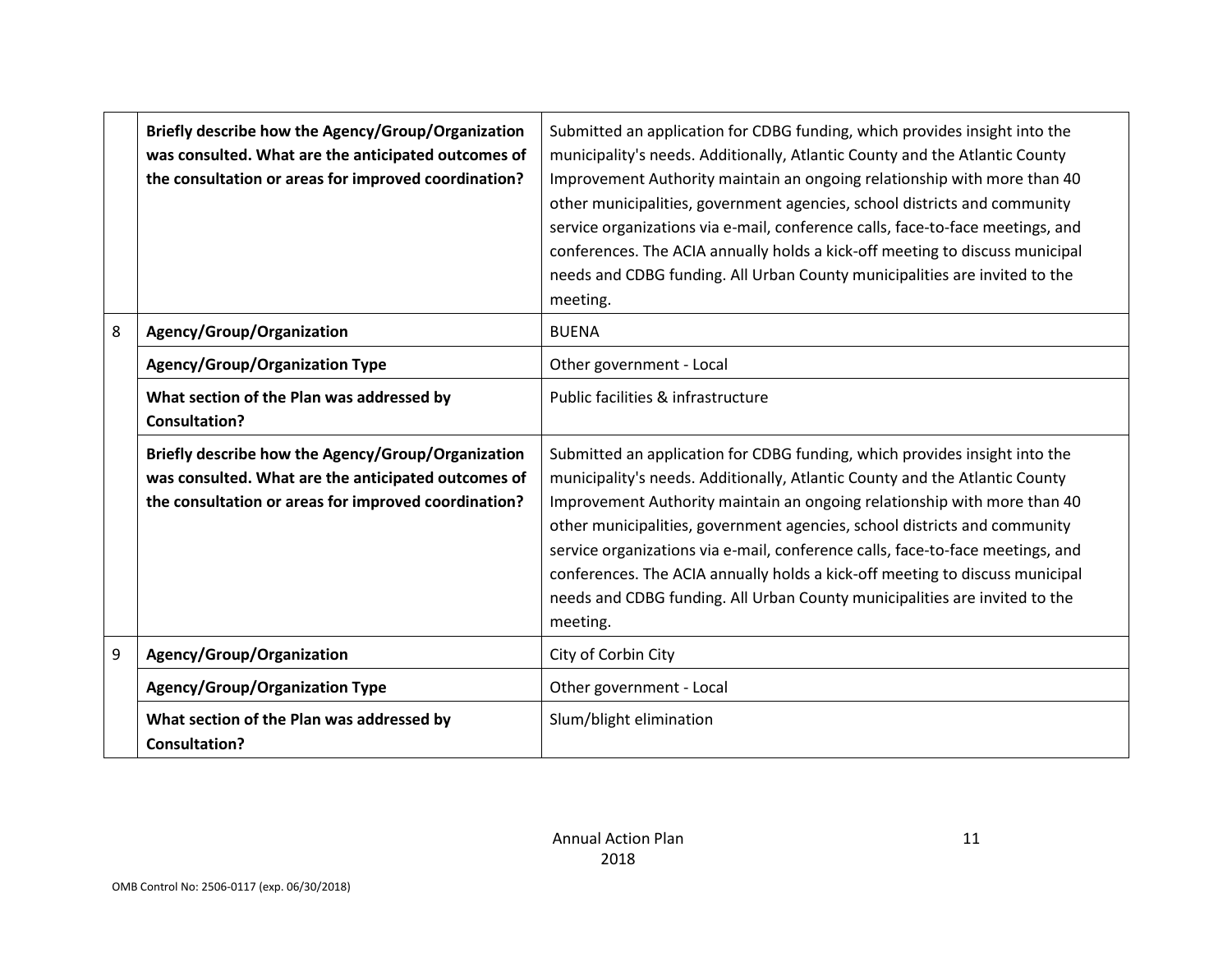|    | Briefly describe how the Agency/Group/Organization<br>was consulted. What are the anticipated outcomes of<br>the consultation or areas for improved coordination? | Submitted an application for CDBG funding, which provides insight into the<br>municipality's needs. Additionally, Atlantic County and the Atlantic County<br>Improvement Authority maintain an ongoing relationship with more than 40<br>other municipalities, government agencies, school districts and community<br>service organizations via e-mail, conference calls, face-to-face meetings, and<br>conferences. The ACIA annually holds a kick-off meeting to discuss municipal<br>needs and CDBG funding. All Urban County municipalities are invited to the<br>meeting. |
|----|-------------------------------------------------------------------------------------------------------------------------------------------------------------------|--------------------------------------------------------------------------------------------------------------------------------------------------------------------------------------------------------------------------------------------------------------------------------------------------------------------------------------------------------------------------------------------------------------------------------------------------------------------------------------------------------------------------------------------------------------------------------|
| 10 | Agency/Group/Organization                                                                                                                                         | <b>HAMMONTON</b>                                                                                                                                                                                                                                                                                                                                                                                                                                                                                                                                                               |
|    | <b>Agency/Group/Organization Type</b>                                                                                                                             | Other government - Local                                                                                                                                                                                                                                                                                                                                                                                                                                                                                                                                                       |
|    | What section of the Plan was addressed by<br><b>Consultation?</b>                                                                                                 | Public facilities & infrsastructure                                                                                                                                                                                                                                                                                                                                                                                                                                                                                                                                            |
|    | Briefly describe how the Agency/Group/Organization<br>was consulted. What are the anticipated outcomes of<br>the consultation or areas for improved coordination? | Submitted an application for CDBG funding, which provides insight into the<br>municipality's needs. Additionally, Atlantic County and the Atlantic County<br>Improvement Authority maintain an ongoing relationship with more than 40<br>other municipalities, government agencies, school districts and community<br>service organizations via e-mail, conference calls, face-to-face meetings, and<br>conferences. The ACIA annually holds a kick-off meeting to discuss municipal<br>needs and CDBG funding. All Urban County municipalities are invited to the<br>meeting. |
| 11 | Agency/Group/Organization                                                                                                                                         | <b>EGG HARBOR TOWNSHIP</b>                                                                                                                                                                                                                                                                                                                                                                                                                                                                                                                                                     |
|    | <b>Agency/Group/Organization Type</b>                                                                                                                             | Other government - Local                                                                                                                                                                                                                                                                                                                                                                                                                                                                                                                                                       |
|    | What section of the Plan was addressed by<br><b>Consultation?</b>                                                                                                 | <b>Public Infrastructure</b>                                                                                                                                                                                                                                                                                                                                                                                                                                                                                                                                                   |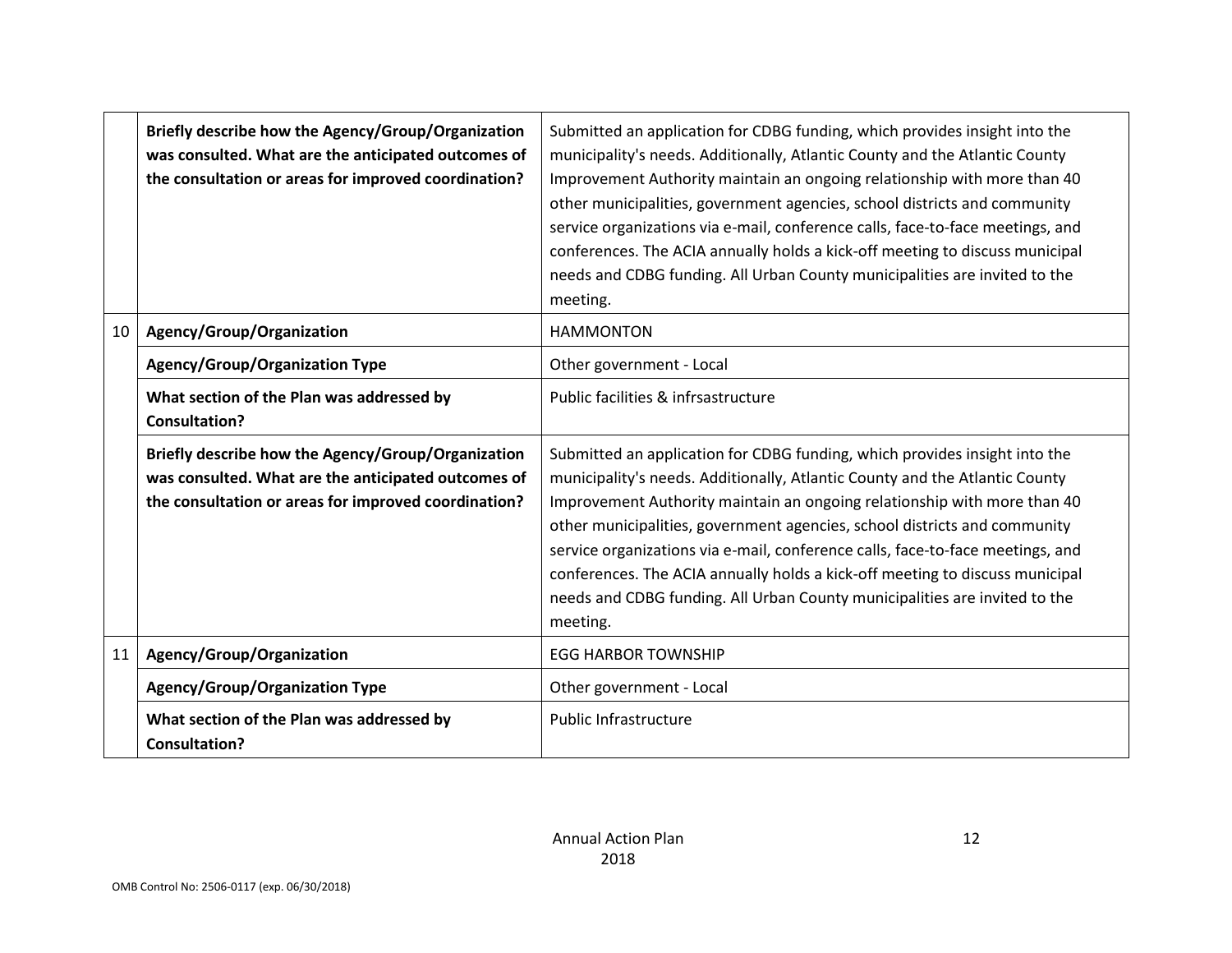|    | Briefly describe how the Agency/Group/Organization<br>was consulted. What are the anticipated outcomes of<br>the consultation or areas for improved coordination? | Submitted an application for CDBG funding, which provides insight into the<br>municipality's needs. Additionally, Atlantic County and the Atlantic County<br>Improvement Authority maintain an ongoing relationship with more than 40<br>other municipalities, government agencies, school districts and community<br>service organizations via e-mail, conference calls, face-to-face meetings, and<br>conferences. The ACIA annually holds a kick-off meeting to discuss municipal<br>needs and CDBG funding. All Urban County municipalities are invited to the<br>meeting. |
|----|-------------------------------------------------------------------------------------------------------------------------------------------------------------------|--------------------------------------------------------------------------------------------------------------------------------------------------------------------------------------------------------------------------------------------------------------------------------------------------------------------------------------------------------------------------------------------------------------------------------------------------------------------------------------------------------------------------------------------------------------------------------|
| 12 | Agency/Group/Organization                                                                                                                                         | <b>ESTELL MANOR</b>                                                                                                                                                                                                                                                                                                                                                                                                                                                                                                                                                            |
|    | <b>Agency/Group/Organization Type</b>                                                                                                                             | Other government - Local                                                                                                                                                                                                                                                                                                                                                                                                                                                                                                                                                       |
|    | What section of the Plan was addressed by<br><b>Consultation?</b>                                                                                                 | Non-Homeless Special Needs<br><b>Public facilities</b>                                                                                                                                                                                                                                                                                                                                                                                                                                                                                                                         |
|    | Briefly describe how the Agency/Group/Organization<br>was consulted. What are the anticipated outcomes of<br>the consultation or areas for improved coordination? | Submitted an application for CDBG funding, which provides insight into the<br>municipality's needs. Additionally, Atlantic County and the Atlantic County<br>Improvement Authority maintain an ongoing relationship with more than 40<br>other municipalities, government agencies, school districts and community<br>service organizations via e-mail, conference calls, face-to-face meetings, and<br>conferences. The ACIA annually holds a kick-off meeting to discuss municipal<br>needs and CDBG funding. All Urban County municipalities are invited to the<br>meeting. |
| 13 | Agency/Group/Organization                                                                                                                                         | <b>FOLSOM</b>                                                                                                                                                                                                                                                                                                                                                                                                                                                                                                                                                                  |
|    | <b>Agency/Group/Organization Type</b>                                                                                                                             | Other government - Local                                                                                                                                                                                                                                                                                                                                                                                                                                                                                                                                                       |
|    | What section of the Plan was addressed by<br><b>Consultation?</b>                                                                                                 | Non-Homeless Special Needs<br><b>Public facilities</b>                                                                                                                                                                                                                                                                                                                                                                                                                                                                                                                         |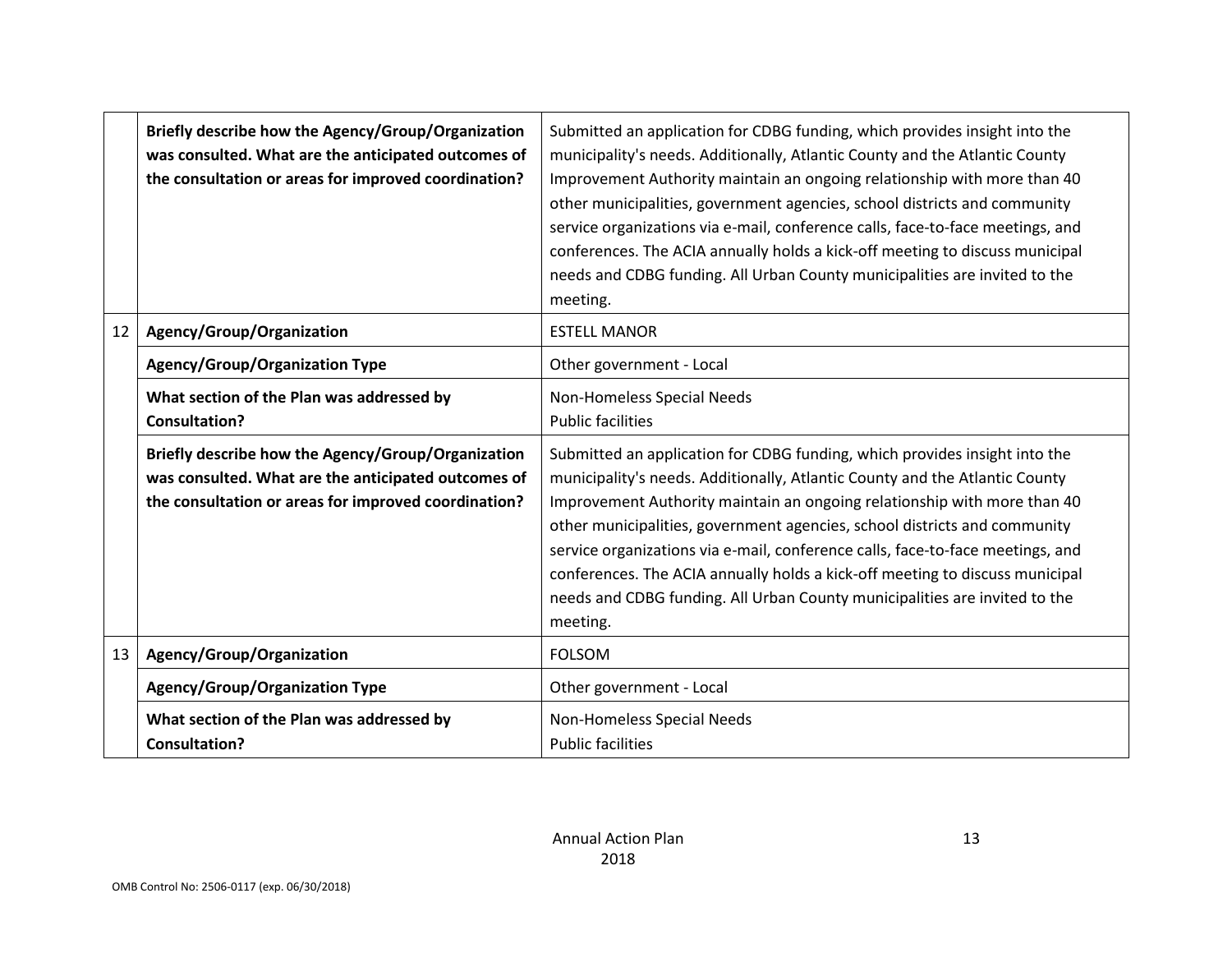|    | Briefly describe how the Agency/Group/Organization<br>was consulted. What are the anticipated outcomes of<br>the consultation or areas for improved coordination? | Submitted an application for CDBG funding, which provides insight into the<br>municipality's needs. Additionally, Atlantic County and the Atlantic County<br>Improvement Authority maintain an ongoing relationship with more than 40<br>other municipalities, government agencies, school districts and community<br>service organizations via e-mail, conference calls, face-to-face meetings, and<br>conferences. The ACIA annually holds a kick-off meeting to discuss municipal<br>needs and CDBG funding. All Urban County municipalities are invited to the<br>meeting. |
|----|-------------------------------------------------------------------------------------------------------------------------------------------------------------------|--------------------------------------------------------------------------------------------------------------------------------------------------------------------------------------------------------------------------------------------------------------------------------------------------------------------------------------------------------------------------------------------------------------------------------------------------------------------------------------------------------------------------------------------------------------------------------|
| 14 | Agency/Group/Organization                                                                                                                                         | <b>GALLOWAY TOWNSHIP</b>                                                                                                                                                                                                                                                                                                                                                                                                                                                                                                                                                       |
|    | <b>Agency/Group/Organization Type</b>                                                                                                                             | Other government - Local                                                                                                                                                                                                                                                                                                                                                                                                                                                                                                                                                       |
|    | What section of the Plan was addressed by<br><b>Consultation?</b>                                                                                                 | Non-Homeless Special Needs<br><b>Public facilities</b>                                                                                                                                                                                                                                                                                                                                                                                                                                                                                                                         |
|    | Briefly describe how the Agency/Group/Organization<br>was consulted. What are the anticipated outcomes of<br>the consultation or areas for improved coordination? | Submitted an application for CDBG funding, which provides insight into the<br>municipality's needs. Additionally, Atlantic County and the Atlantic County<br>Improvement Authority maintain an ongoing relationship with more than 40<br>other municipalities, government agencies, school districts and community<br>service organizations via e-mail, conference calls, face-to-face meetings, and<br>conferences. The ACIA annually holds a kick-off meeting to discuss municipal<br>needs and CDBG funding. All Urban County municipalities are invited to the<br>meeting. |
| 15 | Agency/Group/Organization                                                                                                                                         | City of Linwood                                                                                                                                                                                                                                                                                                                                                                                                                                                                                                                                                                |
|    | <b>Agency/Group/Organization Type</b>                                                                                                                             | Other government - Local                                                                                                                                                                                                                                                                                                                                                                                                                                                                                                                                                       |
|    | What section of the Plan was addressed by<br><b>Consultation?</b>                                                                                                 | Non-Homeless Special Needs                                                                                                                                                                                                                                                                                                                                                                                                                                                                                                                                                     |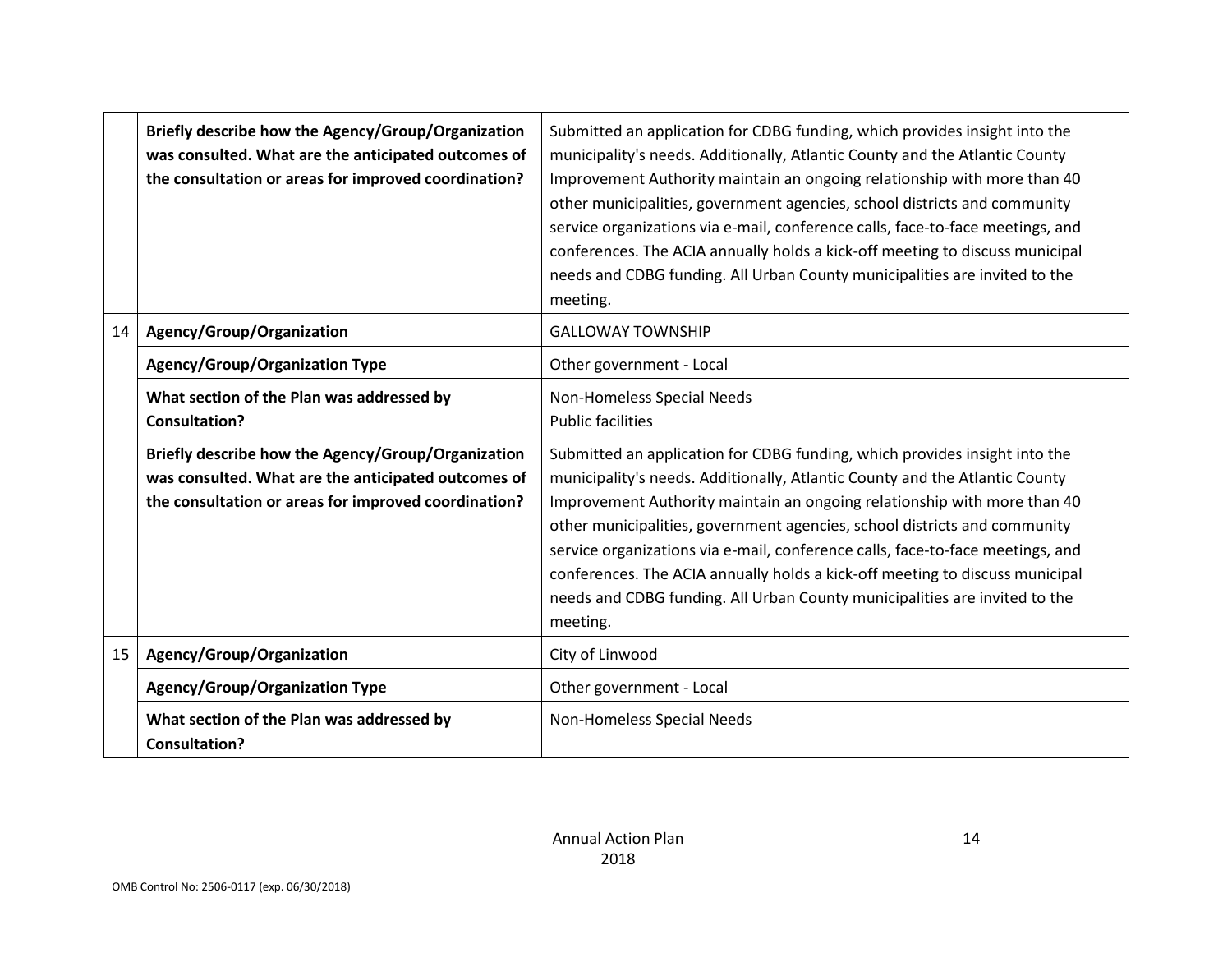|    | Briefly describe how the Agency/Group/Organization<br>was consulted. What are the anticipated outcomes of<br>the consultation or areas for improved coordination? | Submitted an application for CDBG funding, which provides insight into the<br>municipality's needs. Additionally, Atlantic County and the Atlantic County<br>Improvement Authority maintain an ongoing relationship with more than 40<br>other municipalities, government agencies, school districts and community<br>service organizations via e-mail, conference calls, face-to-face meetings, and<br>conferences. The ACIA annually holds a kick-off meeting to discuss municipal<br>needs and CDBG funding. All Urban County municipalities are invited to the<br>meeting. |
|----|-------------------------------------------------------------------------------------------------------------------------------------------------------------------|--------------------------------------------------------------------------------------------------------------------------------------------------------------------------------------------------------------------------------------------------------------------------------------------------------------------------------------------------------------------------------------------------------------------------------------------------------------------------------------------------------------------------------------------------------------------------------|
| 16 | Agency/Group/Organization                                                                                                                                         | Borough of Longport                                                                                                                                                                                                                                                                                                                                                                                                                                                                                                                                                            |
|    | <b>Agency/Group/Organization Type</b>                                                                                                                             | Other government - Local                                                                                                                                                                                                                                                                                                                                                                                                                                                                                                                                                       |
|    | What section of the Plan was addressed by<br><b>Consultation?</b>                                                                                                 | Non-Homeless Special Needs<br>Public facilities & infrastructure                                                                                                                                                                                                                                                                                                                                                                                                                                                                                                               |
|    | Briefly describe how the Agency/Group/Organization<br>was consulted. What are the anticipated outcomes of<br>the consultation or areas for improved coordination? | Submitted an application for CDBG funding, which provides insight into the<br>municipality's needs. Additionally, Atlantic County and the Atlantic County<br>Improvement Authority maintain an ongoing relationship with more than 40<br>other municipalities, government agencies, school districts and community<br>service organizations via e-mail, conference calls, face-to-face meetings, and<br>conferences. The ACIA annually holds a kick-off meeting to discuss municipal<br>needs and CDBG funding. All Urban County municipalities are invited to the<br>meeting. |
| 17 | Agency/Group/Organization                                                                                                                                         | Margate City                                                                                                                                                                                                                                                                                                                                                                                                                                                                                                                                                                   |
|    | <b>Agency/Group/Organization Type</b>                                                                                                                             | Other government - Local                                                                                                                                                                                                                                                                                                                                                                                                                                                                                                                                                       |
|    | What section of the Plan was addressed by<br><b>Consultation?</b>                                                                                                 | Non-Homeless Special Needs<br>Public facilities & infrastructure                                                                                                                                                                                                                                                                                                                                                                                                                                                                                                               |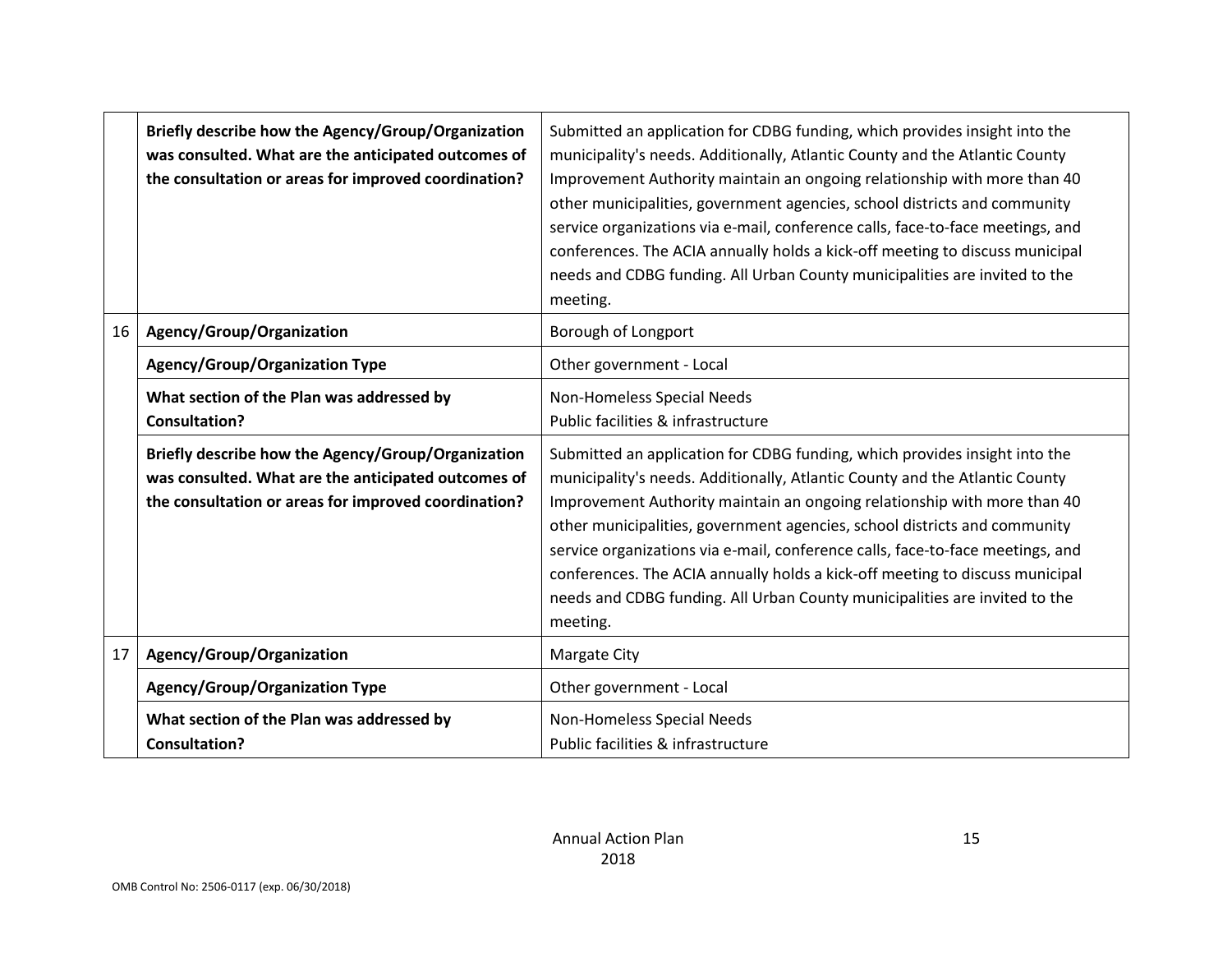|    | Briefly describe how the Agency/Group/Organization<br>was consulted. What are the anticipated outcomes of<br>the consultation or areas for improved coordination? | Submitted an application for CDBG funding, which provides insight into the<br>municipality's needs. Additionally, Atlantic County and the Atlantic County<br>Improvement Authority maintain an ongoing relationship with more than 40<br>other municipalities, government agencies, school districts and community<br>service organizations via e-mail, conference calls, face-to-face meetings, and<br>conferences. The ACIA annually holds a kick-off meeting to discuss municipal<br>needs and CDBG funding. All Urban County municipalities are invited to the<br>meeting. |
|----|-------------------------------------------------------------------------------------------------------------------------------------------------------------------|--------------------------------------------------------------------------------------------------------------------------------------------------------------------------------------------------------------------------------------------------------------------------------------------------------------------------------------------------------------------------------------------------------------------------------------------------------------------------------------------------------------------------------------------------------------------------------|
| 18 | Agency/Group/Organization                                                                                                                                         | <b>MULLICA TOWNSHIP</b>                                                                                                                                                                                                                                                                                                                                                                                                                                                                                                                                                        |
|    | <b>Agency/Group/Organization Type</b>                                                                                                                             | Other government - Local                                                                                                                                                                                                                                                                                                                                                                                                                                                                                                                                                       |
|    | What section of the Plan was addressed by<br><b>Consultation?</b>                                                                                                 | <b>Housing Need Assessment</b>                                                                                                                                                                                                                                                                                                                                                                                                                                                                                                                                                 |
|    | Briefly describe how the Agency/Group/Organization<br>was consulted. What are the anticipated outcomes of<br>the consultation or areas for improved coordination? | Submitted an application for CDBG funding, which provides insight into the<br>municipality's needs. Additionally, Atlantic County and the Atlantic County<br>Improvement Authority maintain an ongoing relationship with more than 40<br>other municipalities, government agencies, school districts and community<br>service organizations via e-mail, conference calls, face-to-face meetings, and<br>conferences. The ACIA annually holds a kick-off meeting to discuss municipal<br>needs and CDBG funding. All Urban County municipalities are invited to the<br>meeting. |
| 19 | Agency/Group/Organization                                                                                                                                         | <b>NORTHFIELD</b>                                                                                                                                                                                                                                                                                                                                                                                                                                                                                                                                                              |
|    | <b>Agency/Group/Organization Type</b>                                                                                                                             | Other government - Local                                                                                                                                                                                                                                                                                                                                                                                                                                                                                                                                                       |
|    | What section of the Plan was addressed by<br><b>Consultation?</b>                                                                                                 | Non-Homeless Special Needs<br>Public infrastructure                                                                                                                                                                                                                                                                                                                                                                                                                                                                                                                            |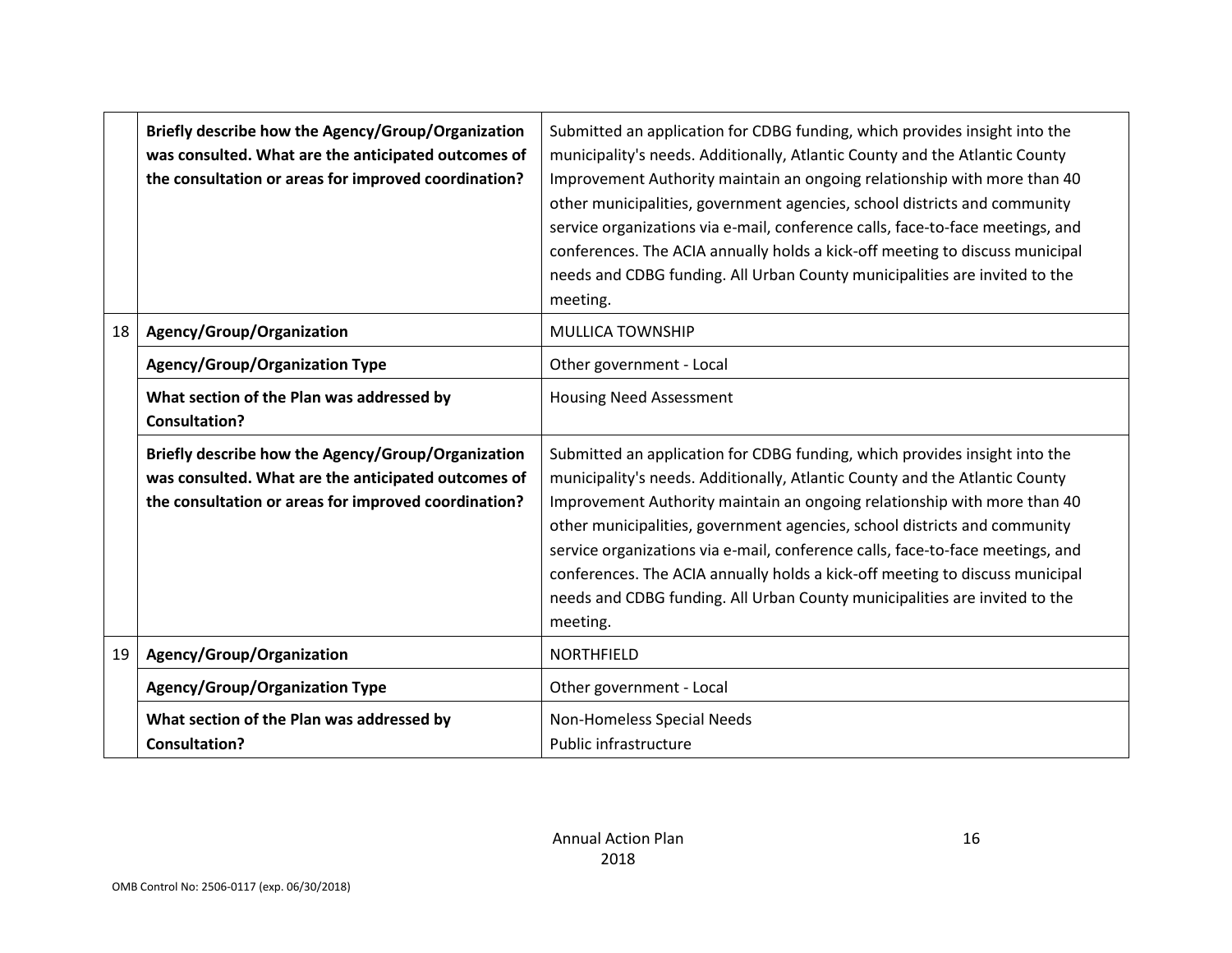|    | Briefly describe how the Agency/Group/Organization<br>was consulted. What are the anticipated outcomes of<br>the consultation or areas for improved coordination? | Submitted an application for CDBG funding, which provides insight into the<br>municipality's needs. Additionally, Atlantic County and the Atlantic County<br>Improvement Authority maintain an ongoing relationship with more than 40<br>other municipalities, government agencies, school districts and community<br>service organizations via e-mail, conference calls, face-to-face meetings, and<br>conferences. The ACIA annually holds a kick-off meeting to discuss municipal<br>needs and CDBG funding. All Urban County municipalities are invited to the<br>meeting. |
|----|-------------------------------------------------------------------------------------------------------------------------------------------------------------------|--------------------------------------------------------------------------------------------------------------------------------------------------------------------------------------------------------------------------------------------------------------------------------------------------------------------------------------------------------------------------------------------------------------------------------------------------------------------------------------------------------------------------------------------------------------------------------|
| 20 | Agency/Group/Organization                                                                                                                                         | PLEASANTVILLE                                                                                                                                                                                                                                                                                                                                                                                                                                                                                                                                                                  |
|    | <b>Agency/Group/Organization Type</b>                                                                                                                             | Other government - Local                                                                                                                                                                                                                                                                                                                                                                                                                                                                                                                                                       |
|    | What section of the Plan was addressed by<br><b>Consultation?</b>                                                                                                 | <b>Housing Need Assessment</b><br>Non-Homeless Special Needs<br>Public facilities & infrastructure                                                                                                                                                                                                                                                                                                                                                                                                                                                                             |
|    | Briefly describe how the Agency/Group/Organization<br>was consulted. What are the anticipated outcomes of<br>the consultation or areas for improved coordination? | Submitted an application for CDBG funding, which provides insight into the<br>municipality's needs. Additionally, Atlantic County and the Atlantic County<br>Improvement Authority maintain an ongoing relationship with more than 40<br>other municipalities, government agencies, school districts and community<br>service organizations via e-mail, conference calls, face-to-face meetings, and<br>conferences. The ACIA annually holds a kick-off meeting to discuss municipal<br>needs and CDBG funding. All Urban County municipalities are invited to the<br>meeting. |
| 21 | Agency/Group/Organization                                                                                                                                         | City of Port Republic                                                                                                                                                                                                                                                                                                                                                                                                                                                                                                                                                          |
|    | <b>Agency/Group/Organization Type</b>                                                                                                                             | Other government - Local                                                                                                                                                                                                                                                                                                                                                                                                                                                                                                                                                       |
|    | What section of the Plan was addressed by<br><b>Consultation?</b>                                                                                                 | Non-Homeless Special Needs<br>Public facilities & infrastructure                                                                                                                                                                                                                                                                                                                                                                                                                                                                                                               |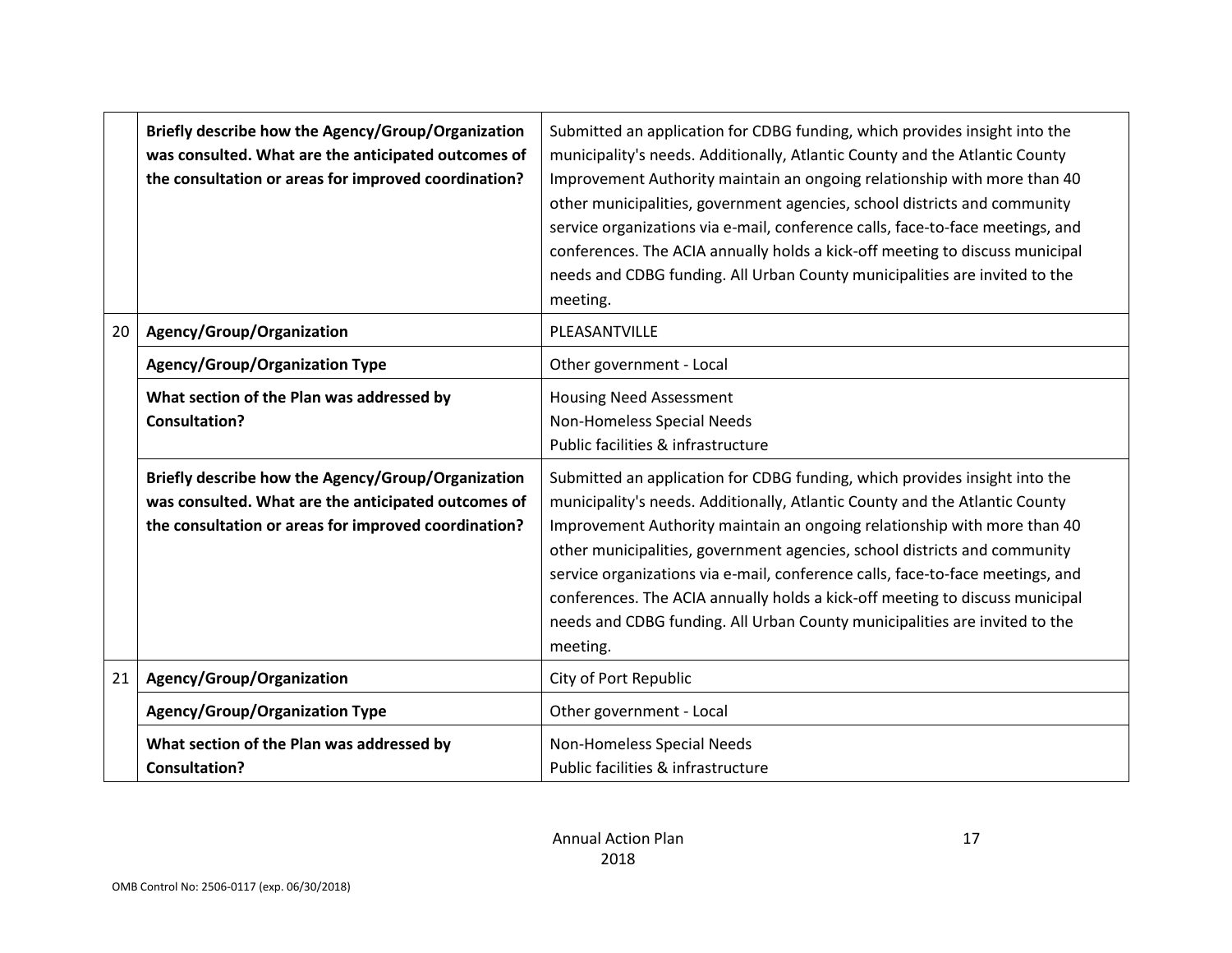|    | Briefly describe how the Agency/Group/Organization<br>was consulted. What are the anticipated outcomes of<br>the consultation or areas for improved coordination? | Submitted an application for CDBG funding, which provides insight into the<br>municipality's needs. Additionally, Atlantic County and the Atlantic County<br>Improvement Authority maintain an ongoing relationship with more than 40<br>other municipalities, government agencies, school districts and community<br>service organizations via e-mail, conference calls, face-to-face meetings, and<br>conferences. The ACIA annually holds a kick-off meeting to discuss municipal<br>needs and CDBG funding. All Urban County municipalities are invited to the<br>meeting. |
|----|-------------------------------------------------------------------------------------------------------------------------------------------------------------------|--------------------------------------------------------------------------------------------------------------------------------------------------------------------------------------------------------------------------------------------------------------------------------------------------------------------------------------------------------------------------------------------------------------------------------------------------------------------------------------------------------------------------------------------------------------------------------|
| 22 | Agency/Group/Organization                                                                                                                                         | <b>City of Somers Point</b>                                                                                                                                                                                                                                                                                                                                                                                                                                                                                                                                                    |
|    | <b>Agency/Group/Organization Type</b>                                                                                                                             | Other government - Local                                                                                                                                                                                                                                                                                                                                                                                                                                                                                                                                                       |
|    | What section of the Plan was addressed by<br><b>Consultation?</b>                                                                                                 | Public facilities & infrastructure                                                                                                                                                                                                                                                                                                                                                                                                                                                                                                                                             |
|    | Briefly describe how the Agency/Group/Organization<br>was consulted. What are the anticipated outcomes of<br>the consultation or areas for improved coordination? | Submitted an application for CDBG funding, which provides insight into the<br>municipality's needs. Additionally, Atlantic County and the Atlantic County<br>Improvement Authority maintain an ongoing relationship with more than 40<br>other municipalities, government agencies, school districts and community<br>service organizations via e-mail, conference calls, face-to-face meetings, and<br>conferences. The ACIA annually holds a kick-off meeting to discuss municipal<br>needs and CDBG funding. All Urban County municipalities are invited to the<br>meeting. |
| 23 | Agency/Group/Organization                                                                                                                                         | <b>VENTNOR CITY</b>                                                                                                                                                                                                                                                                                                                                                                                                                                                                                                                                                            |
|    | <b>Agency/Group/Organization Type</b>                                                                                                                             | Other government - Local                                                                                                                                                                                                                                                                                                                                                                                                                                                                                                                                                       |
|    | What section of the Plan was addressed by<br><b>Consultation?</b>                                                                                                 | Public facilities & infrastructure                                                                                                                                                                                                                                                                                                                                                                                                                                                                                                                                             |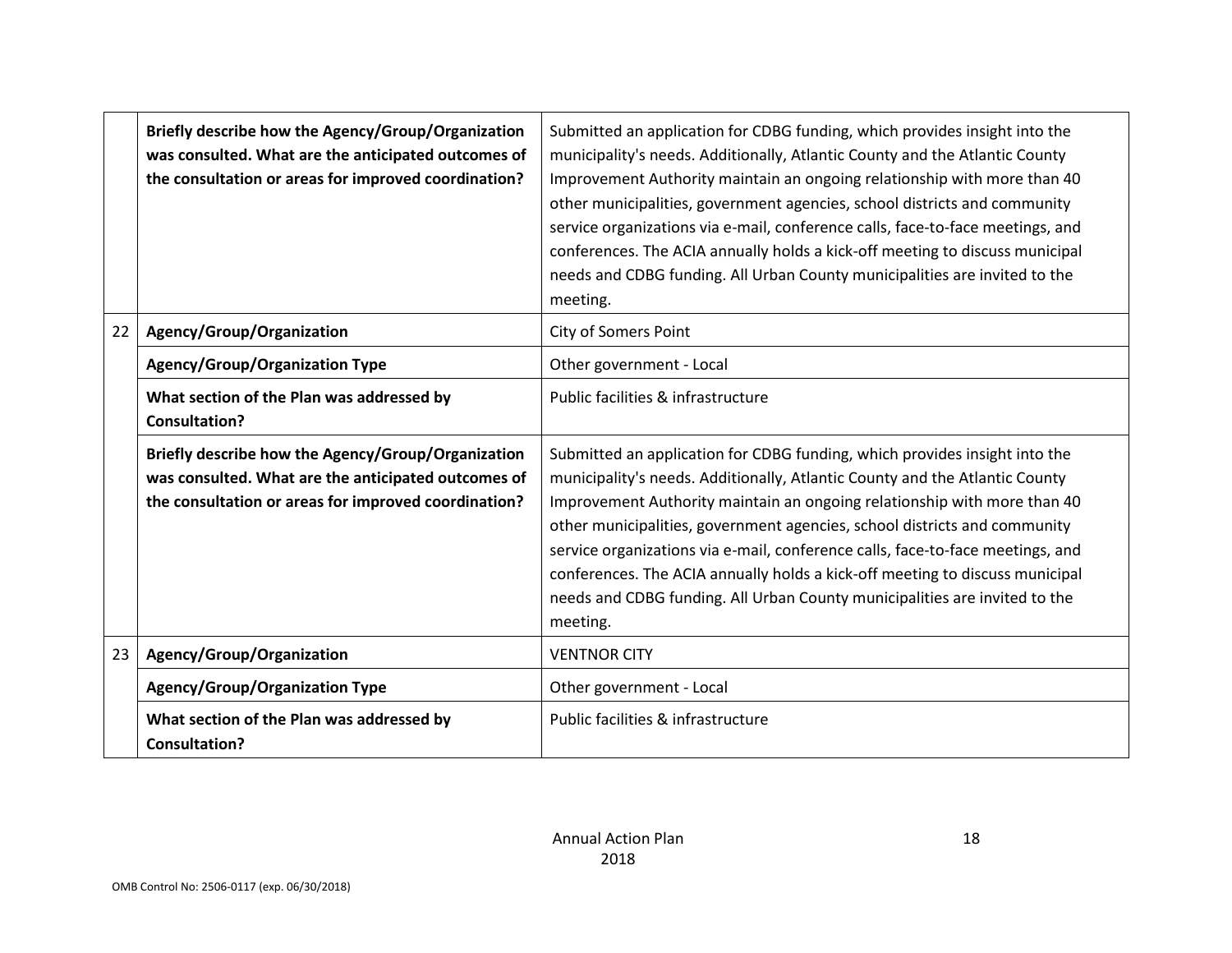|    | Briefly describe how the Agency/Group/Organization<br>was consulted. What are the anticipated outcomes of<br>the consultation or areas for improved coordination? | Submitted an application for CDBG funding, which provides insight into the<br>municipality's needs. Additionally, Atlantic County and the Atlantic County<br>Improvement Authority maintain an ongoing relationship with more than 40<br>other municipalities, government agencies, school districts and community<br>service organizations via e-mail, conference calls, face-to-face meetings, and<br>conferences. The ACIA annually holds a kick-off meeting to discuss municipal<br>needs and CDBG funding. All Urban County municipalities are invited to the<br>meeting. |
|----|-------------------------------------------------------------------------------------------------------------------------------------------------------------------|--------------------------------------------------------------------------------------------------------------------------------------------------------------------------------------------------------------------------------------------------------------------------------------------------------------------------------------------------------------------------------------------------------------------------------------------------------------------------------------------------------------------------------------------------------------------------------|
| 24 | Agency/Group/Organization                                                                                                                                         | <b>WEYMOUTH TOWNSHIP</b>                                                                                                                                                                                                                                                                                                                                                                                                                                                                                                                                                       |
|    | Agency/Group/Organization Type                                                                                                                                    | Other government - Local                                                                                                                                                                                                                                                                                                                                                                                                                                                                                                                                                       |
|    | What section of the Plan was addressed by<br><b>Consultation?</b>                                                                                                 | Non-Homeless Special Needs<br>Public facilities & infrastructure                                                                                                                                                                                                                                                                                                                                                                                                                                                                                                               |
|    | Briefly describe how the Agency/Group/Organization<br>was consulted. What are the anticipated outcomes of<br>the consultation or areas for improved coordination? | Submitted an application for CDBG funding, which provides insight into the<br>municipality's needs. Additionally, Atlantic County and the Atlantic County<br>Improvement Authority maintain an ongoing relationship with more than 40<br>other municipalities, government agencies, school districts and community<br>service organizations via e-mail, conference calls, face-to-face meetings, and<br>conferences. The ACIA annually holds a kick-off meeting to discuss municipal<br>needs and CDBG funding. All Urban County municipalities are invited to the<br>meeting. |

## **Identify any Agency Types not consulted and provide rationale for not consulting**

All appropriate types of agencies were consulted.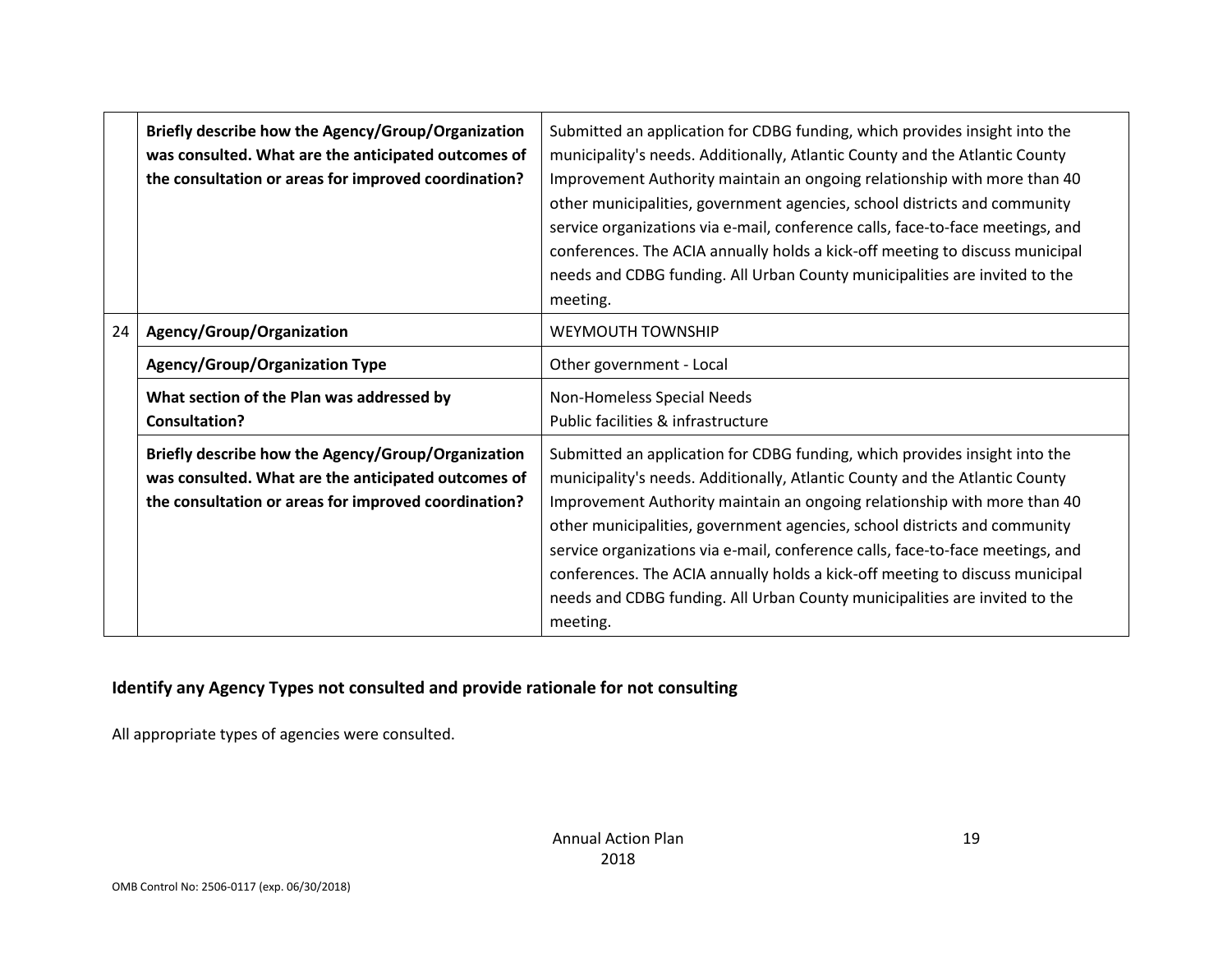# **Other local/regional/state/federal planning efforts considered when preparing the Plan**

| Name of Plan      | <b>Lead Organization</b> | How do the goals of your Strategic Plan overlap with the goals of each plan?                                   |
|-------------------|--------------------------|----------------------------------------------------------------------------------------------------------------|
|                   |                          | Atlantic County Homeless   Action Plan goals include the prevention of homelessness through rehab programs and |
| Continuum of Care | Consortium               | other means. This supports the CoC goal to reduce homelessness in the County.                                  |
|                   |                          |                                                                                                                |

**Table 3 – Other local / regional / federal planning efforts**

## **Narrative (optional)**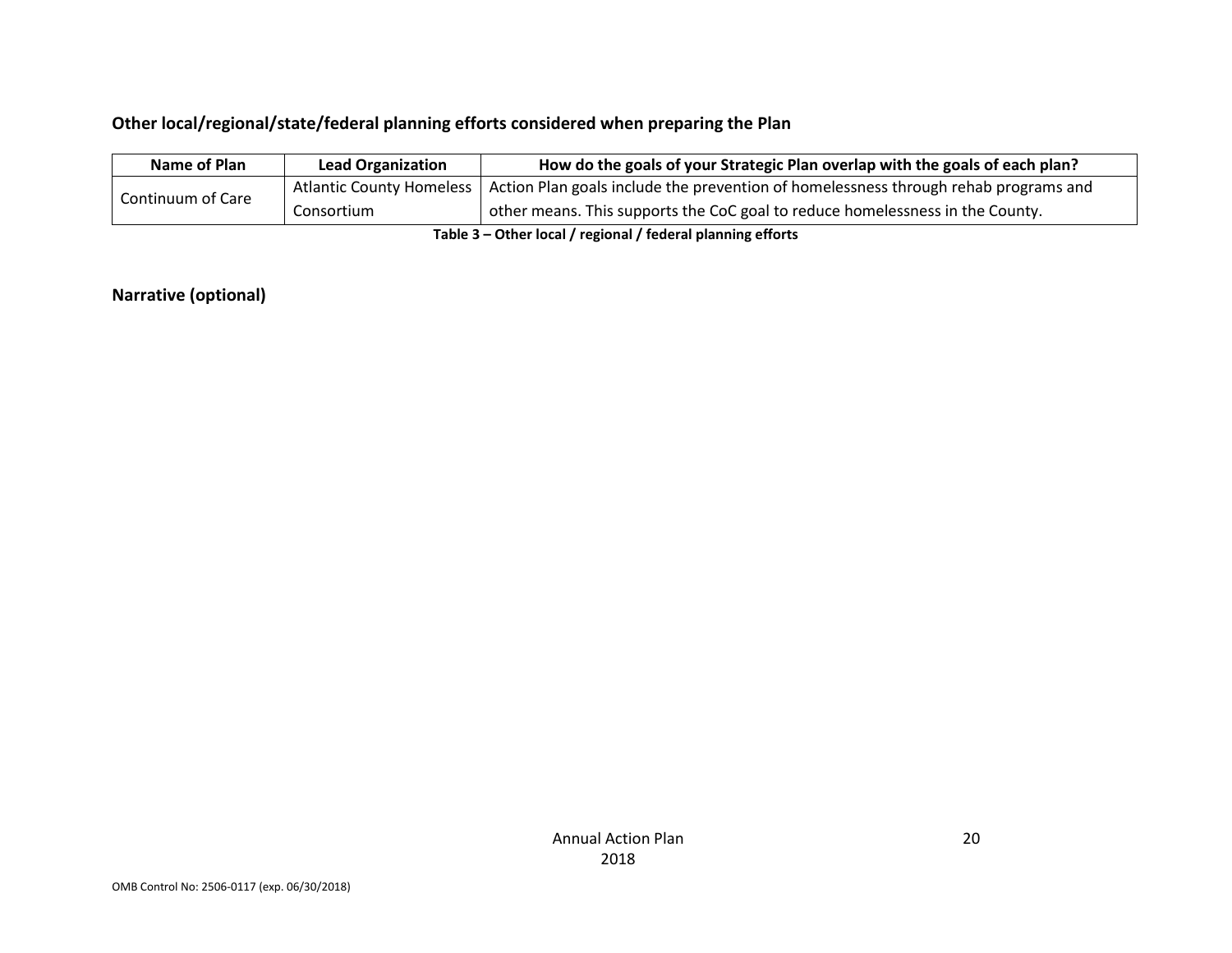# **AP-12 Participation – 91.105, 91.200(c)**

# **1. Summary of citizen participation process/Efforts made to broaden citizen participation Summarize citizen participation process and how it impacted goal-setting**

Each Urban County municipality was invited to the County's annual Community Development kick-off meeting on February 20, 2018 to discuss the application process, the basics of the CDBG program and eligible activities. The municipalities are charged with knowing their community's needs and applying the parameters of the CDBG program to develop an eligible application. County and consultant assistance is available to facilitate this process.

Additionally, public hearings were held February 28 and June 14 at 3 different County libraries, all totally accessible, to discuss community needs and the draft 2018 Annual Action Plan.

Feedback from the municipalities helped shape goals for the annual plan by providing a sense of infrastructure, facilities, services, etc. needed in each municipality.

### **Citizen Participation Outreach**

| <b>Sort Order</b> | <b>Mode of Outreach</b><br><b>Target of Outreach</b> |                                    | Summary of                         | Summary of                 | <b>Summary of comments</b> | URL (If     |
|-------------------|------------------------------------------------------|------------------------------------|------------------------------------|----------------------------|----------------------------|-------------|
|                   |                                                      |                                    | response/attendance                | comments received          | not accepted               | applicable) |
|                   |                                                      |                                    |                                    |                            | and reasons                |             |
|                   |                                                      |                                    |                                    | <b>Questions primarily</b> |                            |             |
|                   |                                                      | All Urban County<br>municipalities | 16 municipalities<br>concerned the | All comments were          |                            |             |
|                   | <b>Public Meeting</b>                                |                                    | participated in the                | application process        | accepted.                  |             |
|                   |                                                      |                                    | meeting                            | or the eligibility of      |                            |             |
|                   |                                                      |                                    |                                    | particular activities.     |                            |             |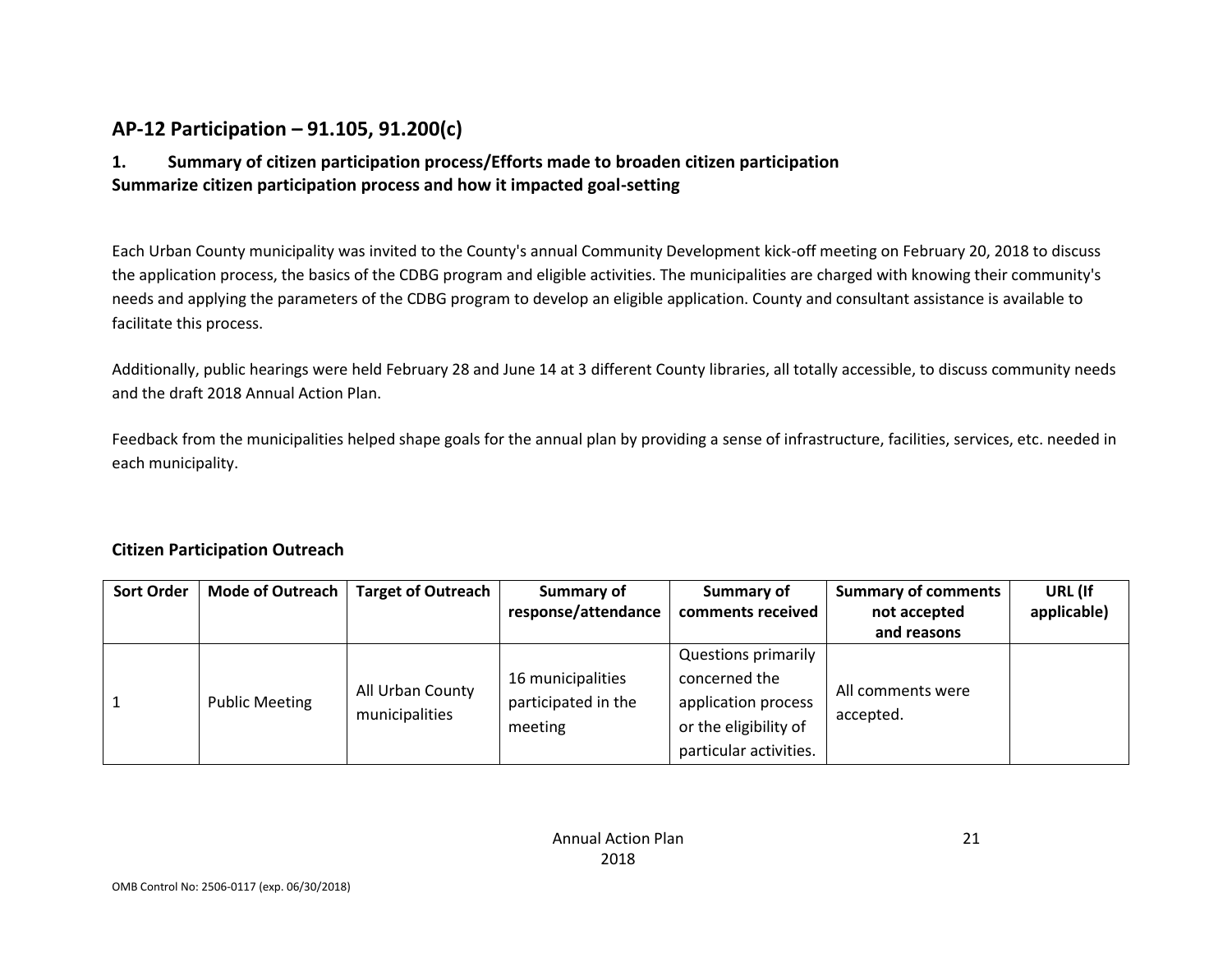| Sort Order     | Mode of Outreach      | <b>Target of Outreach</b>   | Summary of             | <b>Summary of</b> | <b>Summary of comments</b> | URL (If     |
|----------------|-----------------------|-----------------------------|------------------------|-------------------|----------------------------|-------------|
|                |                       |                             | response/attendance    | comments received | not accepted               | applicable) |
|                |                       |                             |                        |                   | and reasons                |             |
|                |                       |                             | Held February 28,      |                   |                            |             |
|                |                       |                             | 2018, this was a       |                   |                            |             |
|                |                       |                             | series of 3 meetings   |                   |                            |             |
|                |                       | Non-                        | at 3 different         |                   |                            |             |
| $\overline{2}$ |                       |                             | locations in the       | No comments were  | No comments were           |             |
|                | <b>Public Hearing</b> | targeted/broad<br>community | County to solicit      | received.         | received.                  |             |
|                |                       |                             | input on community     |                   |                            |             |
|                |                       |                             | needs. No members      |                   |                            |             |
|                |                       |                             | of the public          |                   |                            |             |
|                |                       |                             | attended.              |                   |                            |             |
|                |                       |                             | Held June 14, 2018,    |                   |                            |             |
|                |                       |                             | this was a series of 3 |                   |                            |             |
|                |                       |                             | meetings at 3          |                   |                            |             |
|                |                       | Non-                        | different locations in | No comments were  | No comments were           |             |
| 3              | <b>Public Hearing</b> | targeted/broad              | the County to solicit  | received.         |                            |             |
|                |                       | community                   | input on the draft     |                   | received.                  |             |
|                |                       |                             | Action Plan. No        |                   |                            |             |
|                |                       |                             | members of the         |                   |                            |             |
|                |                       |                             | public attended.       |                   |                            |             |

**Table 4 – Citizen Participation Outreach**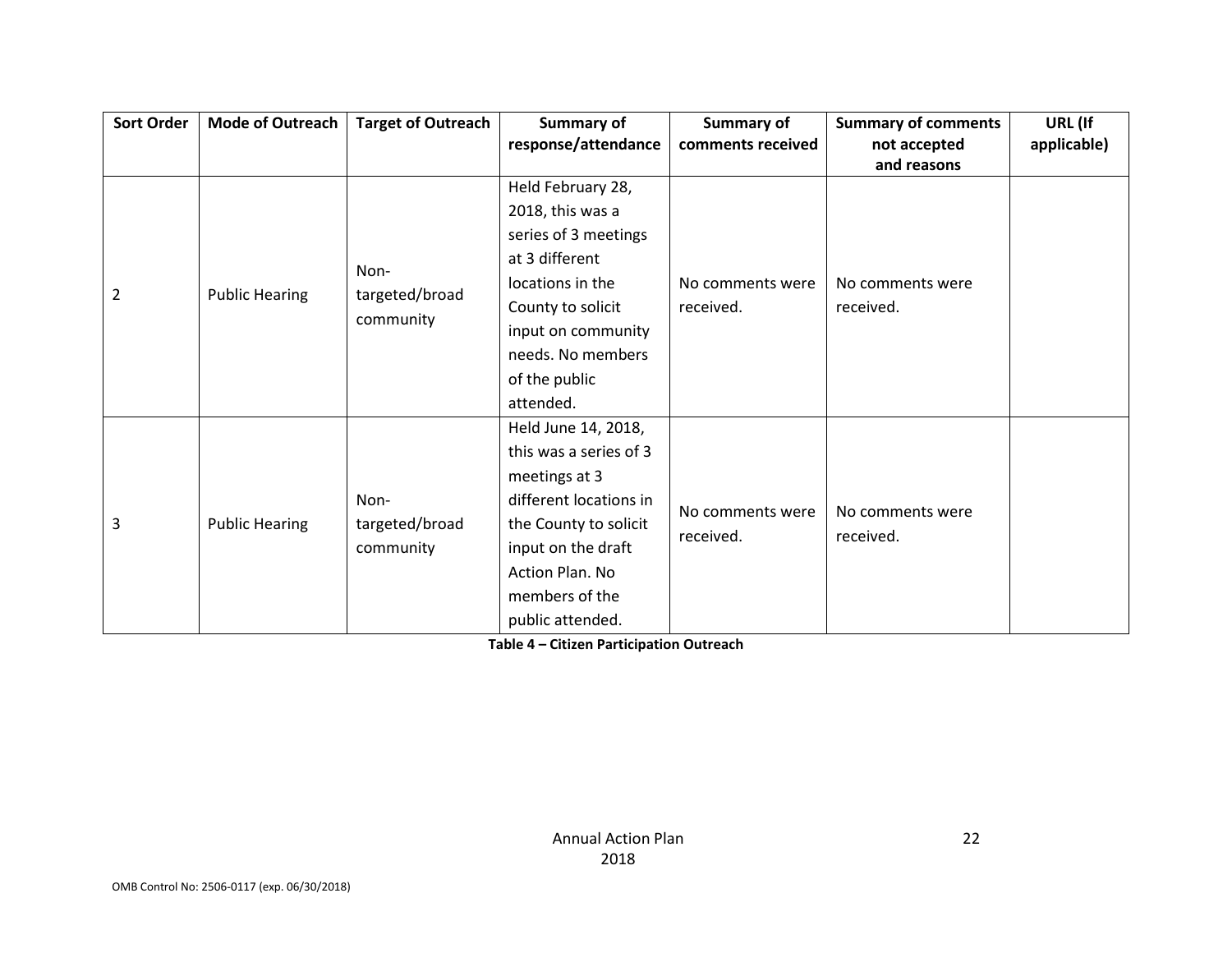# **Expected Resources**

# **AP-15 Expected Resources – 91.220(c)(1,2)**

### **Introduction**

For 2018, the County has been allocated \$1,300,087 in CDBG funds and \$717,003 in HOME funds.

#### **Anticipated Resources**

| Program     | Source of           | <b>Uses of Funds</b>                                                                                                               |                              |                    | <b>Expected Amount Available Year 1</b> |             | <b>Expected</b>                                              | <b>Narrative Description</b>                                                                       |
|-------------|---------------------|------------------------------------------------------------------------------------------------------------------------------------|------------------------------|--------------------|-----------------------------------------|-------------|--------------------------------------------------------------|----------------------------------------------------------------------------------------------------|
|             | Funds               |                                                                                                                                    | Annual<br><b>Allocation:</b> | Program<br>Income: | <b>Prior Year</b><br><b>Resources:</b>  | Total:<br>S | <b>Amount</b><br><b>Available</b><br>Remainder<br>of ConPlan |                                                                                                    |
| <b>CDBG</b> | public -<br>federal | Acquisition<br><b>Admin and Planning</b><br>Economic<br>Development<br>Housing<br>Public<br>Improvements<br><b>Public Services</b> | 1,300,087                    | 0                  | 0                                       | 1,300,087   | 2,600,000                                                    | Expected amount for remainder<br>of Con Plan is based on estimate<br>of 2 times current allocation |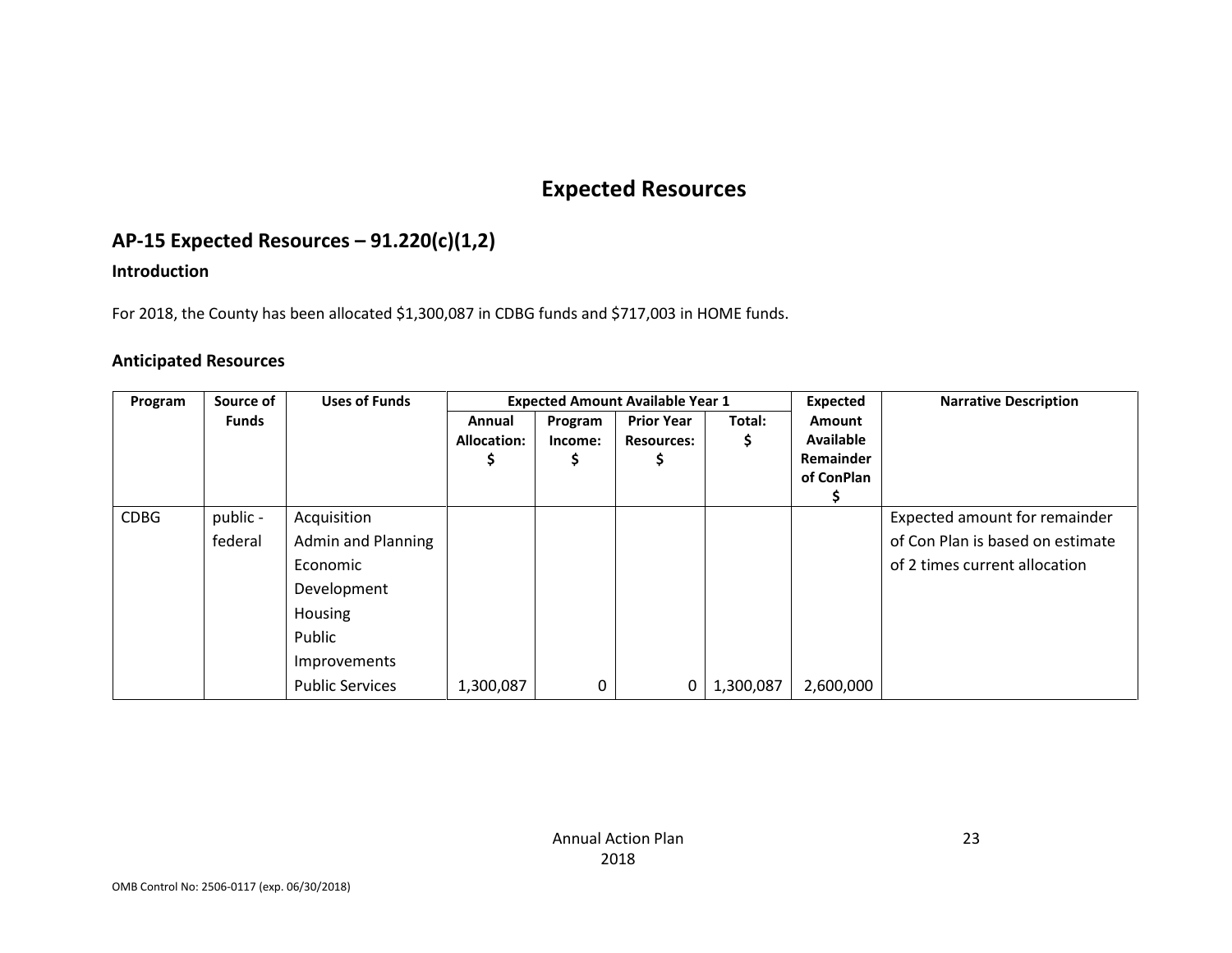| Program | Source of    | <b>Uses of Funds</b> |                    |         | <b>Expected Amount Available Year 1</b> |         | <b>Expected</b>  | <b>Narrative Description</b>     |
|---------|--------------|----------------------|--------------------|---------|-----------------------------------------|---------|------------------|----------------------------------|
|         | <b>Funds</b> |                      | Annual             | Program | <b>Prior Year</b>                       | Total:  | Amount           |                                  |
|         |              |                      | <b>Allocation:</b> | Income: | <b>Resources:</b>                       | Ş.      | <b>Available</b> |                                  |
|         |              |                      | Ş                  | Ş       | Ş                                       |         | Remainder        |                                  |
|         |              |                      |                    |         |                                         |         | of ConPlan       |                                  |
| HOME    | public -     | Acquisition          |                    |         |                                         |         |                  | Expected amount for remainder    |
|         | federal      | Homebuyer            |                    |         |                                         |         |                  | of Con Plan is based on estimate |
|         |              | assistance           |                    |         |                                         |         |                  | of 2 times current allocation    |
|         |              | Homeowner rehab      |                    |         |                                         |         |                  |                                  |
|         |              | Multifamily rental   |                    |         |                                         |         |                  |                                  |
|         |              | new construction     |                    |         |                                         |         |                  |                                  |
|         |              | Multifamily rental   |                    |         |                                         |         |                  |                                  |
|         |              | rehab                |                    |         |                                         |         |                  |                                  |
|         |              | New construction     |                    |         |                                         |         |                  |                                  |
|         |              | for ownership        |                    |         |                                         |         |                  |                                  |
|         |              | <b>TBRA</b>          | 717,003            | 0       | $\mathbf 0$                             | 717,003 | 1,400,000        |                                  |

# **Explain how federal funds will leverage those additional resources (private, state and local funds), including a description of how matching requirements will be satisfied**

The County will partner with municipalities, other public agencies and nonprofit organizations, when feasible, to leverage resources and maximize outcomes in housing and community development. Virtually all planned activities have some degree of leveraging from non-federal sources. The source of these funds ranges from municipal capital funds to state grants to developer equity. Economic Development activities are expected to receive little or no CDBG funds but will be contributing millions of dollars toward the same goals as the CDBG program.

Atlantic County will continue to leverage funds from the state and regional sources, effectively multiplying the impact of CDBG and HOME funds.

The Match for the HOME Program will be met through a combination of cash from nonfederal sources, including developers equity, sweat equity, land donated by municipalities and private bank investment in housing projects.

> Annual Action Plan 2018

24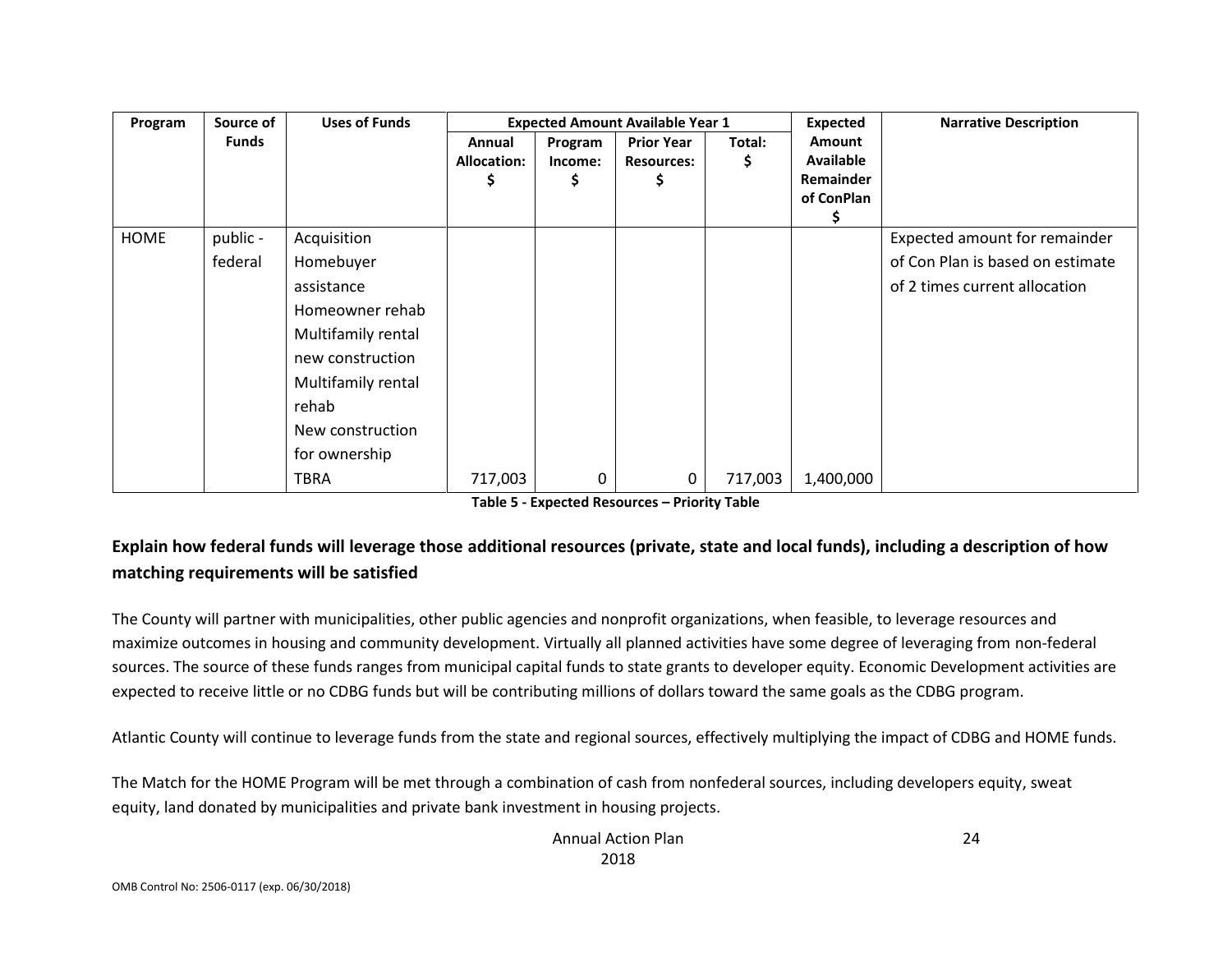# **If appropriate, describe publically owned land or property located within the jurisdiction that may be used to address the needs identified in the plan**

Publicly owned streets and other facilities are expected to be used to address some of the needs identified in this Plan.

#### **Discussion**

Through leveraging, partnering, extensive engagement of the local business, non-profit and government entities, Atlantic County is dedicated to getting the most out of its annual CDBG and HOME allocations.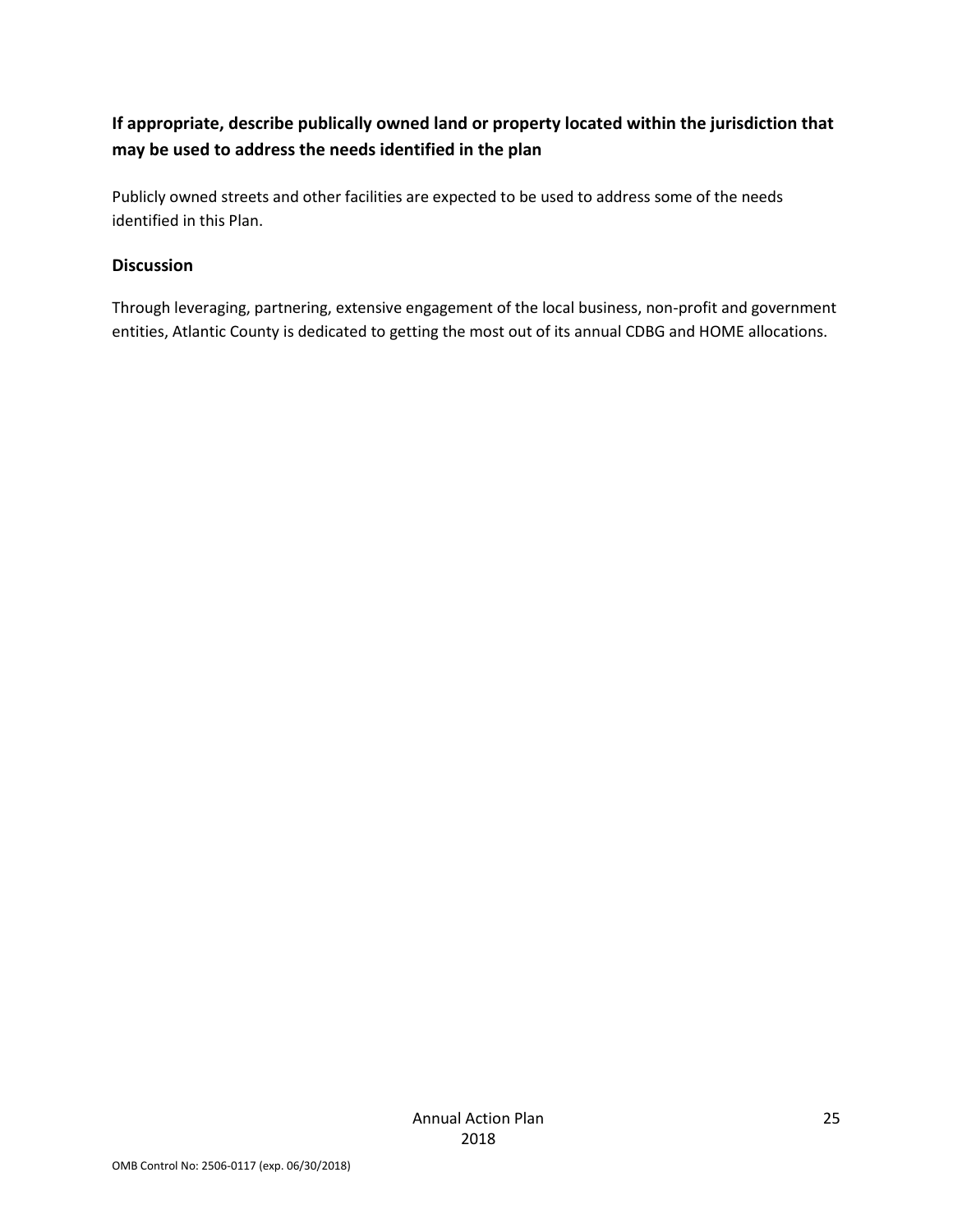# **Annual Goals and Objectives**

# **AP-20 Annual Goals and Objectives**

#### **Goals Summary Information**

| Sort  | <b>Goal Name</b>  | <b>Start</b> | End  | Category       | <b>Geographic Area</b> | <b>Needs Addressed</b> | <b>Funding</b> | <b>Goal Outcome Indicator</b> |
|-------|-------------------|--------------|------|----------------|------------------------|------------------------|----------------|-------------------------------|
| Order |                   | Year         | Year |                |                        |                        |                |                               |
|       | Preserve existing | 2016         | 2020 | Affordable     | Countywide             | Preservation of        | CDBG:          | Homeowner Housing             |
|       | housing stock     |              |      | <b>Housing</b> | Buena Borough          | existing housing       | \$130,028      | Rehabilitated: 24 Household   |
|       |                   |              |      |                | Hamilton               | stock                  | HOME:          | <b>Housing Unit</b>           |
|       |                   |              |      |                | Township               |                        | \$287,752      |                               |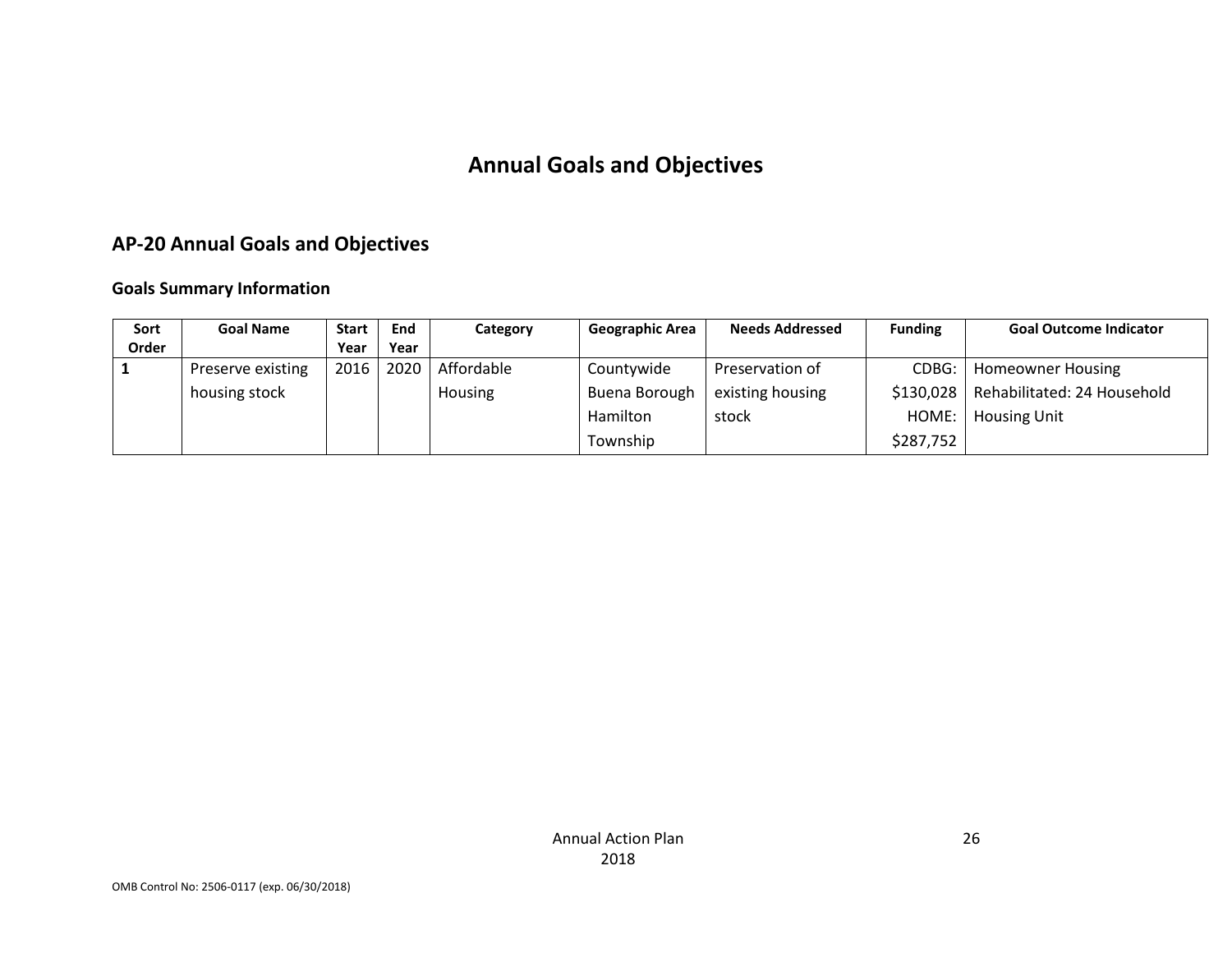| Sort                    | <b>Goal Name</b>      | <b>Start</b> | End  | Category             | <b>Geographic Area</b> | <b>Needs Addressed</b> | <b>Funding</b> | <b>Goal Outcome Indicator</b>     |
|-------------------------|-----------------------|--------------|------|----------------------|------------------------|------------------------|----------------|-----------------------------------|
| Order                   |                       | Year         | Year |                      |                        |                        |                |                                   |
| $\overline{\mathbf{c}}$ | Improve public        | 2016         | 2020 | Non-Housing          | Countywide             | Improvements to        | CDBG:          | Public Facility or Infrastructure |
|                         | facilities &          |              |      | Community            | Eligible census        | public facilities &    | \$865,521      | Activities other than             |
|                         | infrastructure        |              |      | Development          | tracts/block           | infrastructure         |                | Low/Moderate Income Housing       |
|                         |                       |              |      |                      | groups                 |                        |                | Benefit: 40000 Persons Assisted   |
|                         |                       |              |      |                      | <b>Estell Manor</b>    |                        |                |                                   |
|                         |                       |              |      |                      | Folsom                 |                        |                |                                   |
|                         |                       |              |      |                      | Borough                |                        |                |                                   |
|                         |                       |              |      |                      | Hamilton               |                        |                |                                   |
|                         |                       |              |      |                      | Township               |                        |                |                                   |
|                         |                       |              |      |                      | Galloway               |                        |                |                                   |
|                         |                       |              |      |                      | Township               |                        |                |                                   |
|                         |                       |              |      |                      | Linwood                |                        |                |                                   |
|                         |                       |              |      |                      | Longport               |                        |                |                                   |
|                         |                       |              |      |                      | Margate                |                        |                |                                   |
|                         |                       |              |      |                      | Northfield             |                        |                |                                   |
|                         |                       |              |      |                      | Weymouth               |                        |                |                                   |
|                         |                       |              |      |                      | Township               |                        |                |                                   |
| 3                       | <b>Support Public</b> | 2016         | 2020 | Non-Homeless         | City of Absecon        | Diverse & viable       | CDBG:          | Public service activities other   |
|                         | <b>Services</b>       |              |      | <b>Special Needs</b> |                        | public services        | \$25,521       | than Low/Moderate Income          |
|                         |                       |              |      | Non-Housing          |                        |                        |                | Housing Benefit: 50 Persons       |
|                         |                       |              |      | Community            |                        |                        |                | Assisted                          |
|                         |                       |              |      | Development          |                        |                        |                |                                   |
| 4                       | Increase home         | 2016         | 2020 | Affordable           | Countywide             | Increase home          | HOME:          | Homeowner Housing Added: 1        |
|                         | ownership             |              |      | Housing              |                        | ownership              | \$357,551      | Household Housing Unit            |
|                         | opportunities         |              |      |                      |                        | opportunities          |                | Direct Financial Assistance to    |
|                         |                       |              |      |                      |                        |                        |                | Homebuyers: 25 Households         |
|                         |                       |              |      |                      |                        |                        |                | Assisted                          |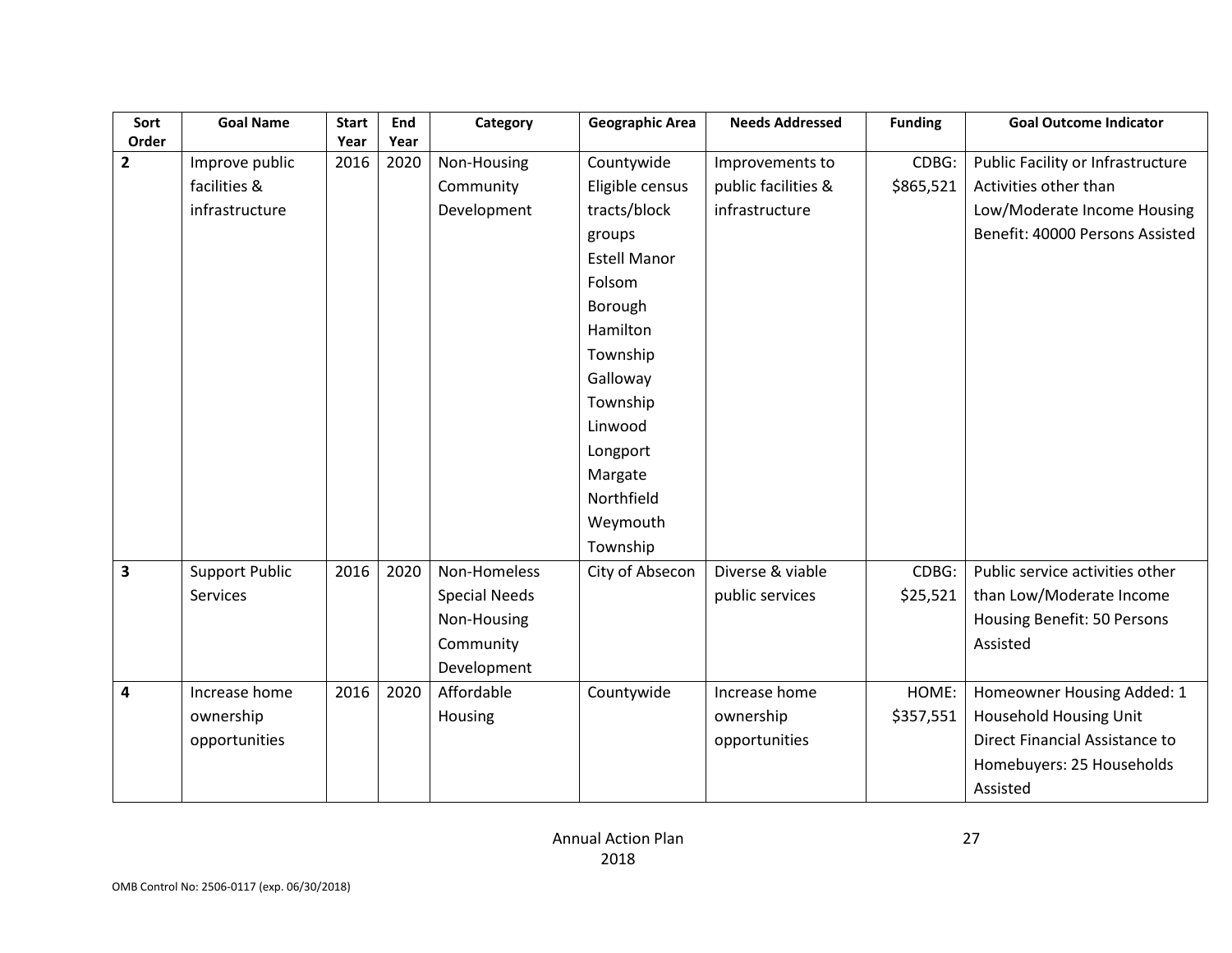| Sort  | <b>Goal Name</b> | <b>Start</b> | End  | Category       | <b>Geographic Area</b> | <b>Needs Addressed</b>    | <b>Funding</b> | <b>Goal Outcome Indicator</b>  |
|-------|------------------|--------------|------|----------------|------------------------|---------------------------|----------------|--------------------------------|
| Order |                  | Year         | Year |                |                        |                           |                |                                |
| ∍     | Administer CDBG  | 2016         | 2020 | Planning &     | Countywide             | General program           | CDBG:          | Other: 1 Other                 |
|       | & HOME           |              |      | Administration |                        | administration            | \$260,017      |                                |
|       | programs         |              |      |                |                        |                           | HOME:          |                                |
|       |                  |              |      |                |                        |                           | \$71,700       |                                |
| 6     | Eliminate        | 2016         | 2020 | Non-Housing    | Mullica                | <b>Blight elimination</b> | CDBG:          | <b>Buildings Demolished: 1</b> |
|       | slums/blight     |              |      | Community      | Township               |                           | \$19,000       | <b>Buildings</b>               |
|       |                  |              |      | Development    |                        |                           |                |                                |

**Table 6 – Goals Summary**

#### **Goal Descriptions**

| $\mathbf{1}$   | <b>Goal Name</b>           | Preserve existing housing stock                                                                                                                                                                                    |  |
|----------------|----------------------------|--------------------------------------------------------------------------------------------------------------------------------------------------------------------------------------------------------------------|--|
|                | Goal<br><b>Description</b> | Includes countywide housing rehab program (\$287,752 in HOME funds) plus municipal programs in Buena Borough<br>(\$15,000 in CDBG), Port Republic (\$15,000), Ventnor (\$60,622) and Hamilton Township (\$39,406). |  |
| $\overline{2}$ | <b>Goal Name</b>           | Improve public facilities & infrastructure                                                                                                                                                                         |  |
|                | Goal<br><b>Description</b> | 17 different municipal and county projects to either improve eligible areas or remove architectural barriers to public access.                                                                                     |  |
|                | <b>Goal Name</b>           | <b>Support Public Services</b>                                                                                                                                                                                     |  |
|                | Goal<br><b>Description</b> | Absecon senior bus program                                                                                                                                                                                         |  |
| 4              | <b>Goal Name</b>           | Increase home ownership opportunities                                                                                                                                                                              |  |
|                | Goal<br><b>Description</b> | Homebuyer program plus CHDO homeowner housing construction.                                                                                                                                                        |  |

28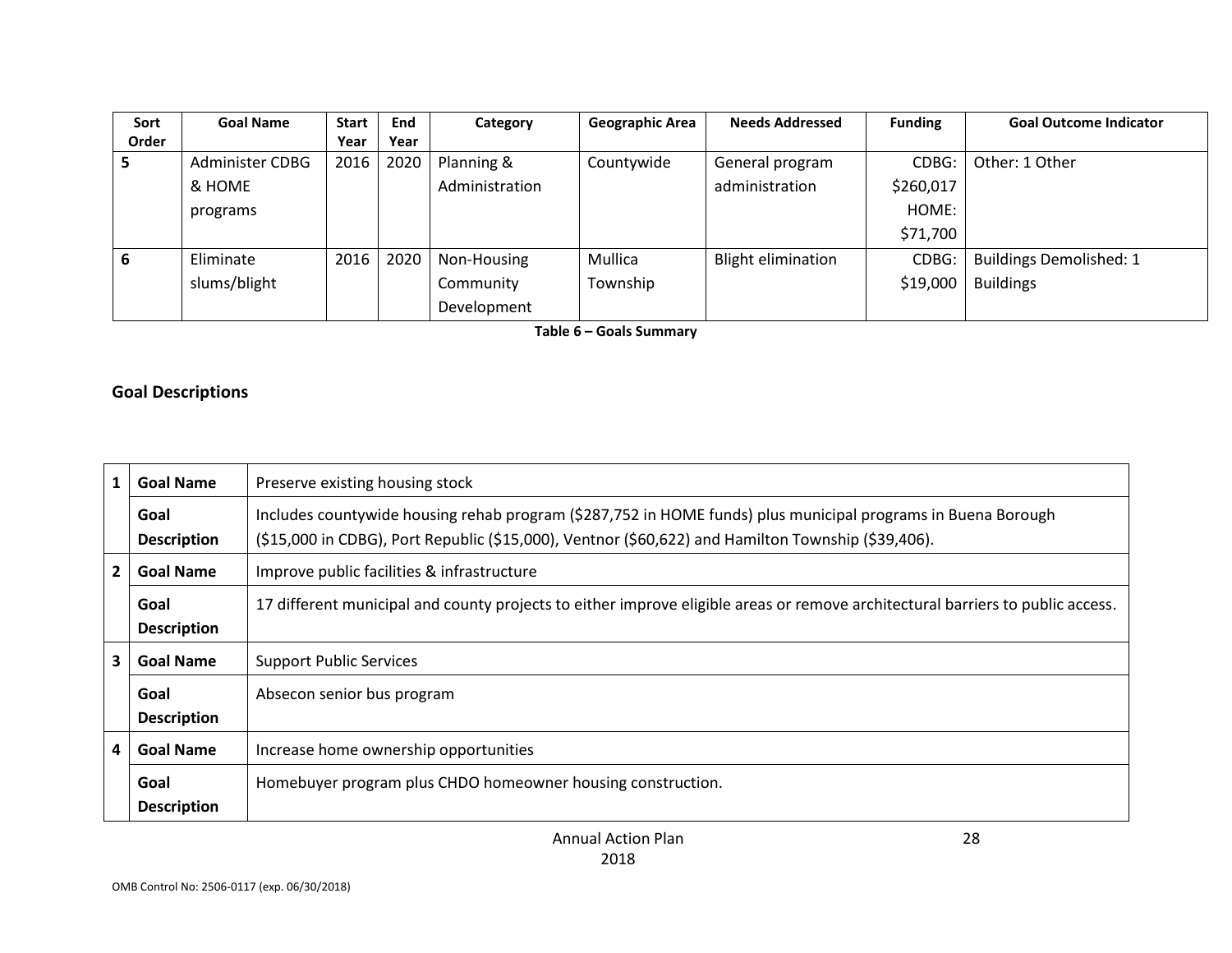| <b>Goal Name</b>   | Administer CDBG & HOME programs                                   |
|--------------------|-------------------------------------------------------------------|
| Goal               | General administration and planning of the CDBG and HOME programs |
| <b>Description</b> |                                                                   |
| <b>Goal Name</b>   | Eliminate slums/blight                                            |
| Goal               |                                                                   |
| <b>Description</b> |                                                                   |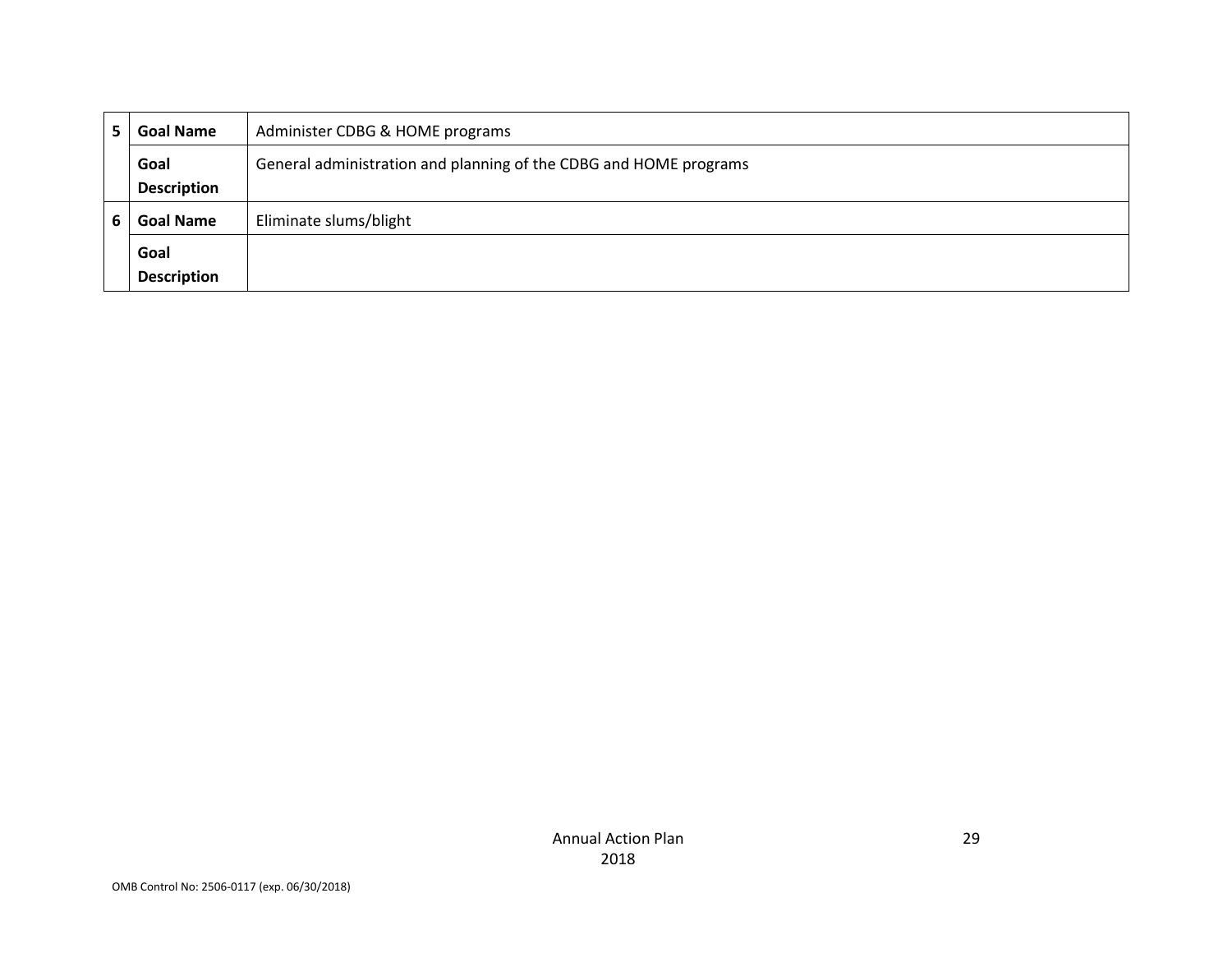# **Projects**

# **AP-35 Projects – 91.220(d)**

#### **Introduction**

With input from a variety of stakeholders, with data from a variety of sources and with hands-on experience in front-line services to the most vulnerable populations in the County, Atlantic County plans a mix of activities in FY 2018 to address a wide range of challenges for those populations. Infrastructure improvements, housing rehab and community facilities are just some of the approaches to improving neighborhoods, houses and, most importantly, families in Atlantic County.

#### **Projects**

| #  | <b>Project Name</b>                             |  |  |
|----|-------------------------------------------------|--|--|
| 1  | General administration and planning 2018        |  |  |
| 2  | <b>HOME Housing Rehabilitation 2018</b>         |  |  |
| 3  | Homebuyer Assistance 2018                       |  |  |
| 4  | Affordable Housing - CHDO 2018                  |  |  |
| 5  | Absecon - Senior Bus 2018                       |  |  |
| 6  | Brigantine ADA Curb Cuts 2018                   |  |  |
| 7  | Buena Borough Housing Rehabilitation 2018       |  |  |
| 8  | Buena Vista - MLK Center 2018                   |  |  |
| 9  | Corbin City Street Reconstruction 2018          |  |  |
| 10 | Egg Harbor Twp. - Sewer Line 2018               |  |  |
| 11 | Estell Manor - ADA City Hall 2018               |  |  |
| 12 | Folsom - Senior exercise equipment 2018         |  |  |
| 13 | Galloway Senior Center improvements 2018        |  |  |
| 14 | Hamilton - Infrastructure 2018                  |  |  |
| 15 | Hamilton Housing Rehabilitation 2018            |  |  |
| 16 | Hammonton Street Reconstruction 2018            |  |  |
| 17 | Linwood - ADA 2018                              |  |  |
| 18 | Longport ADA access 2018                        |  |  |
| 19 | Margate ADA access 2018                         |  |  |
| 20 | Mullica Twp. 2018 - demo                        |  |  |
| 21 | Northfield ADA 2018                             |  |  |
| 22 | <b>Pleasantville Street Reconstruction 2018</b> |  |  |
| 23 | Port Republic Housing Rehabilitation 2018       |  |  |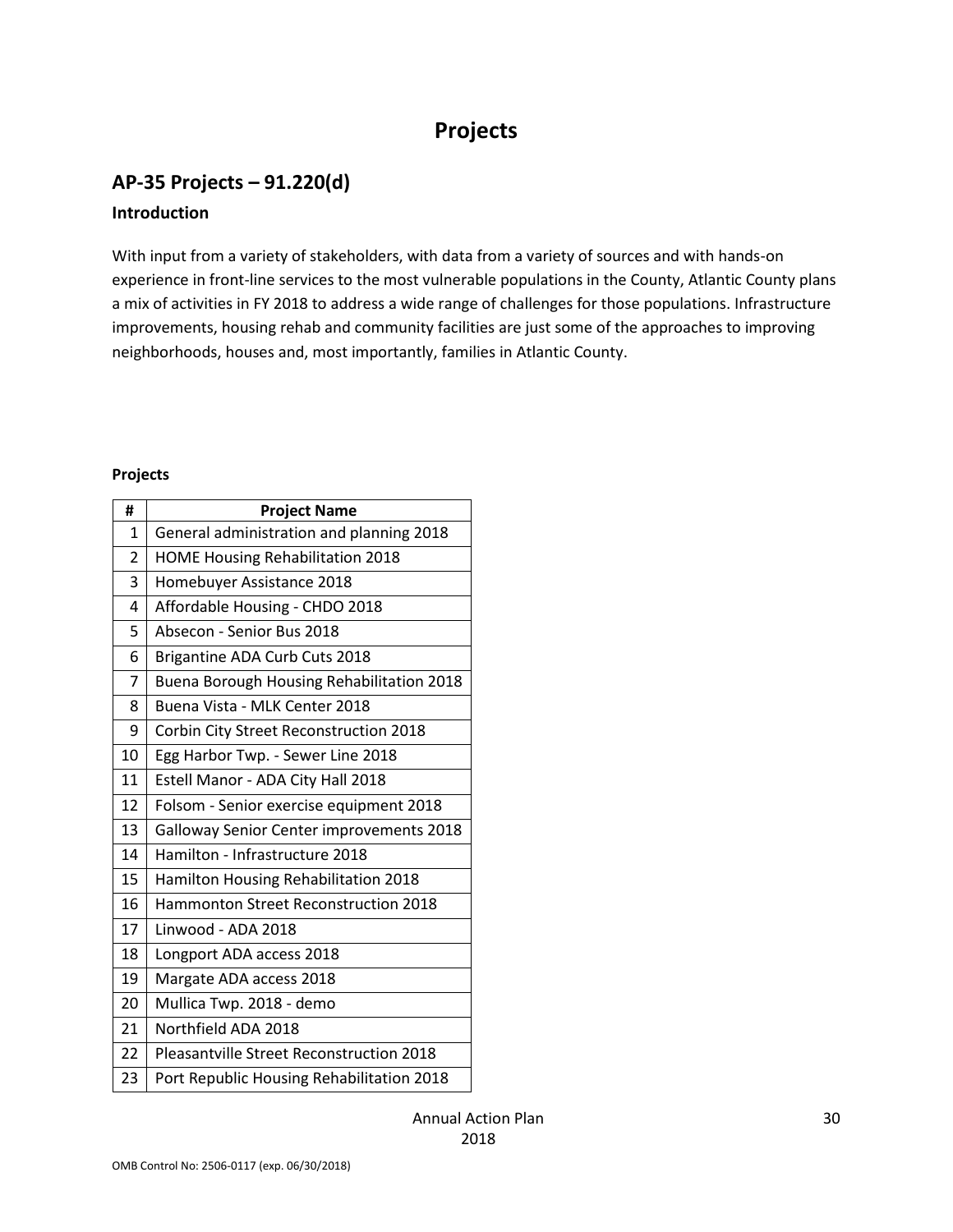| <b>Project Name</b>                     |
|-----------------------------------------|
| Somers Point Street Reconstruction 2018 |
| Ventnor Housing Rehabilitation 2018     |
| Weymouth Township Sidewalks 2018        |
| <b>Atlantic County ADA 2018</b>         |
|                                         |

**Table 7 - Project Information**

**Describe the reasons for allocation priorities and any obstacles to addressing underserved needs**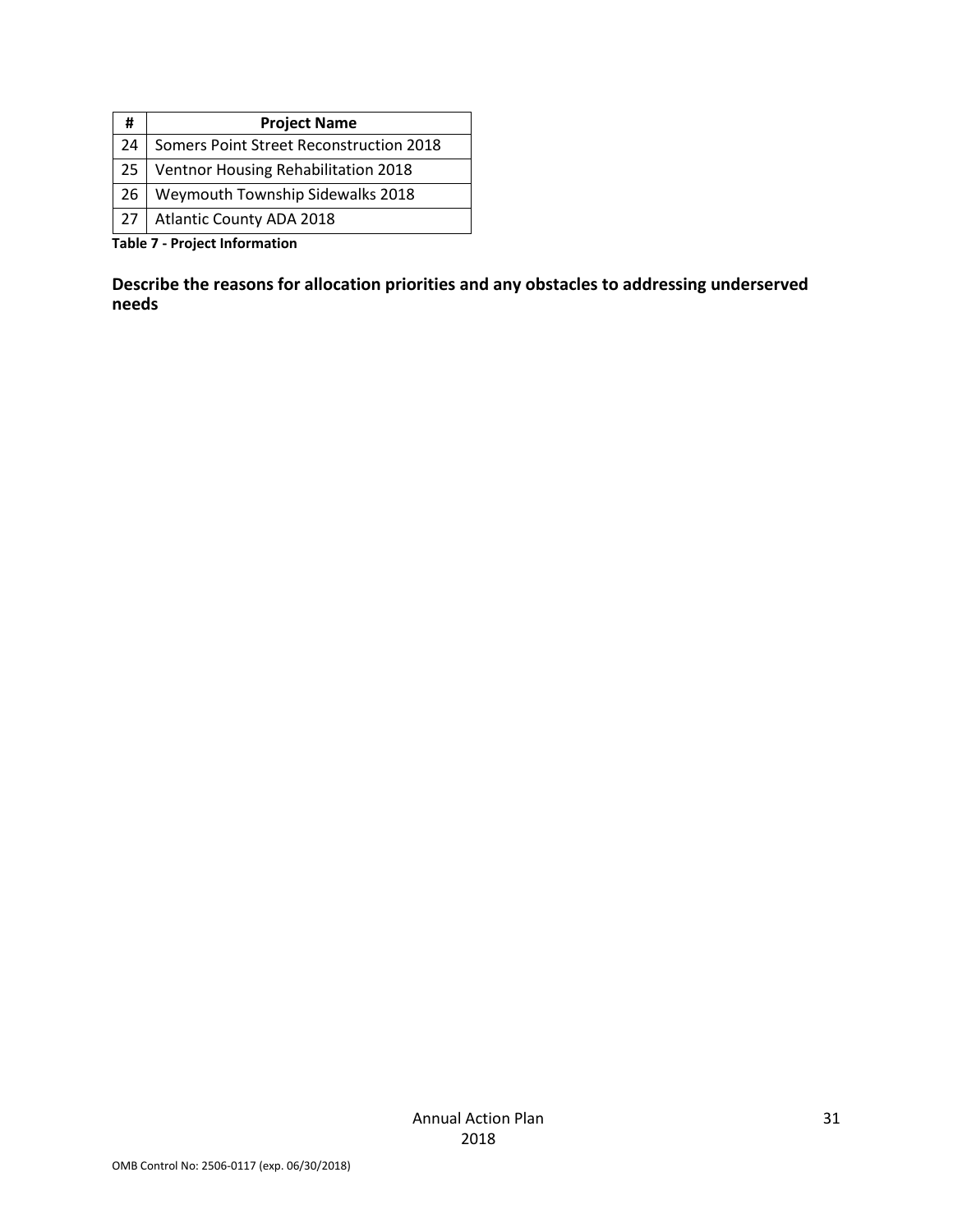# **AP-38 Project Summary**

**Project Summary Information**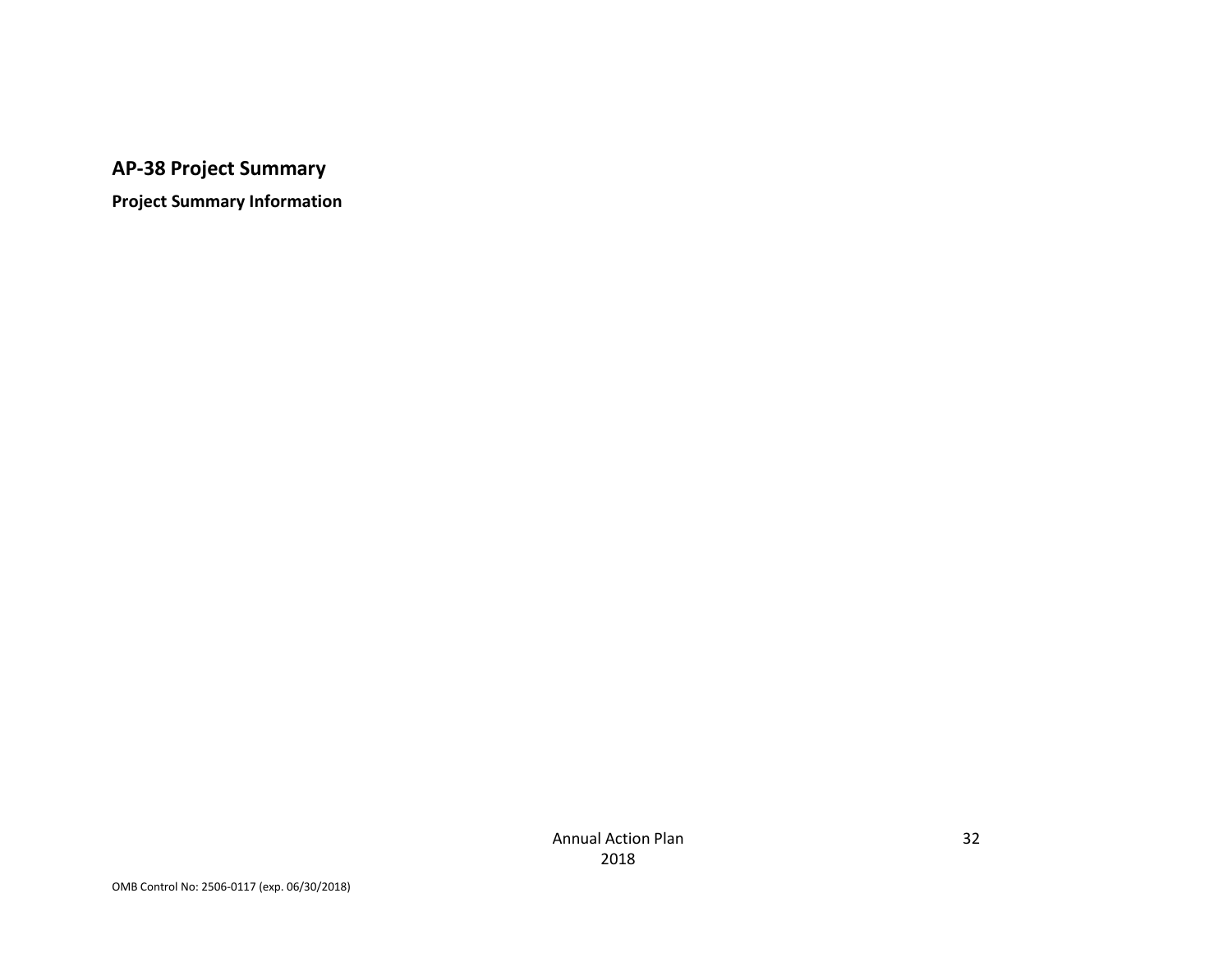| $\mathbf{1}$ | <b>Project Name</b>                                                                                     | General administration and planning 2018                                                                                                                                                                                                               |
|--------------|---------------------------------------------------------------------------------------------------------|--------------------------------------------------------------------------------------------------------------------------------------------------------------------------------------------------------------------------------------------------------|
|              | <b>Target Area</b>                                                                                      | Countywide                                                                                                                                                                                                                                             |
|              | <b>Goals Supported</b>                                                                                  | Administer CDBG & HOME programs                                                                                                                                                                                                                        |
|              | <b>Needs Addressed</b>                                                                                  | General program administration                                                                                                                                                                                                                         |
|              | <b>Funding</b>                                                                                          | CDBG: \$260,017<br>HOME: \$71,700                                                                                                                                                                                                                      |
|              | <b>Description</b>                                                                                      | Operation of the CDBG and HOME programs, including planning,<br>monitoring and reporting.                                                                                                                                                              |
|              | <b>Target Date</b>                                                                                      | 6/30/2020                                                                                                                                                                                                                                              |
|              | <b>Estimate the number and</b><br>type of families that will<br>benefit from the<br>proposed activities | Operation of the CDBG and HOME programs provides the necessary<br>support for all other activities to function. Those activities will benefit<br>several thousand families, primarily low and moderate-income<br>families, from throughout the County. |
|              | <b>Location Description</b>                                                                             | Programs will be administered from the Atlantic County Improvement<br>Authority office at 1333 Atlantic Ave., Atlantic City, NJ                                                                                                                        |
|              | <b>Planned Activities</b>                                                                               | Planning, monitoring and reporting of the CDBG and HOME programs<br>in an efficient, compliant manner.                                                                                                                                                 |
| $\mathbf{2}$ | <b>Project Name</b>                                                                                     | HOME Housing Rehabilitation 2018                                                                                                                                                                                                                       |
|              | <b>Target Area</b>                                                                                      | Countywide                                                                                                                                                                                                                                             |
|              | <b>Goals Supported</b>                                                                                  | Preserve existing housing stock                                                                                                                                                                                                                        |
|              | <b>Needs Addressed</b>                                                                                  | Preservation of existing housing stock                                                                                                                                                                                                                 |
|              | <b>Funding</b>                                                                                          | HOME: \$287,752                                                                                                                                                                                                                                        |
|              | <b>Description</b>                                                                                      | Loans to income-eligible homeowners for necessary home repairs.<br>This is the countywide, HOME-funded portion of housing rehab. CDBG-<br>funded rehab programs in targeted municipalities are listed<br>separately.                                   |
|              | <b>Target Date</b>                                                                                      | 6/30/2020                                                                                                                                                                                                                                              |
|              | <b>Estimate the number and</b><br>type of families that will<br>benefit from the<br>proposed activities | Approximately 15 families with incomes at or below 80% AMI.                                                                                                                                                                                            |
|              | <b>Location Description</b>                                                                             | Available countywide. Specific locations to be determined.                                                                                                                                                                                             |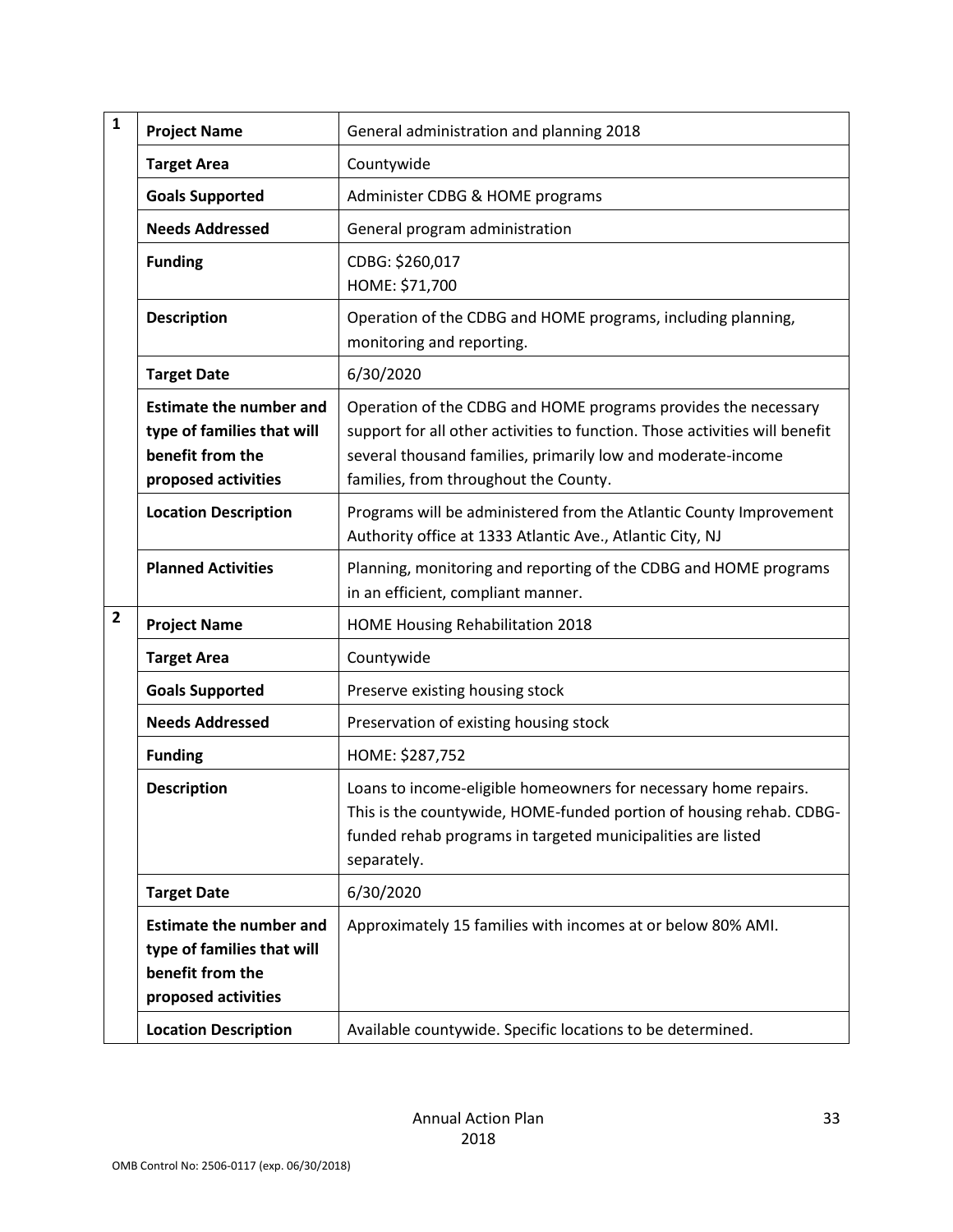|   | <b>Planned Activities</b>                                                                               | Loans for needed home repairs plus necessary delivery services,<br>including intake, spec writing, inspections, consultations with<br>homeowners and contractors and financial processing.   |
|---|---------------------------------------------------------------------------------------------------------|----------------------------------------------------------------------------------------------------------------------------------------------------------------------------------------------|
| 3 | <b>Project Name</b>                                                                                     | Homebuyer Assistance 2018                                                                                                                                                                    |
|   | <b>Target Area</b>                                                                                      | Countywide                                                                                                                                                                                   |
|   | <b>Goals Supported</b>                                                                                  | Increase home ownership opportunities                                                                                                                                                        |
|   | <b>Needs Addressed</b>                                                                                  | Increase home ownership opportunities                                                                                                                                                        |
|   | <b>Funding</b>                                                                                          | HOME: \$250,000                                                                                                                                                                              |
|   | <b>Description</b>                                                                                      | Loans to assist eligible families with down payment and closing costs<br>for purchase of single-family homes.                                                                                |
|   | <b>Target Date</b>                                                                                      | 3/31/2020                                                                                                                                                                                    |
|   | <b>Estimate the number and</b><br>type of families that will<br>benefit from the<br>proposed activities | 25 income-eligible families, primarily moderate-income, though some<br>low-income may also be included.                                                                                      |
|   | <b>Location Description</b>                                                                             | Throughout the Urban County.                                                                                                                                                                 |
|   | <b>Planned Activities</b>                                                                               | Outreach, intake, record-keeping and reporting of loans made to<br>eligible families for assistance with down payment and closing costs<br>associated with purchase of a single-family home. |
| 4 | <b>Project Name</b>                                                                                     | Affordable Housing - CHDO 2018                                                                                                                                                               |
|   | <b>Target Area</b>                                                                                      | Countywide                                                                                                                                                                                   |
|   | <b>Goals Supported</b>                                                                                  | Increase home ownership opportunities                                                                                                                                                        |
|   | <b>Needs Addressed</b>                                                                                  | Increase home ownership opportunities                                                                                                                                                        |
|   | <b>Funding</b>                                                                                          | HOME: \$107,551                                                                                                                                                                              |
|   | <b>Description</b>                                                                                      | Assistance to a Community Housing Development Organization for<br>production of an affordable housing unit.                                                                                  |
|   | <b>Target Date</b>                                                                                      | 12/31/2020                                                                                                                                                                                   |
|   | <b>Estimate the number and</b><br>type of families that will<br>benefit from the<br>proposed activities | 1 family at 80% or less of Area Median Income.                                                                                                                                               |
|   | <b>Location Description</b>                                                                             | Specific location within Atlantic County to be determined.                                                                                                                                   |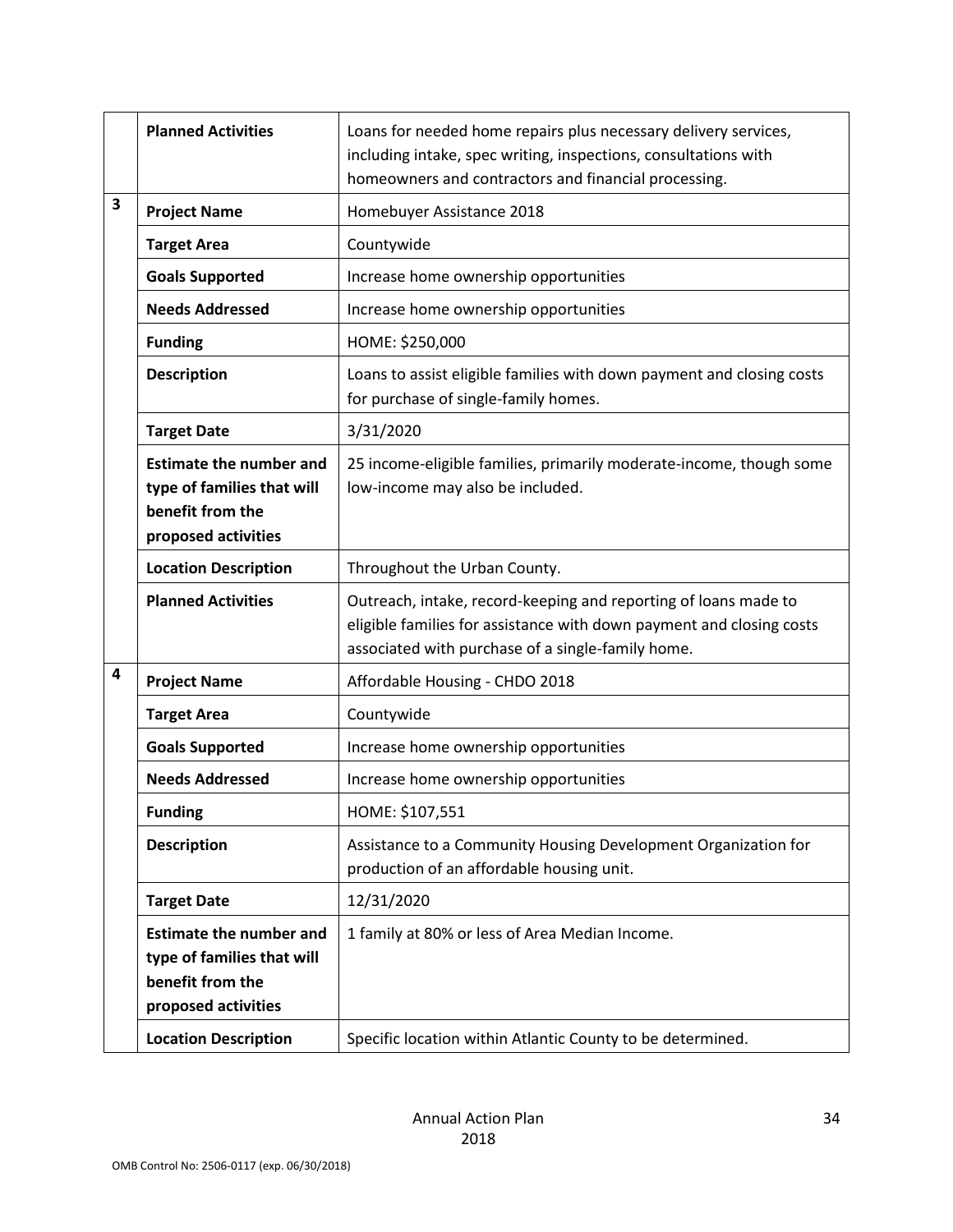|   | <b>Planned Activities</b>                                                                               | Assistance to a Community Housing Development Organization for<br>production of an affordable housing unit.                               |
|---|---------------------------------------------------------------------------------------------------------|-------------------------------------------------------------------------------------------------------------------------------------------|
| 5 | <b>Project Name</b>                                                                                     | Absecon - Senior Bus 2018                                                                                                                 |
|   | <b>Target Area</b>                                                                                      | City of Absecon                                                                                                                           |
|   | <b>Goals Supported</b>                                                                                  | <b>Support Public Services</b>                                                                                                            |
|   | <b>Needs Addressed</b>                                                                                  | Diverse & viable public services                                                                                                          |
|   | <b>Funding</b>                                                                                          | CDBG: \$25,521                                                                                                                            |
|   | <b>Description</b>                                                                                      | Operating support for bus that provides transportation to senior and<br>disabled residents of Absecon.                                    |
|   | <b>Target Date</b>                                                                                      | 3/31/2020                                                                                                                                 |
|   | <b>Estimate the number and</b><br>type of families that will<br>benefit from the<br>proposed activities | Approximately 50 elderly and disabled residents.                                                                                          |
|   | <b>Location Description</b>                                                                             | Throughout Absecon.                                                                                                                       |
|   | <b>Planned Activities</b>                                                                               | Operating support for bus that provides transportation to senior and<br>disabled residents of Absecon.                                    |
| 6 | <b>Project Name</b>                                                                                     | Brigantine ADA Curb Cuts 2018                                                                                                             |
|   | <b>Target Area</b>                                                                                      | Eligible census tracts/block groups                                                                                                       |
|   | <b>Goals Supported</b>                                                                                  | Improve public facilities & infrastructure                                                                                                |
|   | <b>Needs Addressed</b>                                                                                  | Improvements to public facilities & infrastructure                                                                                        |
|   | <b>Funding</b>                                                                                          | CDBG: \$33,152                                                                                                                            |
|   | <b>Description</b>                                                                                      | Removal of architectural barriers at various city intersections.                                                                          |
|   | <b>Target Date</b>                                                                                      | 6/30/2020                                                                                                                                 |
|   | <b>Estimate the number and</b><br>type of families that will<br>benefit from the<br>proposed activities | 863 Brigantine residents are disabled adults. As a resort community,<br>the actual number that will benefit will be significantly higher. |
|   | <b>Location Description</b>                                                                             | Specific locations to be determined.                                                                                                      |
|   | <b>Planned Activities</b>                                                                               | Removal of architectural barriers at various city intersections.                                                                          |
| 7 | <b>Project Name</b>                                                                                     | Buena Borough Housing Rehabilitation 2018                                                                                                 |
|   | <b>Target Area</b>                                                                                      | Buena Borough                                                                                                                             |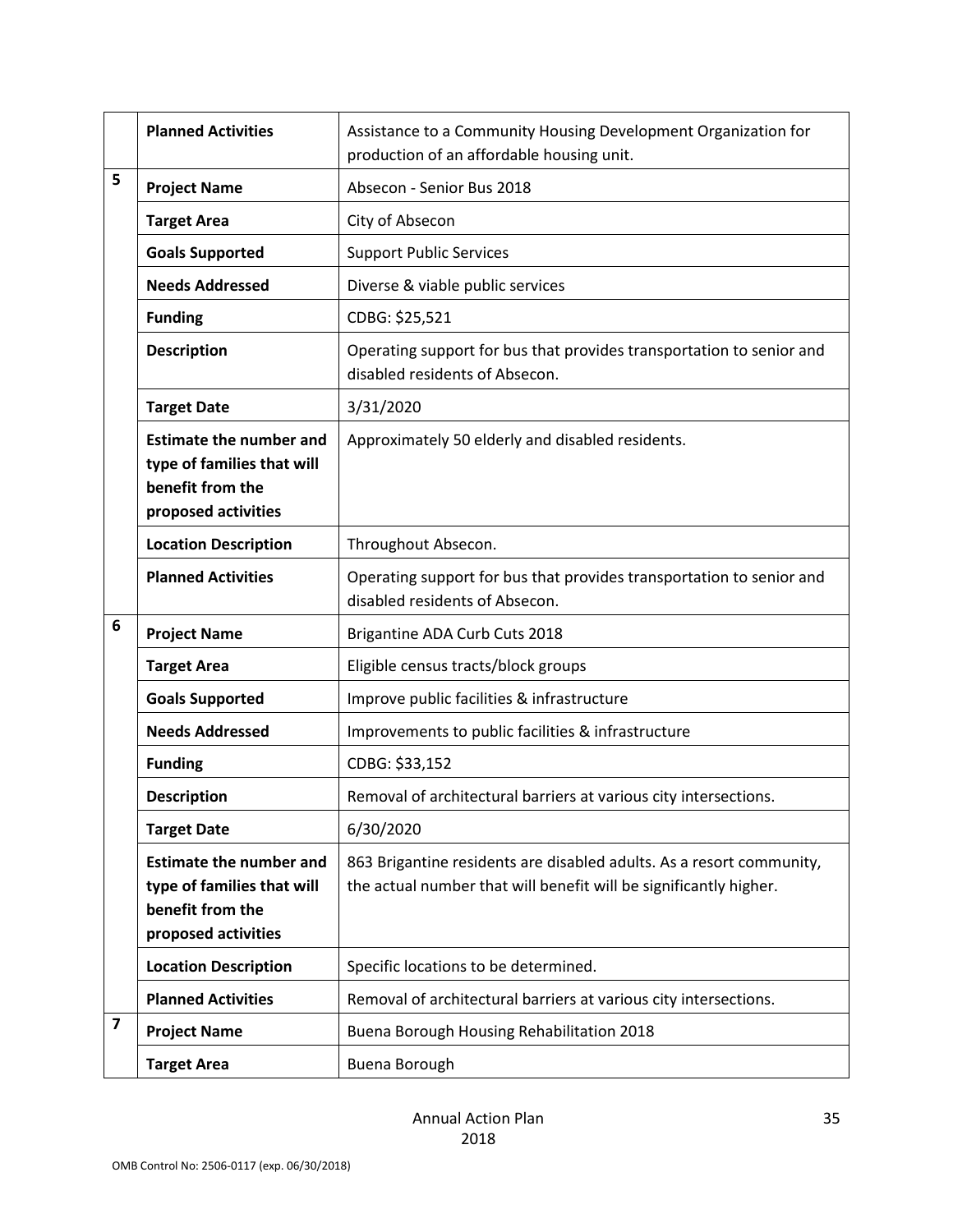|   | <b>Goals Supported</b>                                                                                  | Preserve existing housing stock                                                                                                                                                           |
|---|---------------------------------------------------------------------------------------------------------|-------------------------------------------------------------------------------------------------------------------------------------------------------------------------------------------|
|   | <b>Needs Addressed</b>                                                                                  | Preservation of existing housing stock                                                                                                                                                    |
|   | <b>Funding</b>                                                                                          | CDBG: \$15,000                                                                                                                                                                            |
|   | <b>Description</b>                                                                                      | Loan to an income-eligible homeowner for necessary home repairs.                                                                                                                          |
|   | <b>Target Date</b>                                                                                      | 6/30/2020                                                                                                                                                                                 |
|   | <b>Estimate the number and</b><br>type of families that will<br>benefit from the<br>proposed activities | 1 family with income at 80% or less of Area Median Income.                                                                                                                                |
|   | <b>Location Description</b>                                                                             | Exact location within Buena Borough to be determined.                                                                                                                                     |
|   | <b>Planned Activities</b>                                                                               | Loan for needed home repairs plus necessary delivery services,<br>including intake, spec writing, inspections, consultations with<br>homeowners and contractors and financial processing. |
| 8 | <b>Project Name</b>                                                                                     | Buena Vista - MLK Center 2018                                                                                                                                                             |
|   | <b>Target Area</b>                                                                                      | Eligible census tracts/block groups                                                                                                                                                       |
|   | <b>Goals Supported</b>                                                                                  | Improve public facilities & infrastructure                                                                                                                                                |
|   | <b>Needs Addressed</b>                                                                                  | Improvements to public facilities & infrastructure                                                                                                                                        |
|   | <b>Funding</b>                                                                                          | CDBG: \$34,003                                                                                                                                                                            |
|   | <b>Description</b>                                                                                      | HVAC improvements to ML King Center. NOTE - This is a continuation<br>of Buena Vista Township's 2016 & 2017 project.                                                                      |
|   | <b>Target Date</b>                                                                                      | 3/31/2020                                                                                                                                                                                 |
|   | <b>Estimate the number and</b><br>type of families that will<br>benefit from the<br>proposed activities | 2,055 residents in Census Tract 112.02, Block Group 4, 60% of whom<br>are low-mod income.                                                                                                 |
|   | <b>Location Description</b>                                                                             | 661 Jackson Blvd., Buena Vista Twp., NJ                                                                                                                                                   |
|   | <b>Planned Activities</b>                                                                               | HVAC improvements to a community center that serves an eligible<br>low-mod area.                                                                                                          |
| 9 | <b>Project Name</b>                                                                                     | Corbin City Street Reconstruction 2018                                                                                                                                                    |
|   | <b>Target Area</b>                                                                                      | Eligible census tracts/block groups                                                                                                                                                       |
|   | <b>Goals Supported</b>                                                                                  | Improve public facilities & infrastructure                                                                                                                                                |
|   | <b>Needs Addressed</b>                                                                                  | Improvements to public facilities & infrastructure                                                                                                                                        |
|   | <b>Funding</b>                                                                                          | CDBG: \$15,000                                                                                                                                                                            |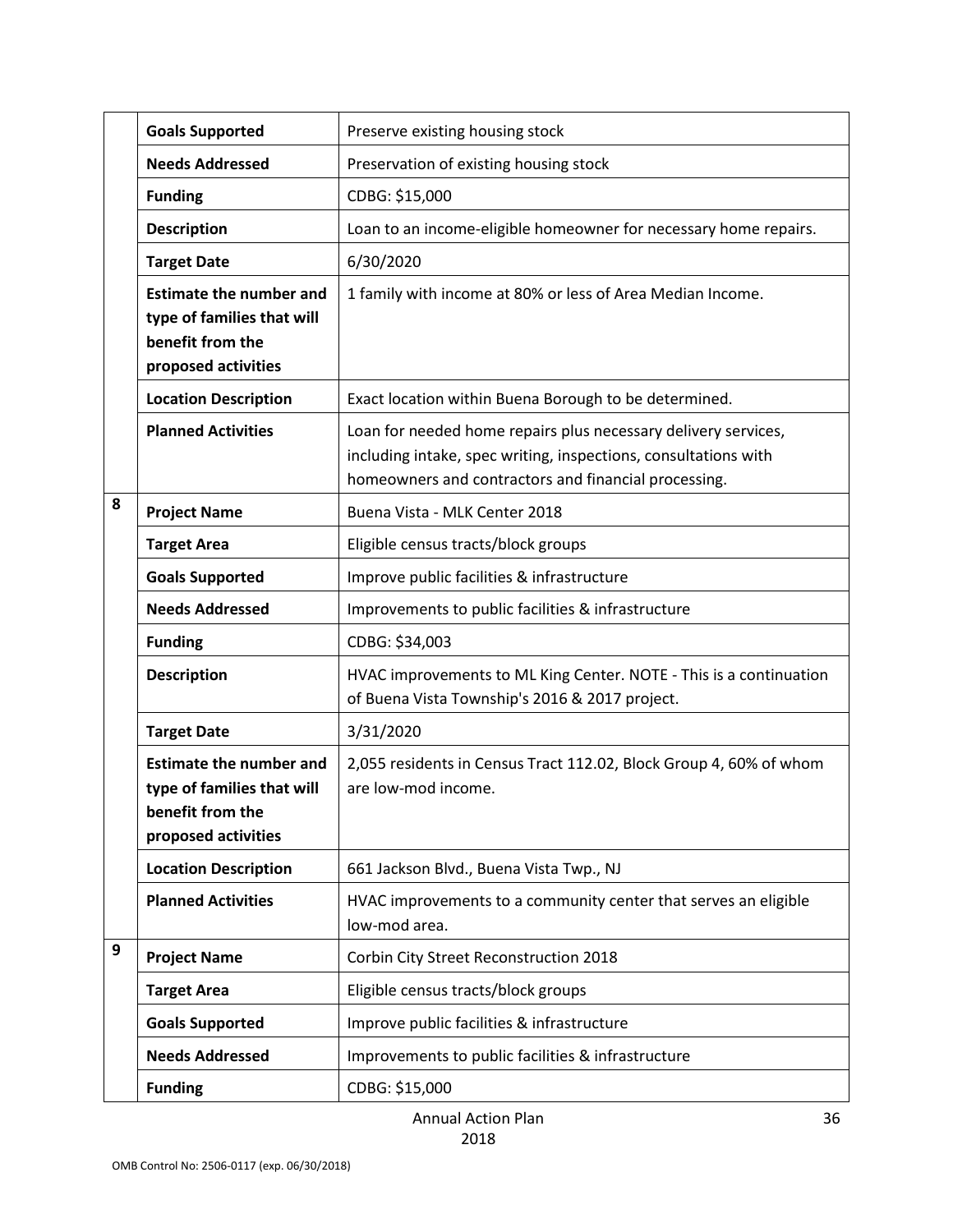|    | <b>Description</b>                                                                                      | Street reconstruction of Ocean, Samson, Kansas and Sunset avenues.<br>Survey to be completed to document that this is a low-mod area.                                                                                                                                                                 |
|----|---------------------------------------------------------------------------------------------------------|-------------------------------------------------------------------------------------------------------------------------------------------------------------------------------------------------------------------------------------------------------------------------------------------------------|
|    | <b>Target Date</b>                                                                                      | 6/30/2020                                                                                                                                                                                                                                                                                             |
|    | <b>Estimate the number and</b><br>type of families that will<br>benefit from the<br>proposed activities | Approximately 25 families living in the service area, the majority of<br>whom are low-mod income.                                                                                                                                                                                                     |
|    | <b>Location Description</b>                                                                             | Ocean, Samson, Kansas and Sunset avenues.                                                                                                                                                                                                                                                             |
|    | <b>Planned Activities</b>                                                                               | Street reconstruction.                                                                                                                                                                                                                                                                                |
| 10 | <b>Project Name</b>                                                                                     | Egg Harbor Twp. - Sewer Line 2018                                                                                                                                                                                                                                                                     |
|    | <b>Target Area</b>                                                                                      | Eligible census tracts/block groups                                                                                                                                                                                                                                                                   |
|    | <b>Goals Supported</b>                                                                                  | Improve public facilities & infrastructure                                                                                                                                                                                                                                                            |
|    | <b>Needs Addressed</b>                                                                                  | Improvements to public facilities & infrastructure                                                                                                                                                                                                                                                    |
|    | <b>Funding</b>                                                                                          | CDBG: \$144,786                                                                                                                                                                                                                                                                                       |
|    | <b>Description</b>                                                                                      | Continuation of the 2017 project to extend a sewer line to serve 18<br>homes. Households to be surveyed to establish eligibility.                                                                                                                                                                     |
|    | <b>Target Date</b>                                                                                      | 6/30/2020                                                                                                                                                                                                                                                                                             |
|    |                                                                                                         |                                                                                                                                                                                                                                                                                                       |
|    | <b>Estimate the number and</b><br>type of families that will<br>benefit from the<br>proposed activities | 18 households that will be connected to the municipal sanitary sewer<br>system.                                                                                                                                                                                                                       |
|    | <b>Location Description</b>                                                                             | Pleasant Heights Avenue from Edwards Avenue to Old Egg Harbor<br>Road. This target area is smaller than a Census Block Group. It will be<br>surveyed via HUD-approved process to confirm what the Township<br>believes to be an eligible Low-Mod Area under the County's Exception<br>Rate of 42.19%. |
|    | <b>Planned Activities</b>                                                                               | Extension of sanitary sewer line to provide service to 18 households<br>currently without access to the system.                                                                                                                                                                                       |
| 11 | <b>Project Name</b>                                                                                     | Estell Manor - ADA City Hall 2018                                                                                                                                                                                                                                                                     |
|    | <b>Target Area</b>                                                                                      | <b>Estell Manor</b>                                                                                                                                                                                                                                                                                   |
|    | <b>Goals Supported</b>                                                                                  | Improve public facilities & infrastructure                                                                                                                                                                                                                                                            |
|    | <b>Needs Addressed</b>                                                                                  | Improvements to public facilities & infrastructure                                                                                                                                                                                                                                                    |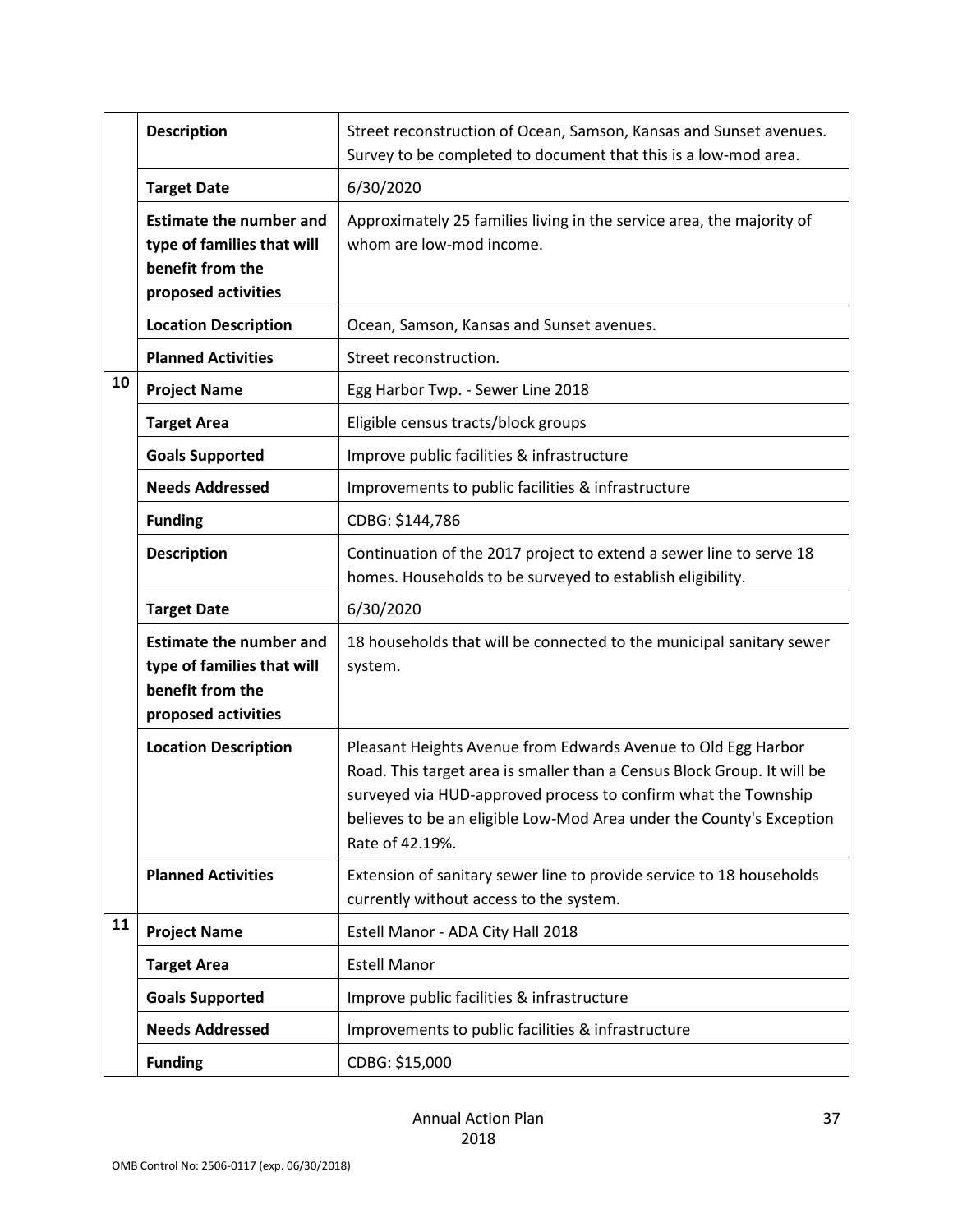|    | <b>Description</b>                                                                                      | Continuation of 2017 project to remove architectural barriers at City<br>Hall by replacing deteriorated walkway and rebuilding handicapped<br>parking places. |
|----|---------------------------------------------------------------------------------------------------------|---------------------------------------------------------------------------------------------------------------------------------------------------------------|
|    | <b>Target Date</b>                                                                                      | 6/30/2020                                                                                                                                                     |
|    | <b>Estimate the number and</b><br>type of families that will<br>benefit from the<br>proposed activities | An estimated 250 seniors residing in Estell Manor and approximately<br>125 residents with mobility challenges.                                                |
|    | <b>Location Description</b>                                                                             | Estell Manor City Hall, 148 Cumberland Ave., Estell Manor.                                                                                                    |
|    | <b>Planned Activities</b>                                                                               | Replace deteriorated handicap parking spaces and walkway. Both are<br>made of pavers, are uneven and are impediments to wheelchair use.                       |
| 12 | <b>Project Name</b>                                                                                     | Folsom - Senior exercise equipment 2018                                                                                                                       |
|    | <b>Target Area</b>                                                                                      | Folsom Borough                                                                                                                                                |
|    | <b>Goals Supported</b>                                                                                  | Improve public facilities & infrastructure                                                                                                                    |
|    | <b>Needs Addressed</b>                                                                                  | Improvements to public facilities & infrastructure                                                                                                            |
|    | <b>Funding</b>                                                                                          | CDBG: \$15,000                                                                                                                                                |
|    | <b>Description</b>                                                                                      | A continuation of the 2017 project to provide Senior/ADA-specific<br>exercise equipment and related site improvements at Penny Pot Park.                      |
|    | <b>Target Date</b>                                                                                      | 12/31/2019                                                                                                                                                    |
|    | <b>Estimate the number and</b><br>type of families that will<br>benefit from the<br>proposed activities | The estimated 350 Borough residents age 62 and older plus an<br>estimated 130 residents with mobility challenges                                              |
|    | <b>Location Description</b>                                                                             | Penny Pot Park is on Lakewood Drive between North Pinewood and<br>Oakwood in Folsom Borough.                                                                  |
|    | <b>Planned Activities</b>                                                                               | A continuation of the 2017 project to provide Senior/ADA-specific<br>exercise equipment and related site improvements at Penny Pot Park.                      |
| 13 | <b>Project Name</b>                                                                                     | Galloway Senior Center improvements 2018                                                                                                                      |
|    | <b>Target Area</b>                                                                                      | Galloway Township                                                                                                                                             |
|    | <b>Goals Supported</b>                                                                                  | Improve public facilities & infrastructure                                                                                                                    |
|    | <b>Needs Addressed</b>                                                                                  | Improvements to public facilities & infrastructure                                                                                                            |
|    | <b>Funding</b>                                                                                          | CDBG: \$118,568                                                                                                                                               |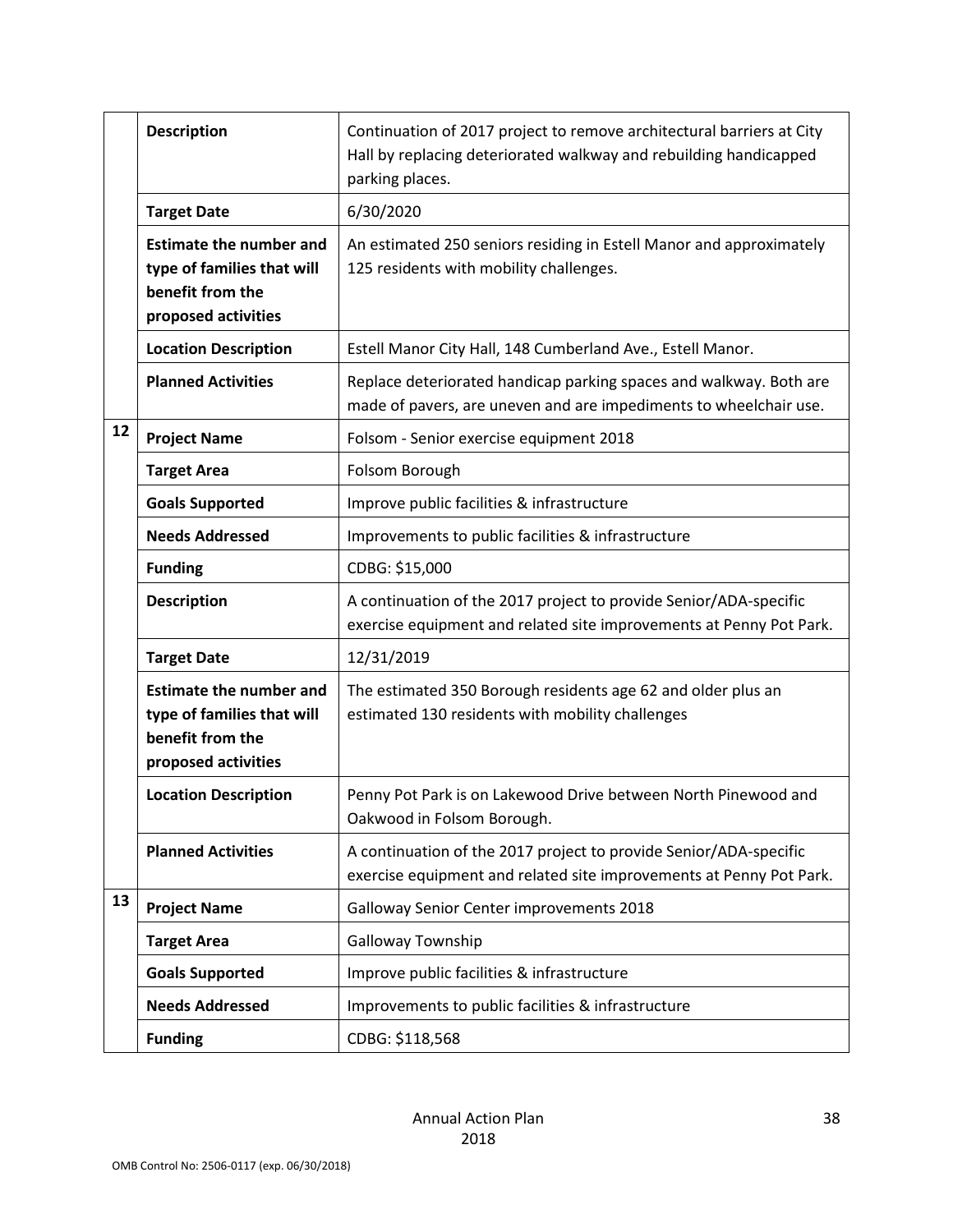|    | <b>Description</b>                                                                                      | Improvements to the Township Senior Center, including purchase and<br>installation of a generator.                                                                                                                                                                                                           |
|----|---------------------------------------------------------------------------------------------------------|--------------------------------------------------------------------------------------------------------------------------------------------------------------------------------------------------------------------------------------------------------------------------------------------------------------|
|    | <b>Target Date</b>                                                                                      | 6/30/2020                                                                                                                                                                                                                                                                                                    |
|    | <b>Estimate the number and</b><br>type of families that will<br>benefit from the<br>proposed activities | Approximately 3,500 Township residents age 62 and above.                                                                                                                                                                                                                                                     |
|    | <b>Location Description</b>                                                                             | Senior Center is at 621 White Horse Pike, Galloway Township.                                                                                                                                                                                                                                                 |
|    | <b>Planned Activities</b>                                                                               | Senior Center improvements, including purchase and installation of a<br>generator.                                                                                                                                                                                                                           |
| 14 | <b>Project Name</b>                                                                                     | Hamilton - Infrastructure 2018                                                                                                                                                                                                                                                                               |
|    | <b>Target Area</b>                                                                                      | Hamilton Township                                                                                                                                                                                                                                                                                            |
|    | <b>Goals Supported</b>                                                                                  | Improve public facilities & infrastructure                                                                                                                                                                                                                                                                   |
|    | <b>Needs Addressed</b>                                                                                  | Improvements to public facilities & infrastructure                                                                                                                                                                                                                                                           |
|    | <b>Funding</b>                                                                                          | CDBG: \$62,864                                                                                                                                                                                                                                                                                               |
|    | <b>Description</b>                                                                                      | This project consists of two separate activities - ADA improvements at<br>the Lundy Center in the Mizpah section of the Township and sidewalk<br>improvements in an eligible residential area near Oakcrest High<br>School.                                                                                  |
|    | <b>Target Date</b>                                                                                      | 12/31/2019                                                                                                                                                                                                                                                                                                   |
|    | <b>Estimate the number and</b><br>type of families that will<br>benefit from the<br>proposed activities | For the ADA improvements, approximately 3,500 residents age 62 and<br>older plus an estimated 2,500 residents with mobility challenges. For<br>the sidewalk improvements near Oakcrest High School, the 635<br>residents of Census Tract 114.03, Block Group 2, more than 65% of<br>whom are low-mod income. |
|    | <b>Location Description</b>                                                                             | The Lundy Center is at 6916 Sewell Ave., Mizpah, NJ. Sidewalk<br>improvements will be in Oakcrest Estates near Denmead Drive.                                                                                                                                                                                |
|    | <b>Planned Activities</b>                                                                               | This project consists of two separate activities - ADA improvements at<br>the Lundy Center in the Mizpah section of the Township and sidewalk<br>improvements in an eligible residential area near Oakcrest High<br>School.                                                                                  |
| 15 | <b>Project Name</b>                                                                                     | Hamilton Housing Rehabilitation 2018                                                                                                                                                                                                                                                                         |
|    | <b>Target Area</b>                                                                                      | Hamilton Township                                                                                                                                                                                                                                                                                            |
|    | <b>Goals Supported</b>                                                                                  | Preserve existing housing stock                                                                                                                                                                                                                                                                              |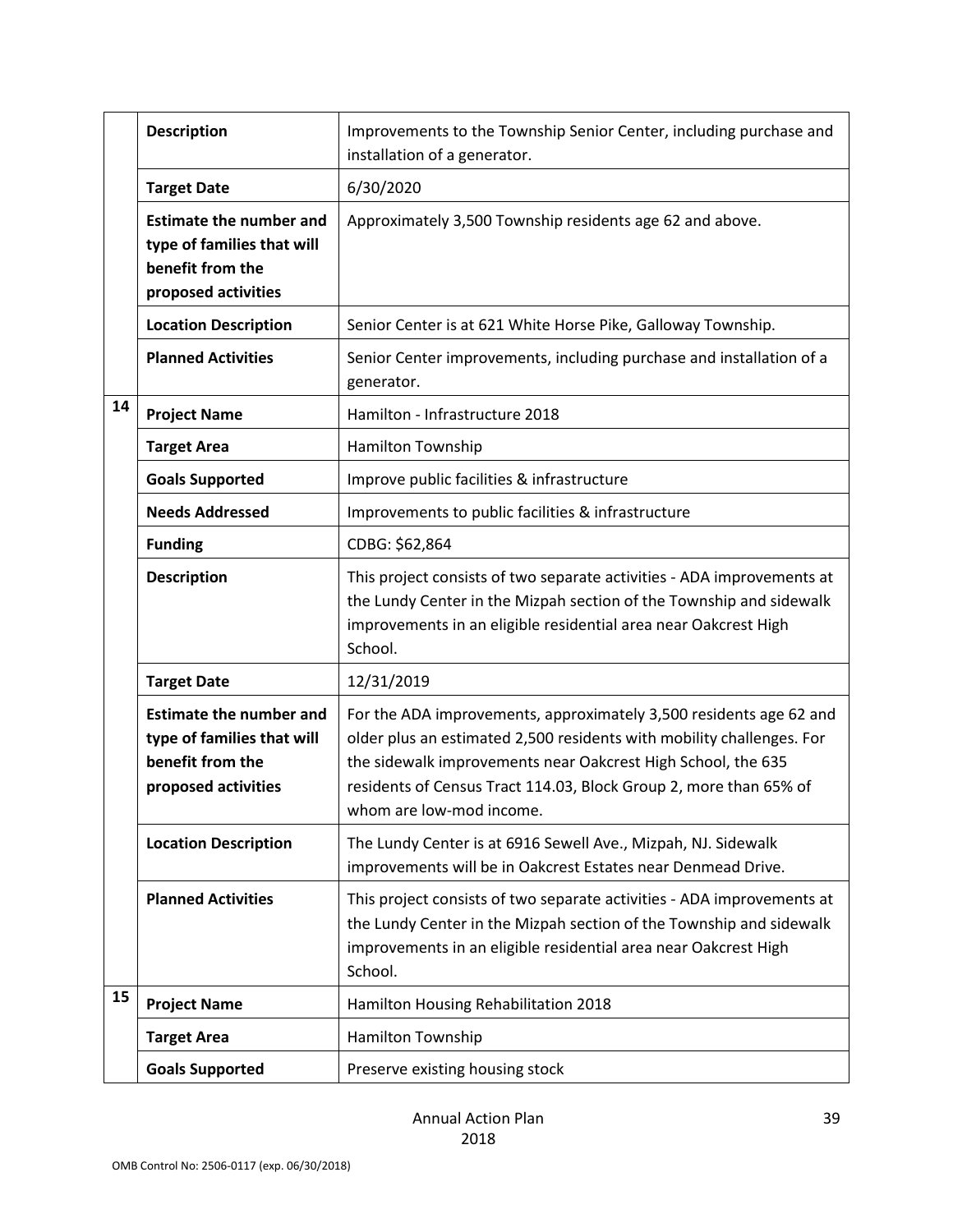|    | <b>Needs Addressed</b>                                                                                  | Preservation of existing housing stock                                                                              |
|----|---------------------------------------------------------------------------------------------------------|---------------------------------------------------------------------------------------------------------------------|
|    | <b>Funding</b>                                                                                          | CDBG: \$39,406                                                                                                      |
|    | <b>Description</b>                                                                                      | Loans to income-eligible homeowners for necessary home repairs.                                                     |
|    | <b>Target Date</b>                                                                                      | 3/31/2020                                                                                                           |
|    | <b>Estimate the number and</b><br>type of families that will<br>benefit from the<br>proposed activities | 2 families with incomes at 80% or less of Area Median Income.                                                       |
|    | <b>Location Description</b>                                                                             | Available in Hamilton Township. Exact locations to be determined.                                                   |
|    | <b>Planned Activities</b>                                                                               | Loans to income-eligible homeowners for necessary home repairs.                                                     |
| 16 | <b>Project Name</b>                                                                                     | Hammonton Street Reconstruction 2018                                                                                |
|    | <b>Target Area</b>                                                                                      | Eligible census tracts/block groups                                                                                 |
|    | <b>Goals Supported</b>                                                                                  | Improve public facilities & infrastructure                                                                          |
|    | <b>Needs Addressed</b>                                                                                  | Improvements to public facilities & infrastructure                                                                  |
|    | <b>Funding</b>                                                                                          | CDBG: \$62,232                                                                                                      |
|    | <b>Description</b>                                                                                      | Continuation of the 2017 Project for reconstruction of Washington<br>Street from Bellevue Avenue to Orchard Street. |
|    | <b>Target Date</b>                                                                                      | 6/30/2020                                                                                                           |
|    | <b>Estimate the number and</b><br>type of families that will<br>benefit from the<br>proposed activities | 765 residents of Census Tract 111, Block Group 2, 46% of whom are<br>low-mod income.                                |
|    | <b>Location Description</b>                                                                             | Washington Street from Bellevue Avenue to Orchard Street.                                                           |
|    | <b>Planned Activities</b>                                                                               | Reconstruction of Washington Street from Bellevue Avenue to<br>Orchard Street.                                      |
| 17 | <b>Project Name</b>                                                                                     | Linwood - ADA 2018                                                                                                  |
|    | <b>Target Area</b>                                                                                      | Linwood                                                                                                             |
|    | <b>Goals Supported</b>                                                                                  | Improve public facilities & infrastructure                                                                          |
|    | <b>Needs Addressed</b>                                                                                  | Improvements to public facilities & infrastructure                                                                  |
|    | <b>Funding</b>                                                                                          | CDBG: \$15,000                                                                                                      |
|    | <b>Description</b>                                                                                      | Replacement of current clam shell walkway with paved walkway at All<br>Wars Memorial Park.                          |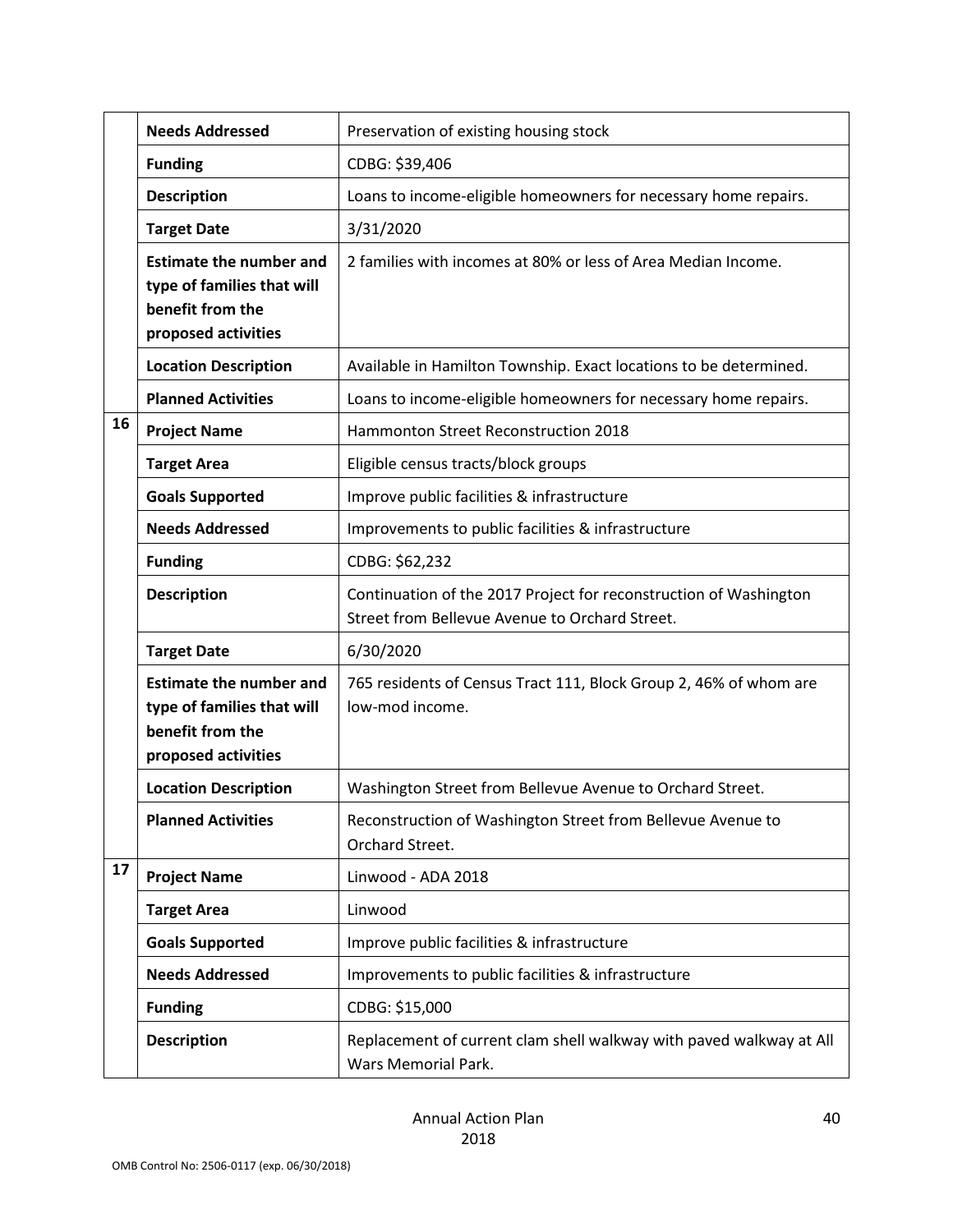|    | <b>Target Date</b>                                                                                      | 6/30/2020                                                                                                                          |
|----|---------------------------------------------------------------------------------------------------------|------------------------------------------------------------------------------------------------------------------------------------|
|    | <b>Estimate the number and</b><br>type of families that will<br>benefit from the<br>proposed activities | Approximately 900 City residents age 62 and above plus approximately<br>700 residents with mobility challenges.                    |
|    | <b>Location Description</b>                                                                             | All Wars Memorial Park is on Shore Road and Wabash Avenue.                                                                         |
|    | <b>Planned Activities</b>                                                                               | Replacement of current clam shell walkway with paved walkway at All<br><b>Wars Memorial Park.</b>                                  |
| 18 | <b>Project Name</b>                                                                                     | Longport ADA access 2018                                                                                                           |
|    | <b>Target Area</b>                                                                                      | Longport                                                                                                                           |
|    | <b>Goals Supported</b>                                                                                  | Improve public facilities & infrastructure                                                                                         |
|    | <b>Needs Addressed</b>                                                                                  | Improvements to public facilities & infrastructure                                                                                 |
|    | <b>Funding</b>                                                                                          | CDBG: \$15,000                                                                                                                     |
|    | <b>Description</b>                                                                                      | A continuation of the 2017 project to construct beach access ramps at<br>16th Avenue and the beach.                                |
|    | <b>Target Date</b>                                                                                      | 6/30/2020                                                                                                                          |
|    | <b>Estimate the number and</b><br>type of families that will                                            | There are approximately 170 Longport residents age 62 and above<br>plus 80 residents with mobility challenges. As a seaside resort |
|    | benefit from the<br>proposed activities                                                                 | community, those benefitting from these improvements are several<br>times the resident population, however.                        |
|    | <b>Location Description</b>                                                                             | 16th Avenue at the beach.                                                                                                          |
|    | <b>Planned Activities</b>                                                                               | Construction of beach access ramps at 16th Avenue and the beach.                                                                   |
| 19 | <b>Project Name</b>                                                                                     | Margate ADA access 2018                                                                                                            |
|    | <b>Target Area</b>                                                                                      | Margate                                                                                                                            |
|    | <b>Goals Supported</b>                                                                                  | Improve public facilities & infrastructure                                                                                         |
|    | <b>Needs Addressed</b>                                                                                  | Improvements to public facilities & infrastructure                                                                                 |
|    | <b>Funding</b>                                                                                          | CDBG: \$20,146                                                                                                                     |
|    | <b>Description</b>                                                                                      | Removal of architectural barriers to beach access at Monroe Avenue<br>and Pembroke Avenue.                                         |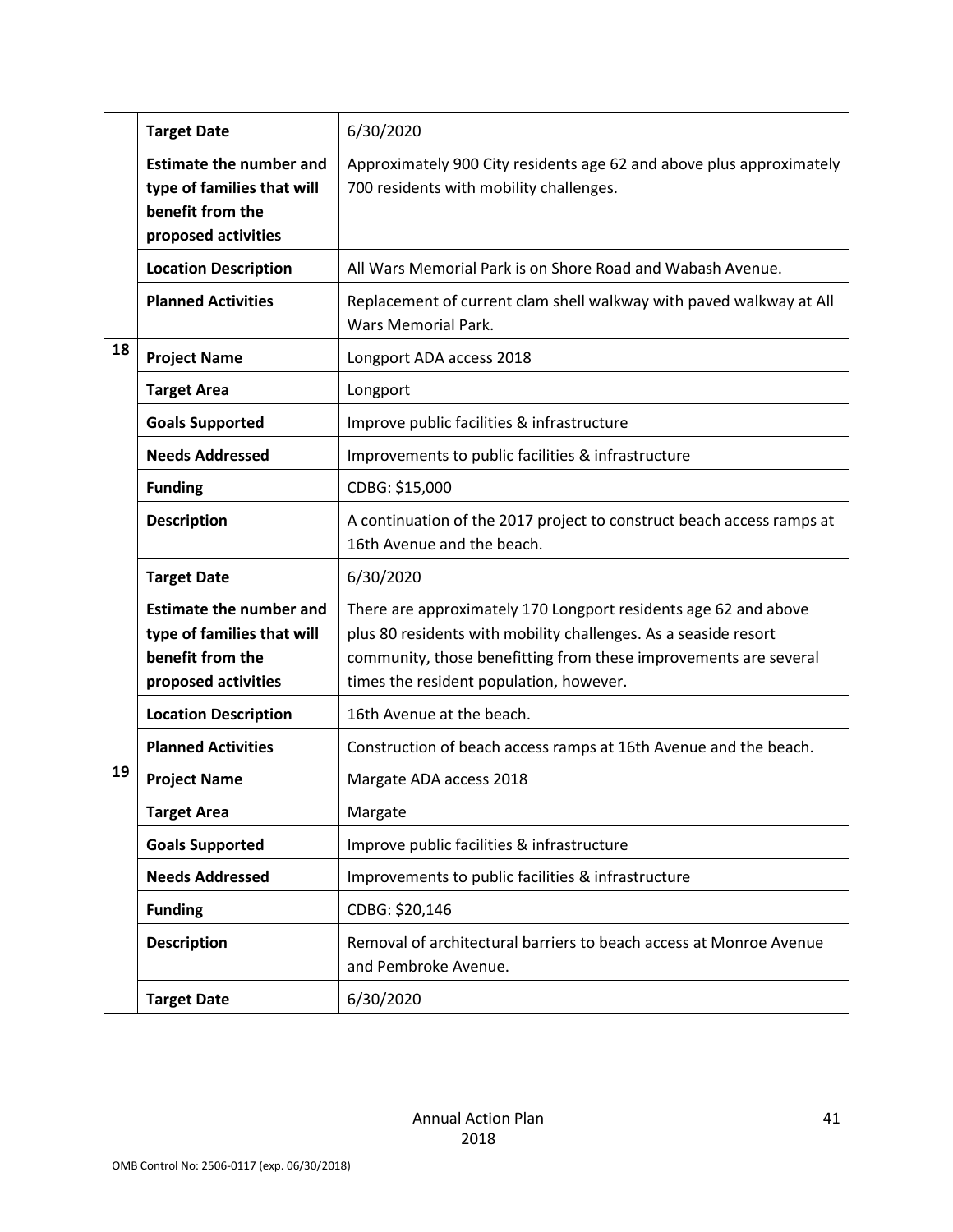|    | <b>Estimate the number and</b><br>type of families that will<br>benefit from the<br>proposed activities | Approximately 1,060 Margate residents age 62 and above plus<br>approximately 600 City residents with mobility challenges. As a<br>seaside resort community, those benefitting from these improvements<br>are several times the resident population, however. |
|----|---------------------------------------------------------------------------------------------------------|--------------------------------------------------------------------------------------------------------------------------------------------------------------------------------------------------------------------------------------------------------------|
|    | <b>Location Description</b>                                                                             | Monroe Avenue & the beach and Pembroke Avenue & the beach,<br>Margate, NJ                                                                                                                                                                                    |
|    | <b>Planned Activities</b>                                                                               | Removal of architectural barriers to beach access at Monroe Avenue<br>and Pembroke Avenue.                                                                                                                                                                   |
| 20 | <b>Project Name</b>                                                                                     | Mullica Twp. 2018 - demo                                                                                                                                                                                                                                     |
|    | <b>Target Area</b>                                                                                      | Mullica Township                                                                                                                                                                                                                                             |
|    | <b>Goals Supported</b>                                                                                  | Eliminate slums/blight                                                                                                                                                                                                                                       |
|    | <b>Needs Addressed</b>                                                                                  | <b>Blight elimination</b>                                                                                                                                                                                                                                    |
|    | <b>Funding</b>                                                                                          | CDBG: \$19,000                                                                                                                                                                                                                                               |
|    | <b>Description</b>                                                                                      | Demolition of a blighted, abandoned residential structure in a low-<br>mod residential area.                                                                                                                                                                 |
|    | <b>Target Date</b>                                                                                      | 12/31/2019                                                                                                                                                                                                                                                   |
|    | <b>Estimate the number and</b><br>type of families that will<br>benefit from the<br>proposed activities | The 1,680 residents of Census Tract 107.00 Block Group 4, some 65%<br>of whom are low-mod income.                                                                                                                                                            |
|    | <b>Location Description</b>                                                                             | Property to be demolished is at 258 Twenty-Fourth Avenue, Mullica<br>Township.                                                                                                                                                                               |
|    | <b>Planned Activities</b>                                                                               | Demolition of a blighted, abandoned residential structure in a low-<br>mod residential area.                                                                                                                                                                 |
| 21 | <b>Project Name</b>                                                                                     | Northfield ADA 2018                                                                                                                                                                                                                                          |
|    | <b>Target Area</b>                                                                                      | Northfield                                                                                                                                                                                                                                                   |
|    | <b>Goals Supported</b>                                                                                  | Improve public facilities & infrastructure                                                                                                                                                                                                                   |
|    | <b>Needs Addressed</b>                                                                                  | Improvements to public facilities & infrastructure                                                                                                                                                                                                           |
|    | <b>Funding</b>                                                                                          | CDBG: \$28,898                                                                                                                                                                                                                                               |
|    | <b>Description</b>                                                                                      | Continuation of 2017 Project to make accessibility improvements to<br>rear entrance of Northfield City Hall, including ramp and automatic<br>door.                                                                                                           |
|    | <b>Target Date</b>                                                                                      | 6/30/2020                                                                                                                                                                                                                                                    |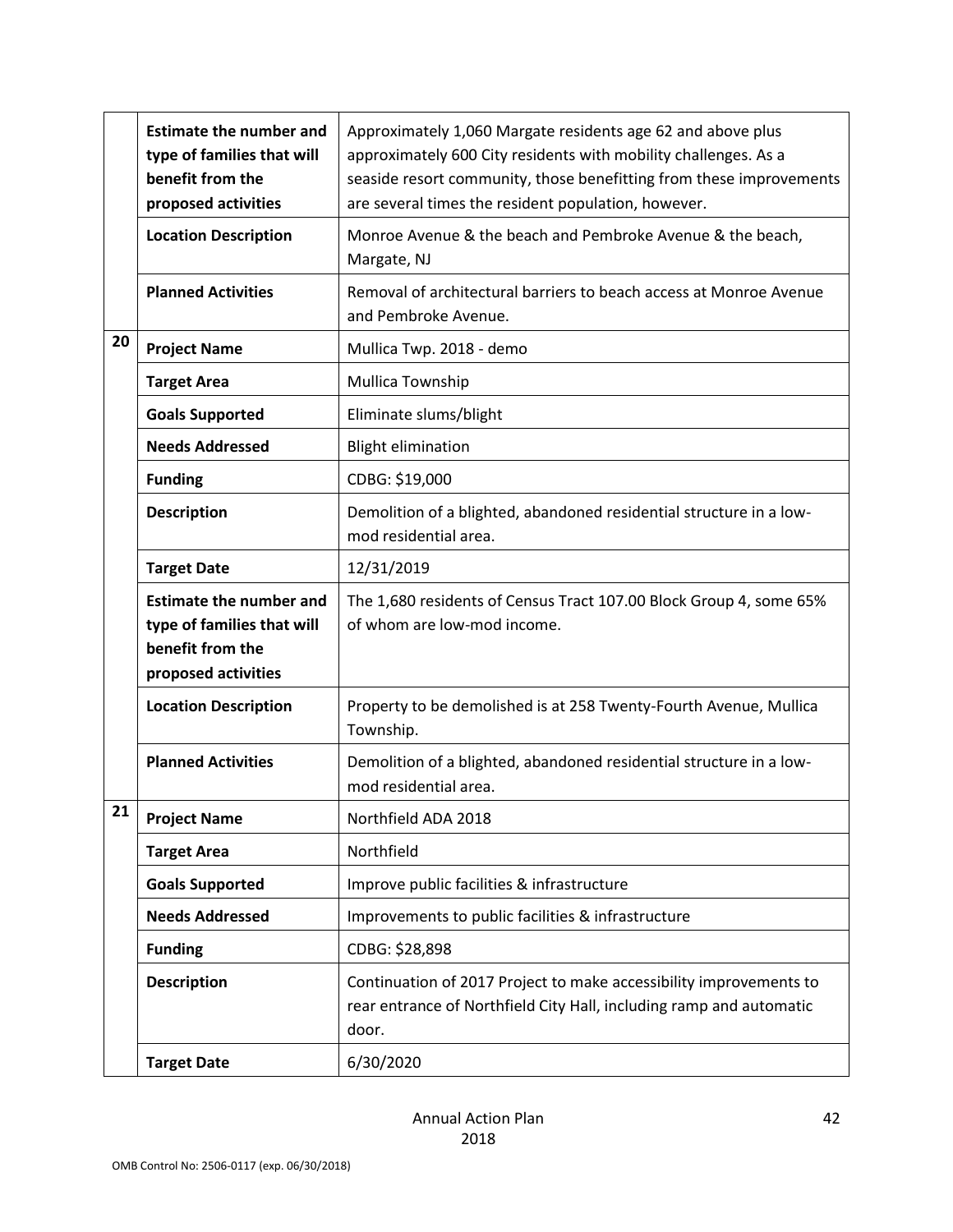|    | <b>Estimate the number and</b><br>type of families that will<br>benefit from the<br>proposed activities | Approximately 700 Northfield residents age 62 and above plus an<br>estimated 800 residents who have mobility challenges. |
|----|---------------------------------------------------------------------------------------------------------|--------------------------------------------------------------------------------------------------------------------------|
|    | <b>Location Description</b>                                                                             | City Hall is at 1600 Shore Road, Northfield.                                                                             |
|    | <b>Planned Activities</b>                                                                               | Accessibility improvements to rear entrance of Northfield City Hall,<br>including ramp and automatic door.               |
| 22 | <b>Project Name</b>                                                                                     | Pleasantville Street Reconstruction 2018                                                                                 |
|    | <b>Target Area</b>                                                                                      | Eligible census tracts/block groups                                                                                      |
|    | <b>Goals Supported</b>                                                                                  | Improve public facilities & infrastructure                                                                               |
|    | <b>Needs Addressed</b>                                                                                  | Improvements to public facilities & infrastructure                                                                       |
|    | <b>Funding</b>                                                                                          | CDBG: \$150,657                                                                                                          |
|    | <b>Description</b>                                                                                      | Street reconstruction of Tunis Avenue from Ansley Boulevard to<br>Franklin Boulevard.                                    |
|    | <b>Target Date</b>                                                                                      | 6/30/2020                                                                                                                |
|    | <b>Estimate the number and</b><br>type of families that will<br>benefit from the<br>proposed activities | 1,510 residents of Census Tract 121, Block Group 1, 60% of whom are<br>low-mod income.                                   |
|    | <b>Location Description</b>                                                                             | Tunis Avenue from Ansley Boulevard to Franklin Boulevard,<br>Pleasantville, NJ.                                          |
|    | <b>Planned Activities</b>                                                                               | Street reconstruction of Tunis Avenue from Ansley Boulevard to<br>Franklin Boulevard.                                    |
| 23 | <b>Project Name</b>                                                                                     | Port Republic Housing Rehabilitation 2018                                                                                |
|    | <b>Target Area</b>                                                                                      | Eligible census tracts/block groups                                                                                      |
|    | <b>Goals Supported</b>                                                                                  | Preserve existing housing stock                                                                                          |
|    | <b>Needs Addressed</b>                                                                                  | Preservation of existing housing stock                                                                                   |
|    | <b>Funding</b>                                                                                          | CDBG: \$15,000                                                                                                           |
|    | <b>Description</b>                                                                                      | Loan to eligible homeowner to make needed home repairs.                                                                  |
|    | <b>Target Date</b>                                                                                      | 12/31/2019                                                                                                               |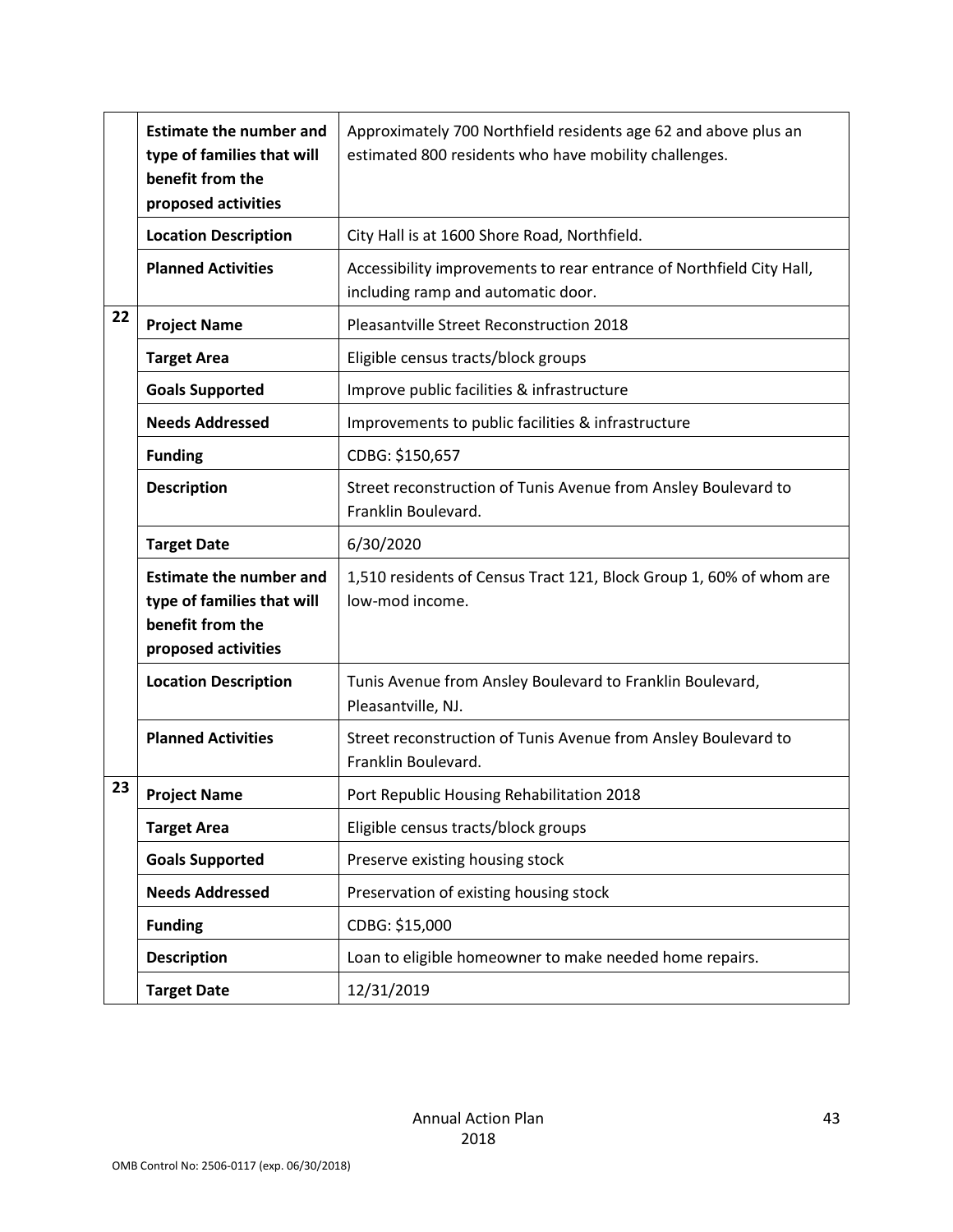|    | <b>Estimate the number and</b><br>type of families that will<br>benefit from the<br>proposed activities | 1 family at 80% of Area Median Income or less.                                              |
|----|---------------------------------------------------------------------------------------------------------|---------------------------------------------------------------------------------------------|
|    | <b>Location Description</b>                                                                             | Property in Port Republic. Exact location to be determined.                                 |
|    | <b>Planned Activities</b>                                                                               | Loan to eligible homeowner to make needed home repairs.                                     |
| 24 | <b>Project Name</b>                                                                                     | Somers Point Street Reconstruction 2018                                                     |
|    | <b>Target Area</b>                                                                                      | Eligible census tracts/block groups                                                         |
|    | <b>Goals Supported</b>                                                                                  | Improve public facilities & infrastructure                                                  |
|    | <b>Needs Addressed</b>                                                                                  | Improvements to public facilities & infrastructure                                          |
|    | <b>Funding</b>                                                                                          | CDBG: \$50,215                                                                              |
|    | <b>Description</b>                                                                                      | Continuation of 2017 Project to reconstruct Meyran Avenue from<br>Shore Road to Bay Avenue. |
|    | <b>Target Date</b>                                                                                      | 6/30/2020                                                                                   |
|    | <b>Estimate the number and</b><br>type of families that will<br>benefit from the<br>proposed activities | 1,890 residents of Census Tract 128.01, Block Group 1, 54% of whom<br>are low-mod income.   |
|    | <b>Location Description</b>                                                                             | Meyran Avenue from Shore Road to Bay Avenue, Somers Point.                                  |
|    | <b>Planned Activities</b>                                                                               | Continuation of 2017 Project to reconstruct Meyran Avenue from<br>Shore Road to Bay Avenue. |
| 25 | <b>Project Name</b>                                                                                     | Ventnor Housing Rehabilitation 2018                                                         |
|    | <b>Target Area</b>                                                                                      | Eligible census tracts/block groups                                                         |
|    | <b>Goals Supported</b>                                                                                  | Preserve existing housing stock                                                             |
|    | <b>Needs Addressed</b>                                                                                  | Preservation of existing housing stock                                                      |
|    | <b>Funding</b>                                                                                          | CDBG: \$60,622                                                                              |
|    | <b>Description</b>                                                                                      | Loans to eligible homeowners for needed home repairs.                                       |
|    | <b>Target Date</b>                                                                                      | 6/30/2020                                                                                   |
|    | <b>Estimate the number and</b><br>type of families that will<br>benefit from the<br>proposed activities | 5 families with household incomes at 80% or less of Area Median<br>Income.                  |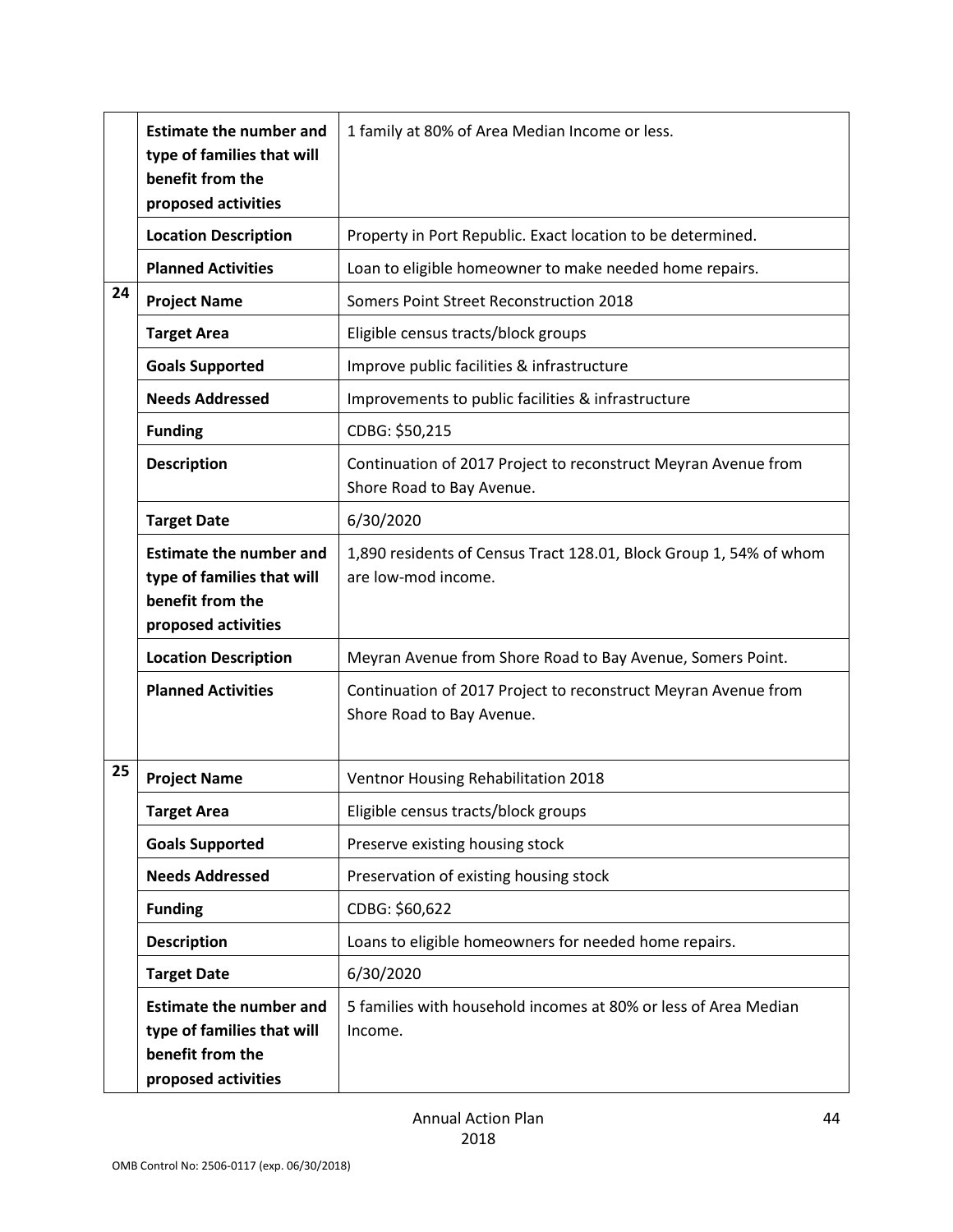|    | <b>Location Description</b>                                                                             | Properties in Ventnor. Exact locations to be determined.                                                                                                                                                                                                                                                                       |  |
|----|---------------------------------------------------------------------------------------------------------|--------------------------------------------------------------------------------------------------------------------------------------------------------------------------------------------------------------------------------------------------------------------------------------------------------------------------------|--|
|    | <b>Planned Activities</b>                                                                               | Loans to income-eligible homeowners for needed home repairs.                                                                                                                                                                                                                                                                   |  |
| 26 | <b>Project Name</b>                                                                                     | Weymouth Township Sidewalks 2018                                                                                                                                                                                                                                                                                               |  |
|    | <b>Target Area</b>                                                                                      | Weymouth Township                                                                                                                                                                                                                                                                                                              |  |
|    | <b>Goals Supported</b>                                                                                  | Improve public facilities & infrastructure                                                                                                                                                                                                                                                                                     |  |
|    | <b>Needs Addressed</b>                                                                                  | Improvements to public facilities & infrastructure                                                                                                                                                                                                                                                                             |  |
|    | <b>Funding</b>                                                                                          | CDBG: \$15,000                                                                                                                                                                                                                                                                                                                 |  |
|    | <b>Description</b>                                                                                      | Continuation of 2017 Project for the installation of sidewalks along the<br>east side of Route 50 from the municipal boundary to Lowell Street.                                                                                                                                                                                |  |
|    | <b>Target Date</b>                                                                                      | 7/31/2020                                                                                                                                                                                                                                                                                                                      |  |
|    | <b>Estimate the number and</b><br>type of families that will<br>benefit from the<br>proposed activities | Approximately 100 residents. The project's target area will be<br>surveyed via HUD-approved process to confirm what the Township<br>believes to be an eligible Low-Mod Area under the County's Exception<br>Rate of 42.19%.                                                                                                    |  |
|    | <b>Location Description</b>                                                                             | East side of Route 50 from municipal boundary to Lowell Street.                                                                                                                                                                                                                                                                |  |
|    | <b>Planned Activities</b>                                                                               | Installation of sidewalks along the east side of Route 50 from the<br>municipal boundary to Lowell Street.                                                                                                                                                                                                                     |  |
| 27 | <b>Project Name</b>                                                                                     | Atlantic County ADA 2018                                                                                                                                                                                                                                                                                                       |  |
|    | <b>Target Area</b>                                                                                      | Countywide                                                                                                                                                                                                                                                                                                                     |  |
|    | <b>Goals Supported</b>                                                                                  | Improve public facilities & infrastructure                                                                                                                                                                                                                                                                                     |  |
|    | <b>Needs Addressed</b>                                                                                  | Improvements to public facilities & infrastructure                                                                                                                                                                                                                                                                             |  |
|    | <b>Funding</b>                                                                                          | CDBG: \$70,000                                                                                                                                                                                                                                                                                                                 |  |
|    | <b>Description</b>                                                                                      | Accessibility improvements to the Warren E. Fox Nature Center in<br>Atlantic County Park, Estell Manor. The Center provides environmental<br>education to the public and host craft classes and other public<br>activities. Specific improvements include installation of power doors to<br>allow use by those in wheelchairs. |  |
|    | <b>Target Date</b>                                                                                      | 12/31/2019                                                                                                                                                                                                                                                                                                                     |  |
|    | <b>Estimate the number and</b><br>type of families that will<br>benefit from the<br>proposed activities | Approximately 20,000 disabled residents of Atlantic County.                                                                                                                                                                                                                                                                    |  |
|    | <b>Location Description</b>                                                                             | Atlantic County Park, Route 50, Estell Manor, NJ.                                                                                                                                                                                                                                                                              |  |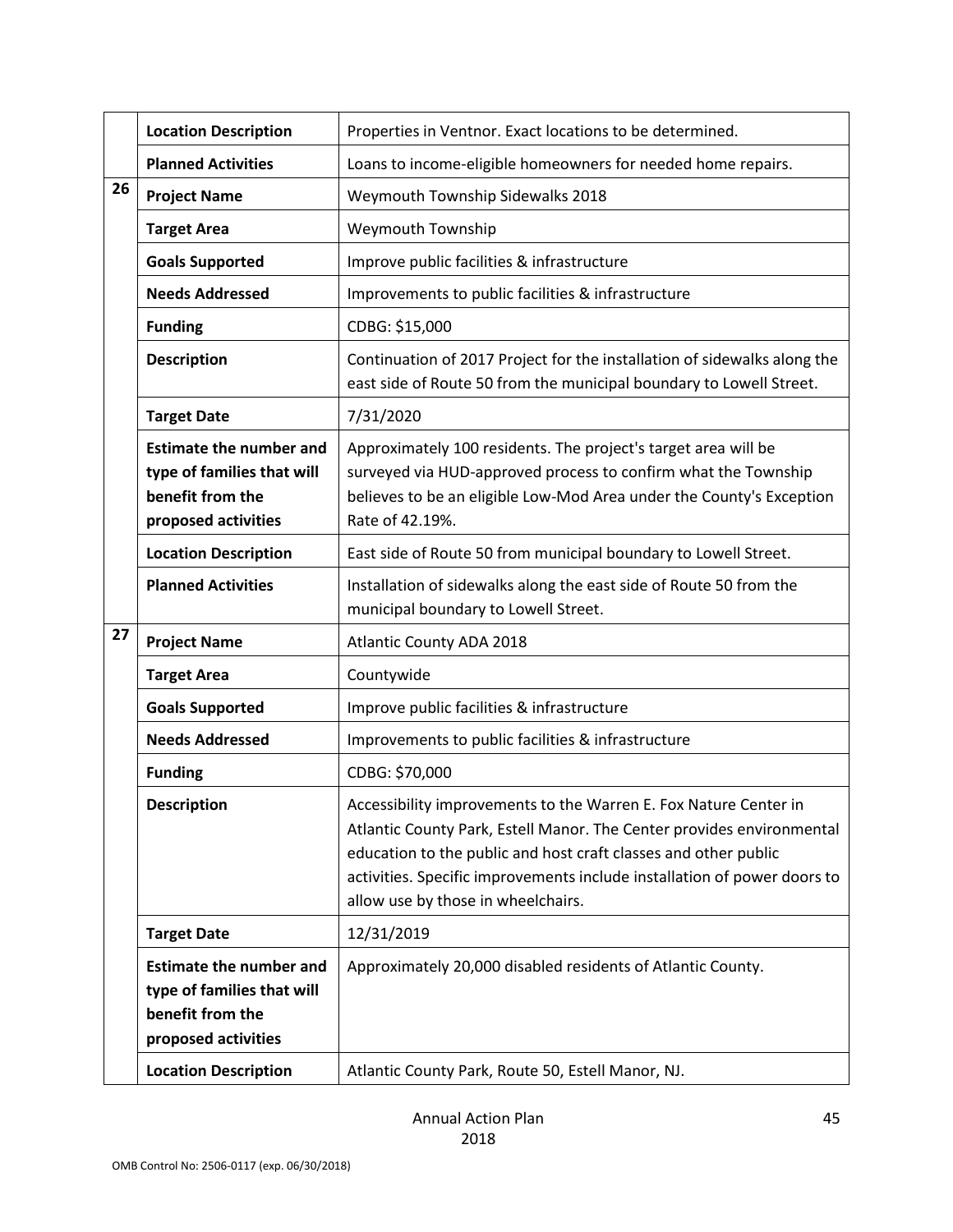|  | <b>Planned Activities</b> | Accessibility improvements to the Warren E. Fox Nature Center in         |
|--|---------------------------|--------------------------------------------------------------------------|
|  |                           | Atlantic County Park, Estell Manor. The Center provides environmental    |
|  |                           | education to the public and host craft classes and other public          |
|  |                           | activities. Specific improvements include installation of power doors to |
|  |                           | allow use by those in wheelchairs.                                       |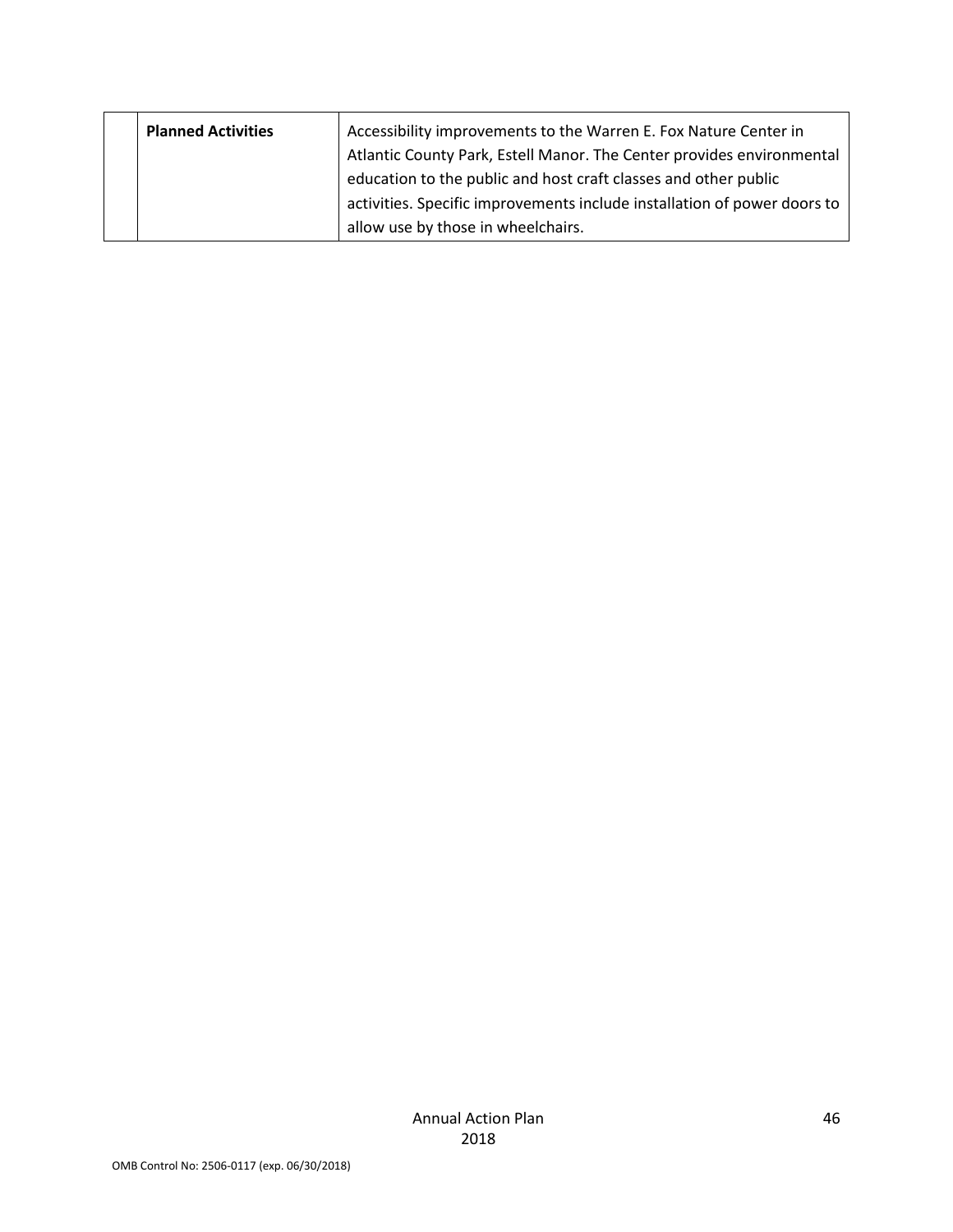# **AP-50 Geographic Distribution – 91.220(f)**

# **Description of the geographic areas of the entitlement (including areas of low-income and minority concentration) where assistance will be directed**

Assistance from the CDBG and HOME programs will be allocated throughout the Urban County municipalities. As discussed in the response to the next question, the County sets aside funding for each municipality based on HUD's allocation formula. The largest allocations go to Pleasantville, which has the Urban County's largest concentrations of minority residents - 40% African-American/Black and 40% Hispanic - and the Urban County's highest concentration of low-income residents, with nearly 24% below the Poverty Rate. Many of the municipalities use their CDBG funding for activities that benefit population groups presumed to be eligible, including seniors and severely disabled adults.

#### **Geographic Distribution**

| <b>Target Area</b>                  | <b>Percentage of Funds</b> |
|-------------------------------------|----------------------------|
| Countywide                          | 49                         |
| Eligible census tracts/block groups | 27                         |
| City of Absecon                     | 1                          |
| <b>Buena Borough</b>                | 1                          |
| Corbin City                         | 1                          |
| <b>Estell Manor</b>                 | 1                          |
| Folsom Borough                      | 1                          |
| <b>Hamilton Township</b>            | 5                          |
| <b>Galloway Township</b>            | 6                          |
| Linwood                             | 1                          |
| Longport                            | 1                          |
| Margate                             | 1                          |
| Mullica Township                    | 1                          |
| Northfield                          | 1                          |
| Weymouth Township                   | 1                          |
| .<br>$\cdot$ .<br>.                 |                            |

**Table 8 - Geographic Distribution**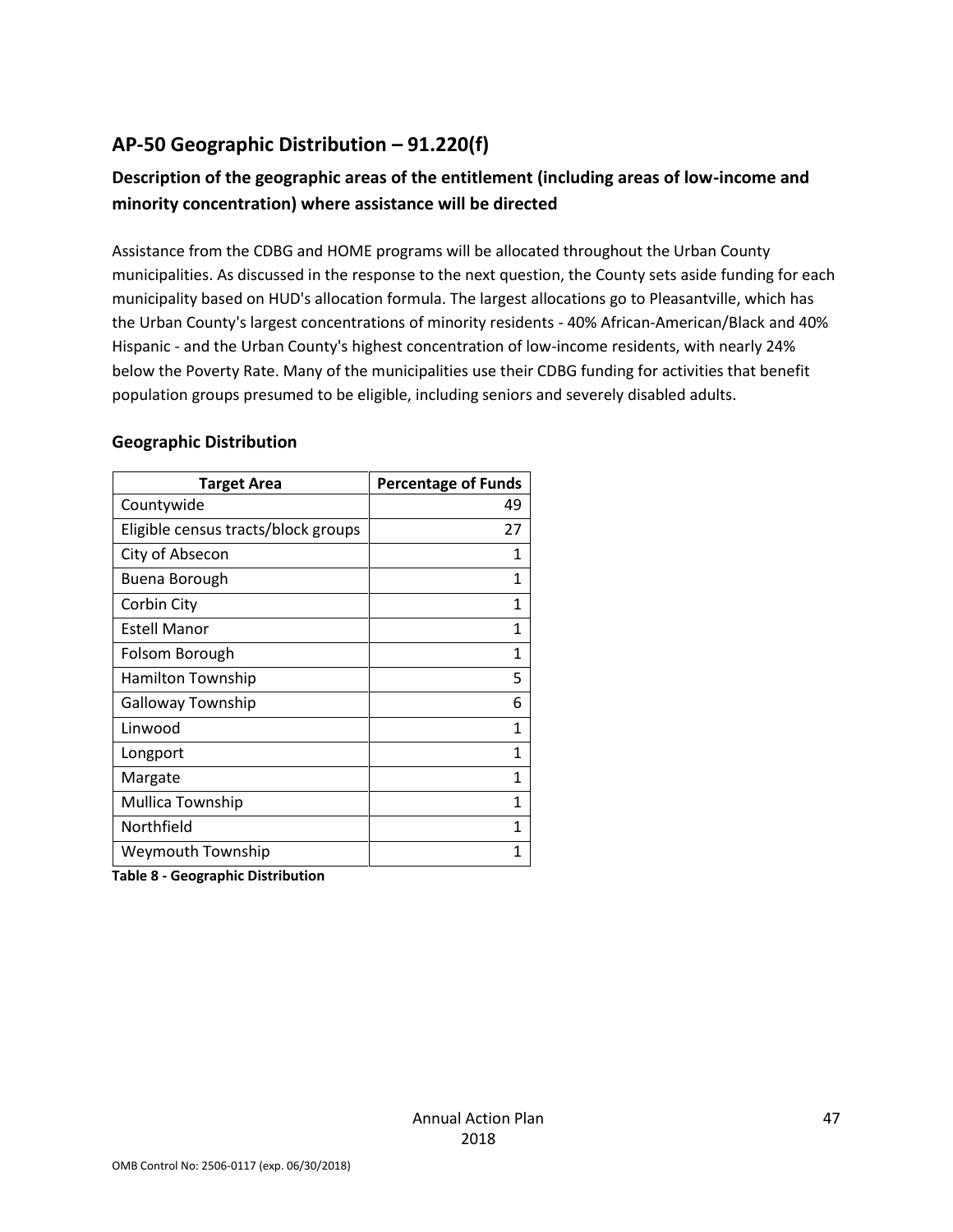## **Rationale for the priorities for allocating investments geographically**

Atlantic County allocates CDBG funds to each municipality through a pro-rata formula based on HUD's allocation breakdown of percentages that each municipality contributes to the County allocation as a whole. Each community can then select a project that meets its needs, provided the activity also meets the national objectives and eligibility of the CDBG program. HOME funds are used for housing activities county-wide.

This process results in a distribution of CDBG resources that addresses needs throughout the County in a manner that emphasizes assistance to municipalities with lower median incomes and meets all program regulations.

#### **Discussion**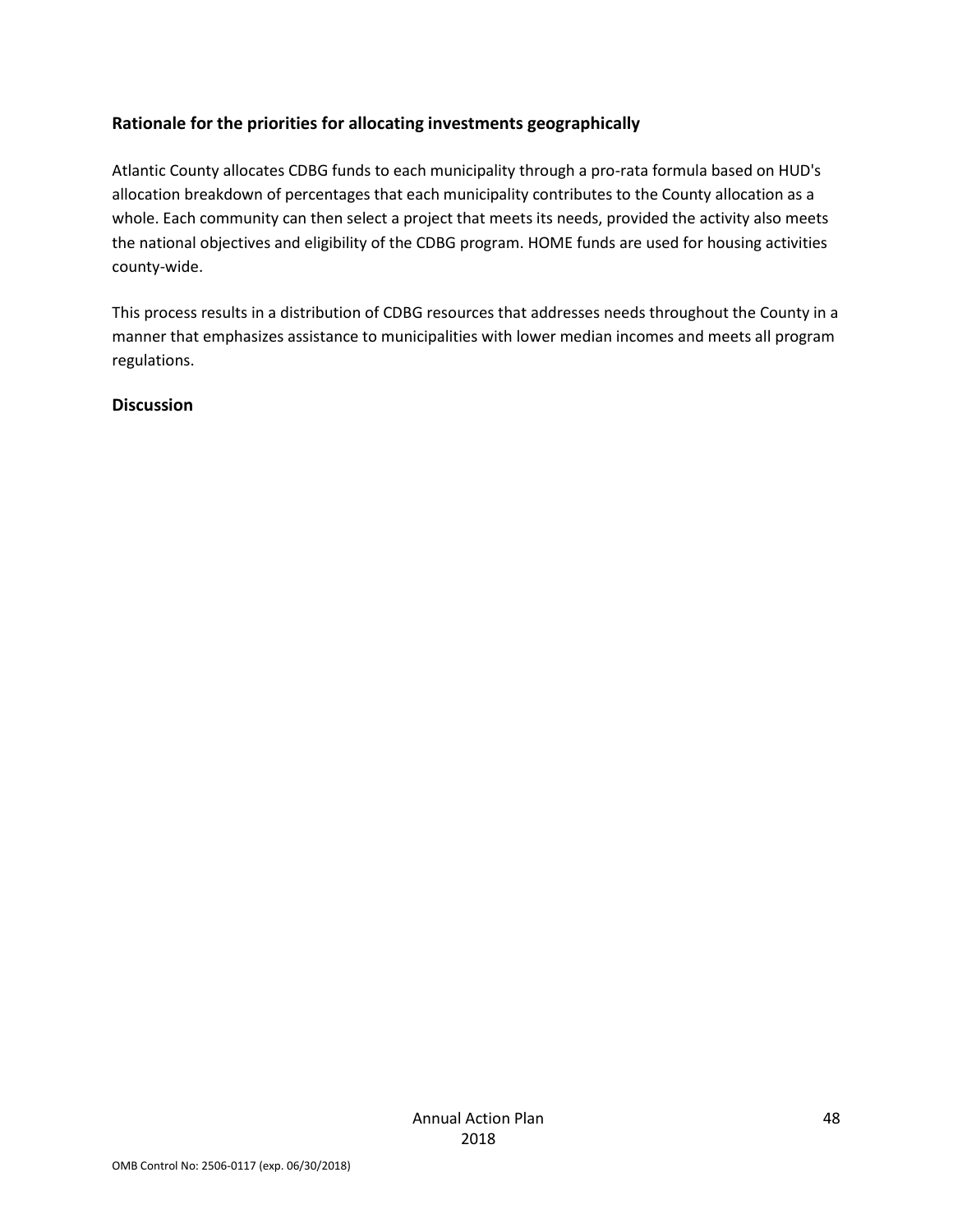# **Affordable Housing**

# **AP-55 Affordable Housing – 91.220(g)**

#### **Introduction**

The Atlantic County Improvement Authority Office of Community Development has developed a plan to address the key issues raised in the course of the housing analysis that met the HUD requirements for elements to be addressed by this plan.

The five overarching goals, intended to benefit low- and very low-income persons are:

- 1) To provide decent housing
- 2) To provide a suitable living environment
- 3) To expand economic opportunities
- 4) Prevention of Chronic Homelessness
- 5) Increase Minority Home Ownership

| One Year Goals for the Number of Households to be Supported |    |
|-------------------------------------------------------------|----|
| <b>Homeless</b>                                             |    |
| Non-Homeless                                                | 50 |
| Special-Needs                                               |    |
| Total                                                       | 50 |

**Table 9 - One Year Goals for Affordable Housing by Support Requirement**

| One Year Goals for the Number of Households Supported Through |    |
|---------------------------------------------------------------|----|
| <b>Rental Assistance</b>                                      |    |
| The Production of New Units                                   |    |
| Rehab of Existing Units                                       | 24 |
| <b>Acquisition of Existing Units</b>                          | 25 |
| Total                                                         | 50 |
|                                                               |    |

**Table 10 - One Year Goals for Affordable Housing by Support Type**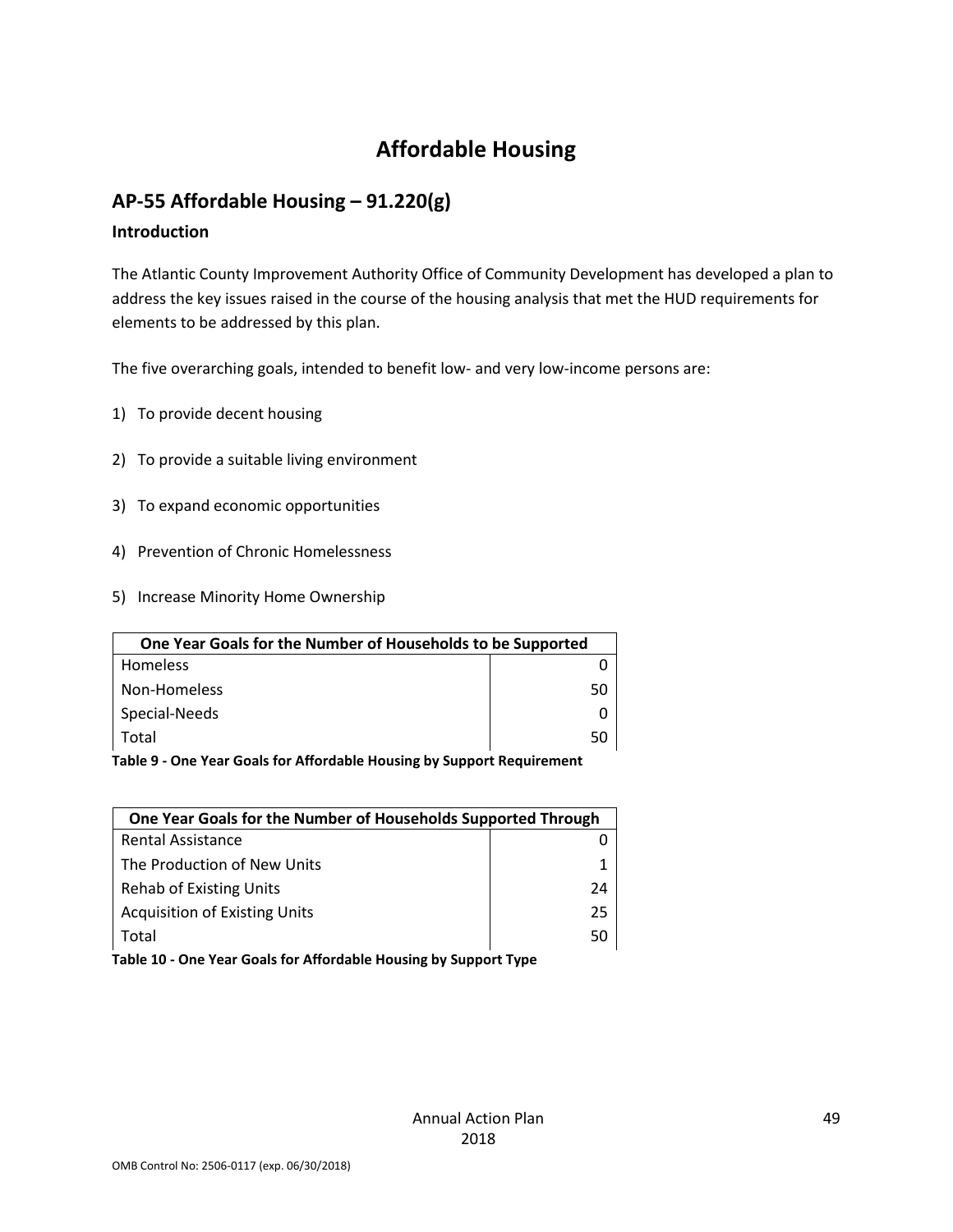#### **Discussion**

Atlantic County has adopted the following AFFORDABLE HOUSING STRATEGIES.

# *1: Preservation of the existing affordable housing stock in residential neighborhoods (renter and owner occupied).*

The County will continue its Owner-Occupied Housing Rehabilitation Program, which provides financial assistance to low and moderate income homeowners. The financial assistance is provided for the repair or rehabilitation of substandard housing to meet local building codes and Section 8 Housing Quality Standards, and to ensure safe and sanitary living conditions.

## *2: Increase homeownership for lower income households through homebuyer assistance, new construction and/or Rehab/Sale*

HOME Program funding is being set aside to provide homebuyers assistance to low- and moderateincome households. These funds will be used to provide down payment assistance. This program includes active involvement from local banks and mortgage companies that provide permanent mortgage financing for low- and moderate-income homebuyers. Subsidies of up to \$10,000 per household will be allowed.

Funding will be allocated to assist CHDO and non-profit organizations to construct affordable housing to be sold to low and moderate income households. The county conservatively estimates the creation of one new affordable homes during the coming fiscal year.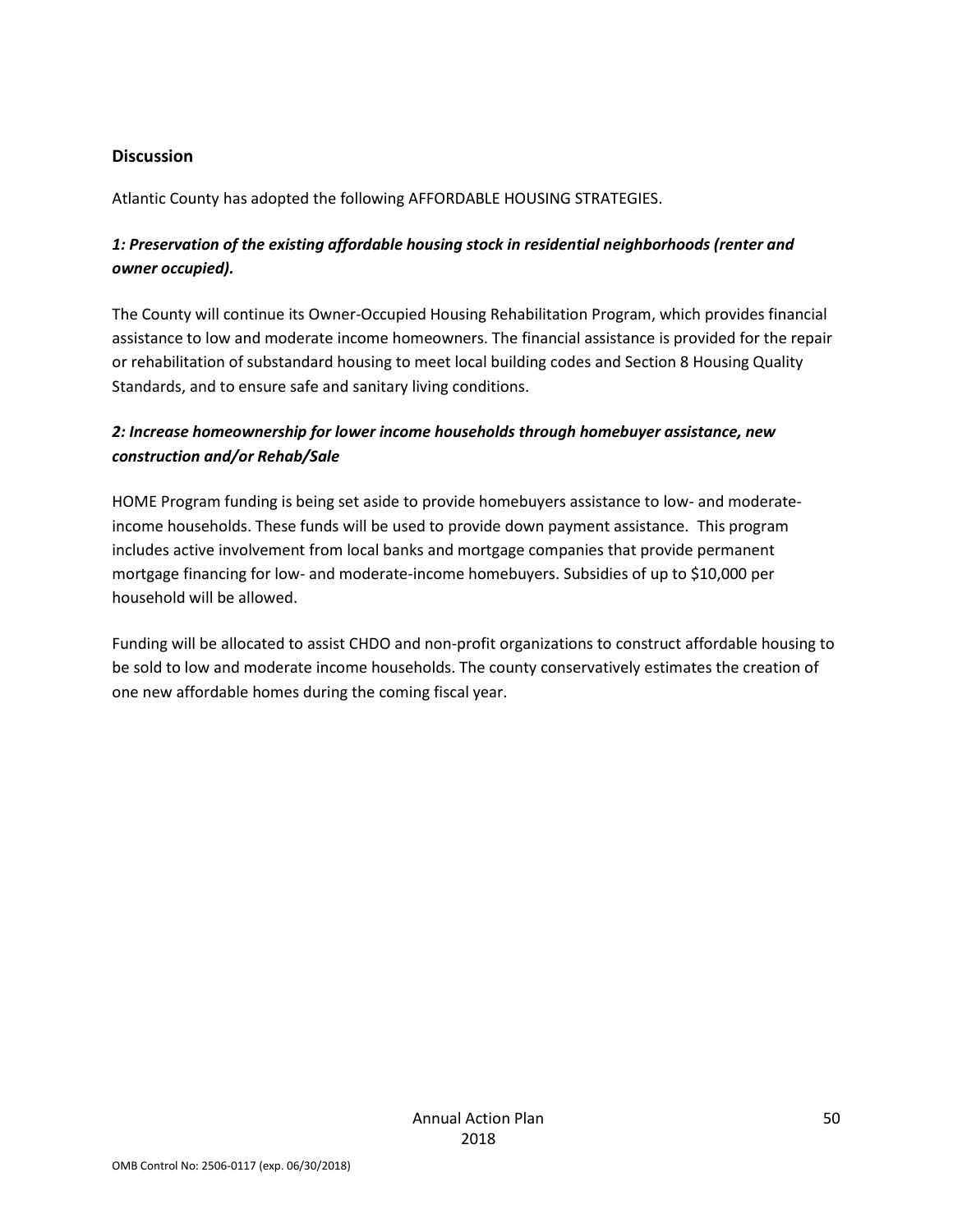# **AP-60 Public Housing** *–* **91.220(h)**

## **Introduction**

There are 2 Public Housing Authorities located within the Atlantic County Urban County municipalities the Pleasantville Housing Authority and the Buena Borough Housing Authority. Both were consulted in the preparation of this plan and both provided much of the information used to complete this section. Their cooperation is greatly appreciated.

# **Actions planned during the next year to address the needs to public housing**

No actions using CDBG funds are planned.

# **Actions to encourage public housing residents to become more involved in management and participate in homeownership**

Both Housing Authorities within the jurisdiction will continue to meet with the resident councils that exist at each public housing community and to consider their input for planning and decision making.

# **If the PHA is designated as troubled, describe the manner in which financial assistance will be provided or other assistance**

Neither the Pleasantville Housing Authority nor the Buena Borough Housing Authority are designated as troubled.

## **Discussion**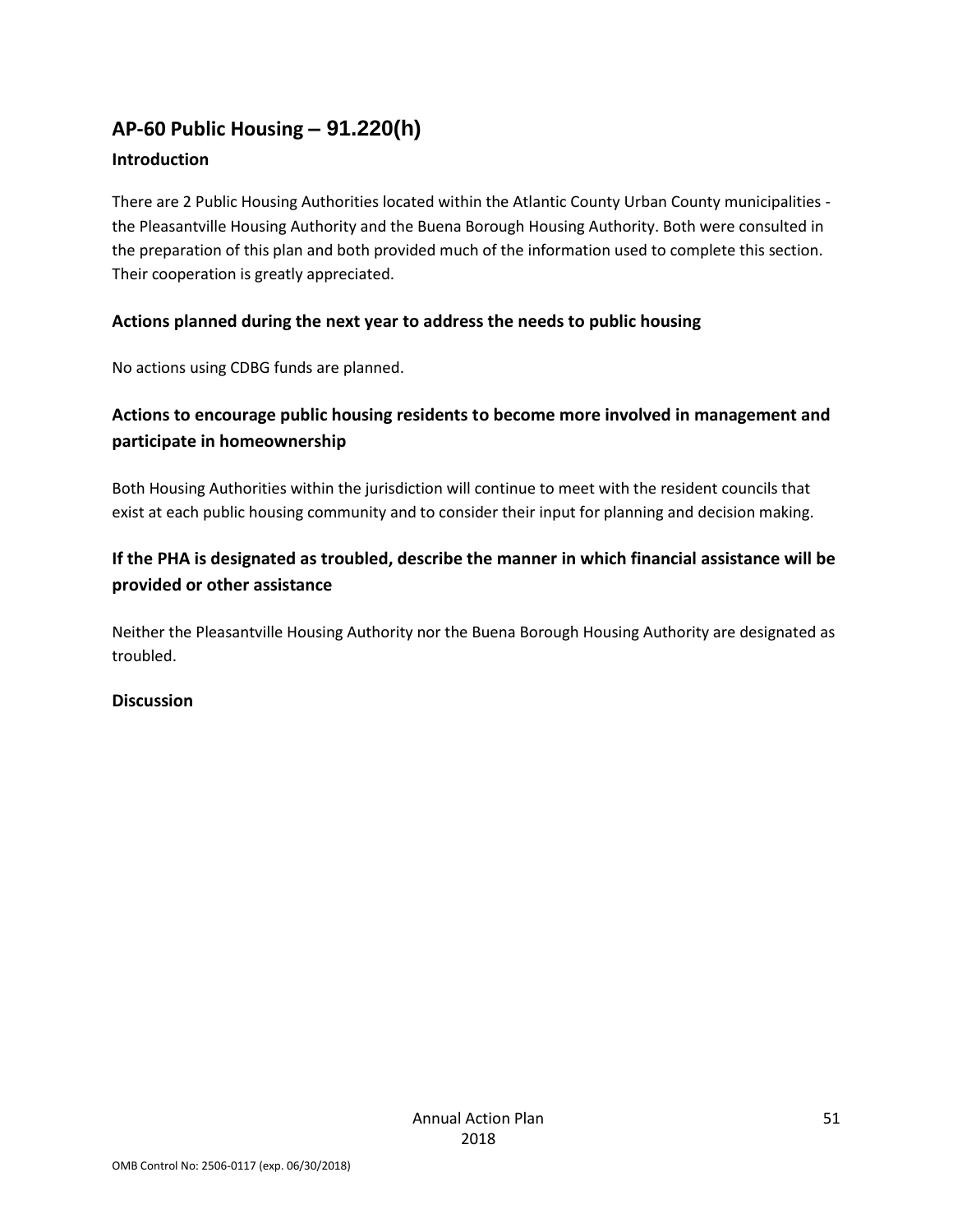# **AP-65 Homeless and Other Special Needs Activities – 91.220(i)**

#### **Introduction**

The County's strategy for implementing its homelessness program is a multi-faceted approach to the problem, focusing on the prevention of homelessness and the provision of emergency services for homeless persons and families.

The strategy for eliminating chronic homelessness flows from the priorities described in the Consolidated Plan. Treating the homeless and providing the means and support necessary to make the transition to permanent housing and independent living are all a part of the efforts and programs in place in the County. The institutions and structure to properly address this issue are in place.

The County plans to employ the resources of the CDBG program, the HOME program, the Workforce Investment Board, the municipal housing authorities, the County Board of Social Services, and a number of not-for-profit service providers to achieve our goals.

# **Describe the jurisdictions one-year goals and actions for reducing and ending homelessness including**

# **Reaching out to homeless persons (especially unsheltered persons) and assessing their individual needs**

Just over 4 years ago, the Atlantic County Continuum of Care created a new Board and adopted new bylaws for operation. Staff support will still be provided by the Atlantic County Department of Family and Community Development. To implement the 10 year Plan to End Homelessness, which was approved in 2012, a new single point of entry was developed. The Atlantic Homeless Alliance, comprised of the Atlantic County Department of Welfare, Jewish Family Services and the Pleasantville Housing Authority began operation in February 2014. The SPOE employs 11 staff to facilitate the coordination of care of those who present as homeless in Atlantic County. Continuing this effort in 2017 will help divert people from homelessness and will rapidly re-house individuals who present to the system.

## **Addressing the emergency shelter and transitional housing needs of homeless persons**

The Homeless Committee of the Atlantic County Human Services Advisory Council annually prepares a request for funding to the U.S. Department of Housing and Urban Development under the SuperNOFA Continuum of Care for the Homeless Program. The Continuum planning process is led by a voluntary association of service and housing providers, City and County government, faith-based and communitybased organizations whose focus is to find collaborative solutions for the needs of homeless persons in Atlantic City and Atlantic County. Funding obtained through this process supports emergency shelter and transitional housing programs, among other efforts directed at homelessness.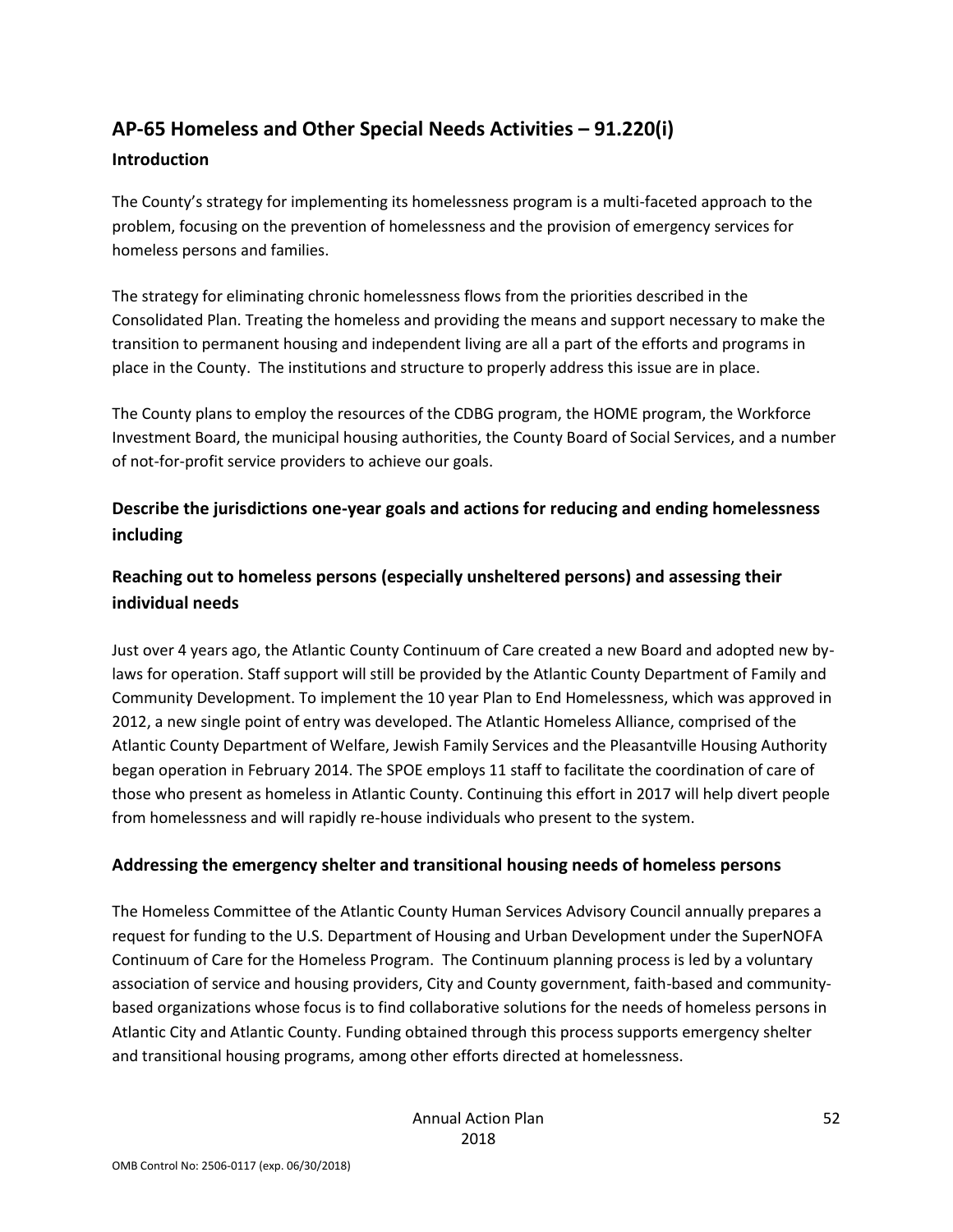**Helping homeless persons (especially chronically homeless individuals and families, families with children, veterans and their families, and unaccompanied youth) make the transition to permanent housing and independent living, including shortening the period of time that individuals and families experience homelessness, facilitating access for homeless individuals and families to affordable housing units, and preventing individuals and families who were recently homeless from becoming homeless again**

The County's support network, provided by government and private, non-profits alike, includes services that connect the homeless to transitional programs in the areas of health care, employment and training, housing, transportation and life skills.

Goals contained in this Consolidated Plan that relate to these efforts include improving public facilities, supporting public services and increasing home ownership opportunities.

**Helping low-income individuals and families avoid becoming homeless, especially extremely low-income individuals and families and those who are: being discharged from publicly funded institutions and systems of care (such as health care facilities, mental health facilities, foster care and other youth facilities, and corrections programs and institutions); or, receiving assistance from public or private agencies that address housing, health, social services, employment, education, or youth needs.**

The prevention of homelessness is a key element in Atlantic County's efforts to address homelessness. By providing rehabilitation assistance and referral services for low-income households the County aims to prevent the conditions that would precipitate homelessness.

The goal is to make significant steps in eliminating the sources of homelessness by providing not only emergency assistance to the homeless, but also by providing assistance to very low- and low-income households that are threatened by homelessness. The objective is to assist low-income households or individuals who are homeless or in danger of becoming homeless with housing rehabilitation funds, emergency repair funds and other forms of emergency assistance.

#### **Discussion**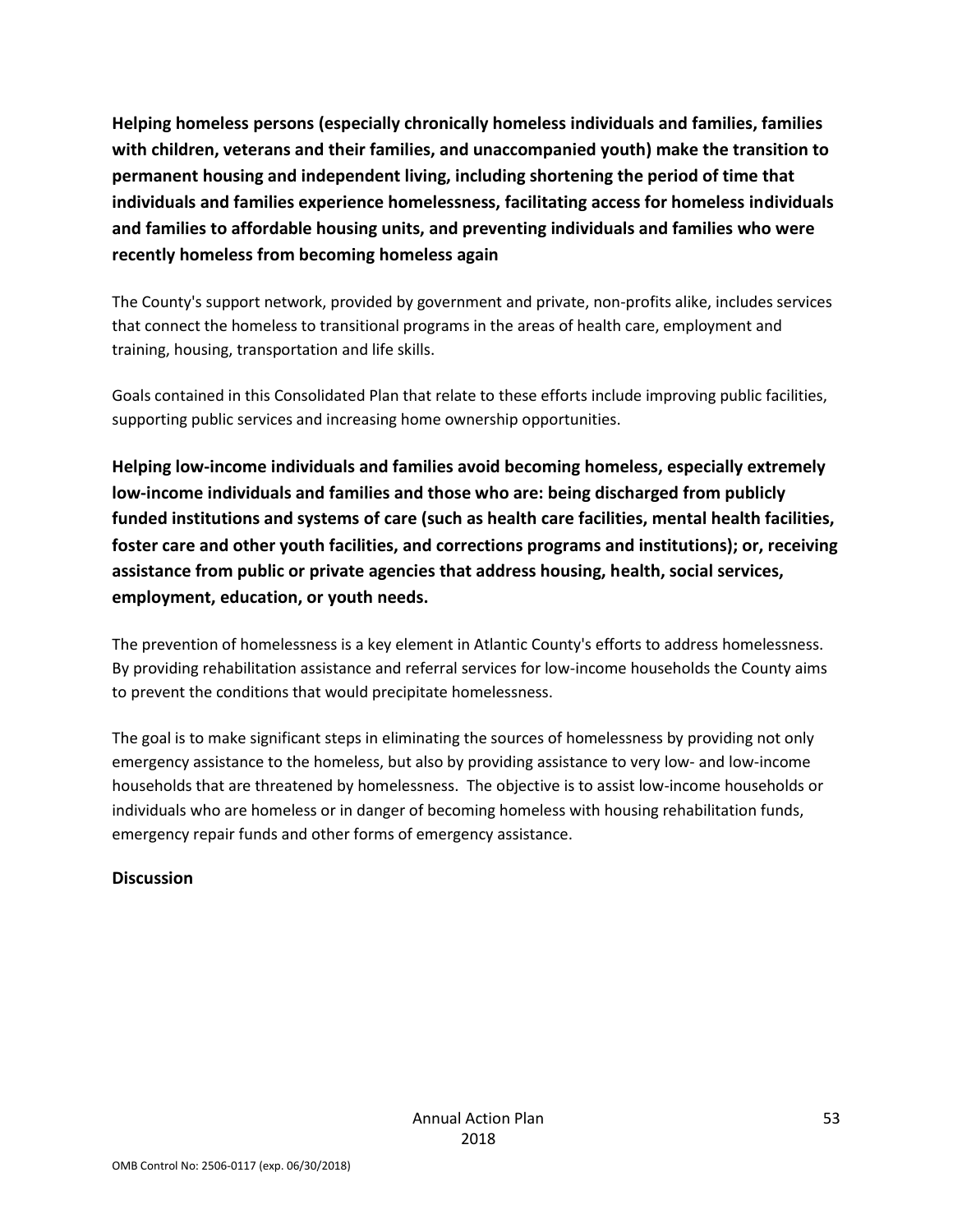# **AP-75 Barriers to affordable housing – 91.220(j) Introduction:**

The major barrier to affordable housing in Atlantic County is the unemployment and underemployment conditions caused by a sharp contraction of the casino/entertainment industry in Atlantic City, which had been the dominant economic engine for the County and much of the region. The downturn has resulted in many foreclosures and a decline in housing prices, but it has also moved many families out of consideration for home ownership because their incomes have fallen. Naturally, the ability to pay rent is also impacted by the same dynamics.

**Funding:** This impediment involves the lack of Federal and State resources for affordable housing initiatives. Continuously shrinking Federal and State funding sources to subsidize affordable housing projects is limiting opportunities, whether new construction of the conversion of vacant, foreclosed houses into homes occupied by families with low to moderate incomes.

**Low Incomes:** The relatively low-income level of many of the residents of the County is another significant impediment to affordable housing. The median household income, according to the 2016 American Community Survey, is \$55,456. Per the same source, the median value of an owner-occupied home is \$222,200. The level of subsidies required to engage developers in the construction of affordable housing or to acquire and rehabilitate vacant houses is often high, and this limits the number of units that can be built or repurposed in any given period. Low incomes also make it more difficult for potential homeowners to accumulate the funds for down payments, or to qualify for loans with many financial institutions. Deeper subsidies are needed to entice private developers and qualify potential buyers.

A similar dynamic impacts renters in the County, where approximately 51% of renters spend more than 35% of their income on housing, again according to the Census Bureau's 2016 American Community Survey.

Working from the other direction, the Atlantic County Improvement Authority is intimately involved in Economic Development efforts in the county. Currently utilizing non-HUD resources plus a Section 108 backed component, the ACIA helps grow businesses that, in turn, increase economic opportunities for County residents.

**Building and Construction Fees:** To some degree, the fees to construct a new house, including connection fees to municipal water and sewer systems and new State approved development fees are a barrier to new affordable housing. Presently, these fees cannot legally be reduced or waived as they are set by municipal ordinances.

#### Annual Action Plan **Actions it planned to remove or ameliorate the negative effects of public policies that serve as barriers to affordable housing such as land use controls, tax policies affecting land, zoning**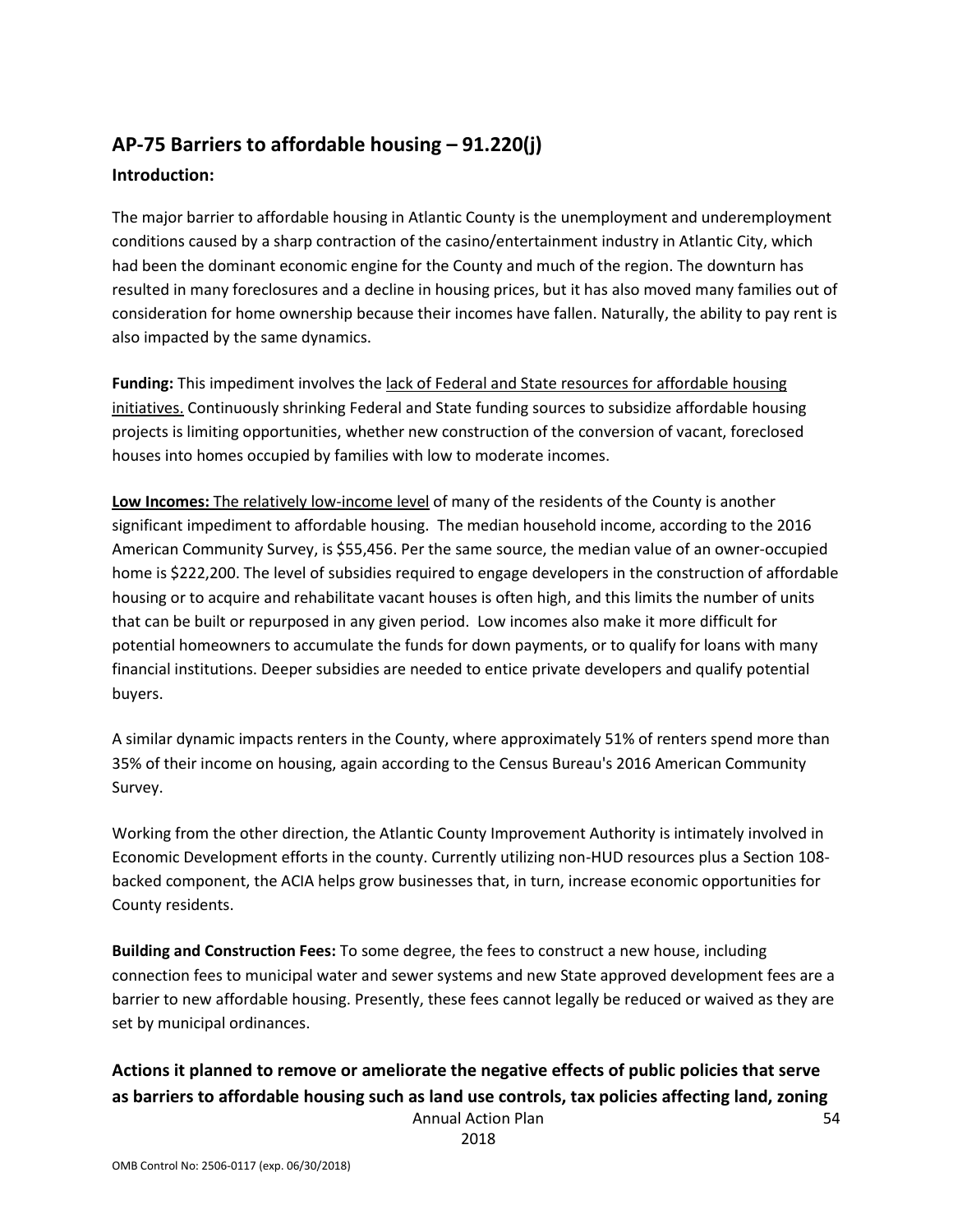# **ordinances, building codes, fees and charges, growth limitations, and policies affecting the return on residential investment**

*1) Regional economic development efforts, including employer attraction and retention as well as job training efforts are underway, but reconfiguring the County's economic identity and make-up will take several years.*

*2) Atlantic County, through the use of HOME funds, continues to assist non-profit affordable housing development. The County will continue to provide technical assistance to non-profit organizations seeking state and federal funds for affordable housing development both rental and homeownership.*

*3) The County will continue its homebuyers program during Program Year 2018. The County will also assist business start-ups and expansions to bring job opportunities to the region.*

*4) Review building fee ordinances if requested by municipalities and recommend modifications as necessary; investigate possibility of non-profit organizations having fees waived.*

# **Discussion:**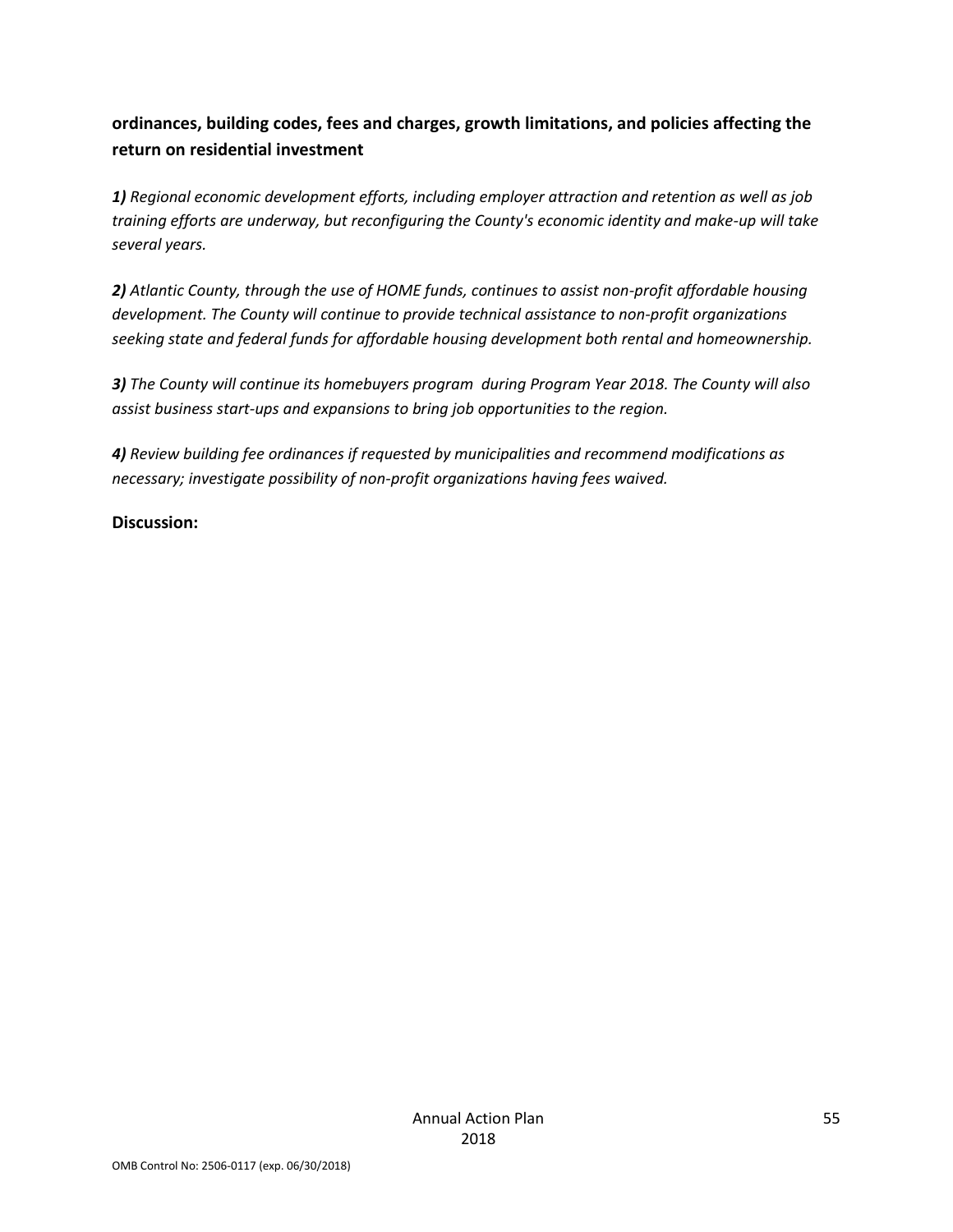# **AP-85 Other Actions – 91.220(k)**

### **Introduction:**

Whether fostering partnerships among Atlantic County's various agencies and organizations or looking to continue to develop the County's own staff or keeping on top of the latest tools to combat lead-based paint poisoning and the cycle of poverty, the Atlantic County Improvement Authority will continue going beyond minimum requirements and basic expectations for one simple reason – so many of our County's most vulnerable residents deserve no less.

#### **Actions planned to address obstacles to meeting underserved needs**

Continued vigilance for opportunities to link, leverage and otherwise expand resources for the County and its many partners.

The primary obstacle to meeting underserved needs is a lack of funds. There are many needs in all of the areas - public facilities, public services, infrastructure, and economic development – and municipal resources go only so far. The development of more and better jobs for low and moderate income persons would help reduce the scale or scope of needs as well.

#### **Actions planned to foster and maintain affordable housing**

Atlantic County has adopted the following AFFORDABLE HOUSING STRATEGIES.

# *1: Preservation of the existing affordable housing stock in residential neighborhoods (renter and owner occupied).*

The County will continue its Owner-Occupied Housing Rehabilitation Program, which provides financial assistance to low and moderate income homeowners. The financial assistance is provided for the repair or rehabilitation of substandard housing to meet local building codes and Section 8 Housing Quality Standards, and to ensure safe and sanitary living conditions.

## *2: Increase homeownership for lower income households through homebuyer assistance, new construction and/or Rehab/Sale*

HOME Program funding is being set aside to provide homebuyers assistance to low- and moderateincome households. These funds will be used to provide down payment assistance. This program includes active involvement from local banks and mortgage companies that provide permanent mortgage financing for low- and moderate-income homebuyers. Subsidies of up to \$10,000 per household will be allowed.

Annual Action Plan Funding will be allocated to assist CHDO and non-profit organizations to construct affordable housing to be sold to low and moderate income households. The county conservatively estimates the creation of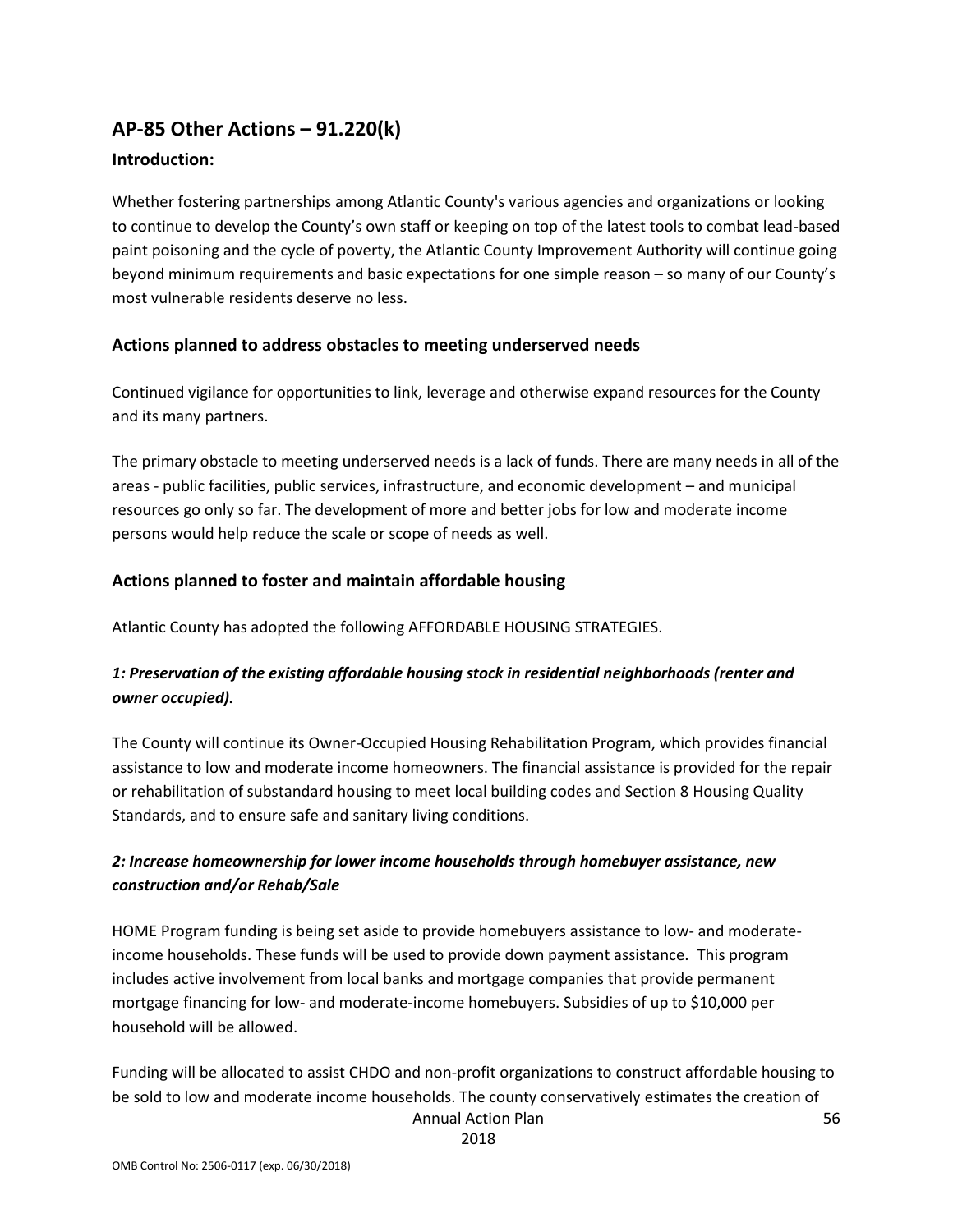one new affordable homes during the coming fiscal year.

#### **Actions planned to reduce lead-based paint hazards**

Lead hazards are addressed during housing rehabilitation efforts. All homes that receive rehabilitation assistance are tested for the presence of lead-based paint. When evidence of paint is found, surfaces are removed or the material is encapsulated to prevent exposure. In the homebuyers program, when defective painted surfaces are found, the surface must be tested for lead-based paint as well and treated by a qualified trained contractor.

The County's Lead-Based Hazard reduction strategy, administered by the Department of Health, involves the administration of the Lead Intervention for Children at Risk Program (LICAR) which supports the abatement or reduction of lead-based paint hazards in low-income housing. The Department of Health provides administrative and program delivery staff responsible for marketing the LICAR program; conducting application intake, review, and approval; completing environmental reviews; completing housing inspections and when funding is available preparing work write-ups and cost estimates for lead hazard control work; preparing contractor bid packages and supervising advertisement for bids and selection of contractors; managing temporary resident relocation while lead hazard control work is being completed and monitoring work in progress through to completion.

#### **Actions planned to reduce the number of poverty-level families**

The County's anti-poverty strategy is linked to economic programs provided by a variety of entities, including the Atlantic County Improvement Authority, Casino Reinvestment Development Agency (CRDA), Workforce Investment Board and more. The objective of poverty reduction requires programming for job readiness areas, including job training and placement, supportive public services, education and basic skills development. The overriding principle however is to create new jobs and opportunities for households with incomes below the poverty level. It is only through comprehensive, coordinated strategies that nurture skills and provide opportunities to gain and retain employment and thus improve the quality of life, that people can improve their situation.

It is anticipated that current efforts will continue during the 2018 Program Year. In addition, Atlantic County will continue its business loan program funded by a Section 108 loan from HUD. The program's objective is to add jobs to a county severely impacted by recent, dramatic contraction of the casino industry.

#### **Actions planned to develop institutional structure**

In order to fulfill the goals established in the Annual Action Plan, cooperation from all levels of government and the private sector is essential. County and local level agencies and lending institutions have already been working together to provide more affordable housing and promote community development. However, as the needs for housing assistance, public services and economic development

Annual Action Plan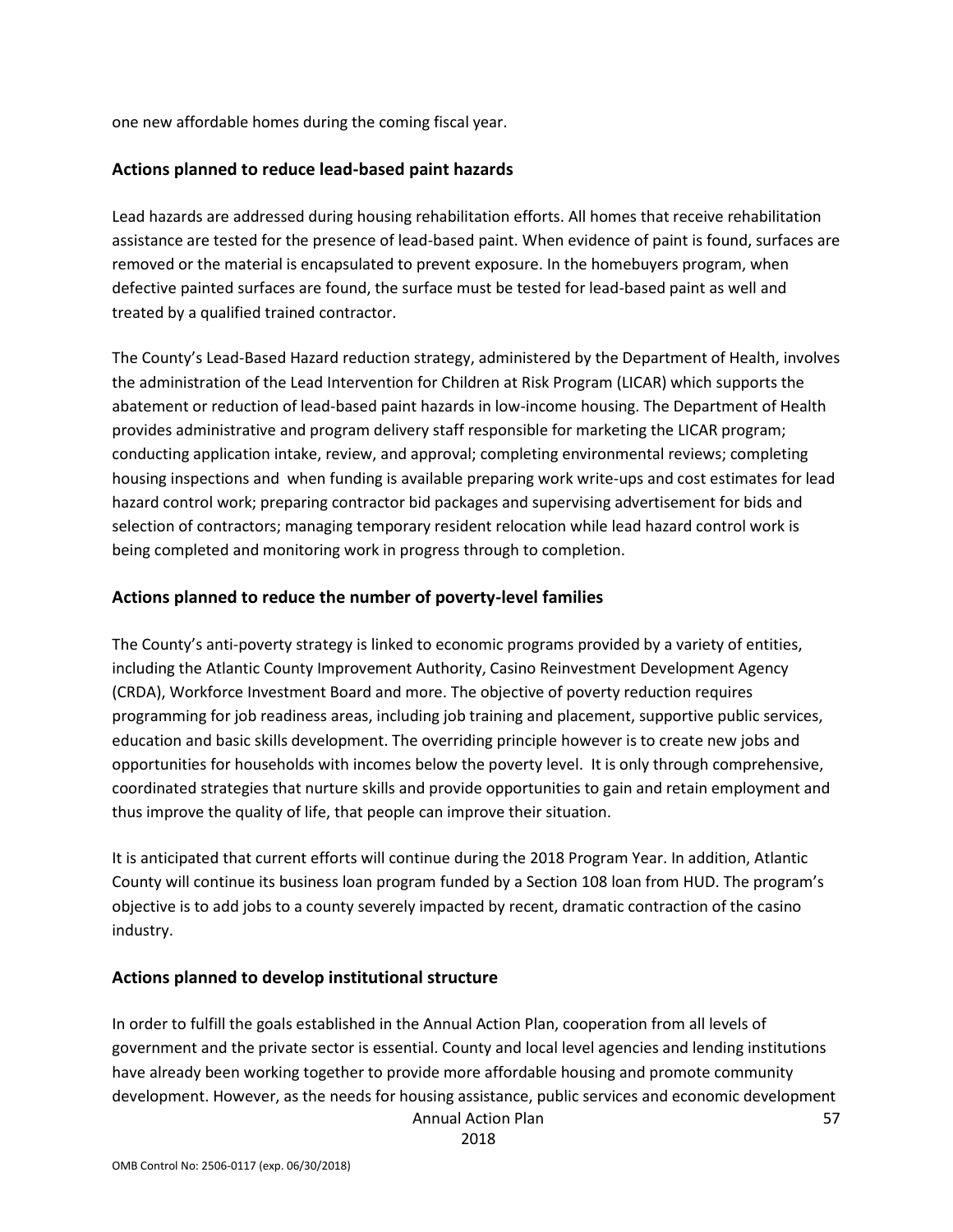increase while public funding decreases, greater involvement and cooperation from all sectors will be necessary.

To that end, the Atlantic County Improvement Authority and various departments in County government will continue to be active in a broad range of conversations, plans and program implementation ranging from housing to homelessness to social service delivery to job creation and workforce training.

# **Actions planned to enhance coordination between public and private housing and social service agencies**

As a common partner with so many of the public and private housing and social service providers, the Atlantic County Improvement Authority and Atlantic County government have been a natural conduit for communication and interaction among these entities. The County CD Program will continue to serve in that capacity while respecting the autonomy and uniqueness of each partner.

## **Discussion:**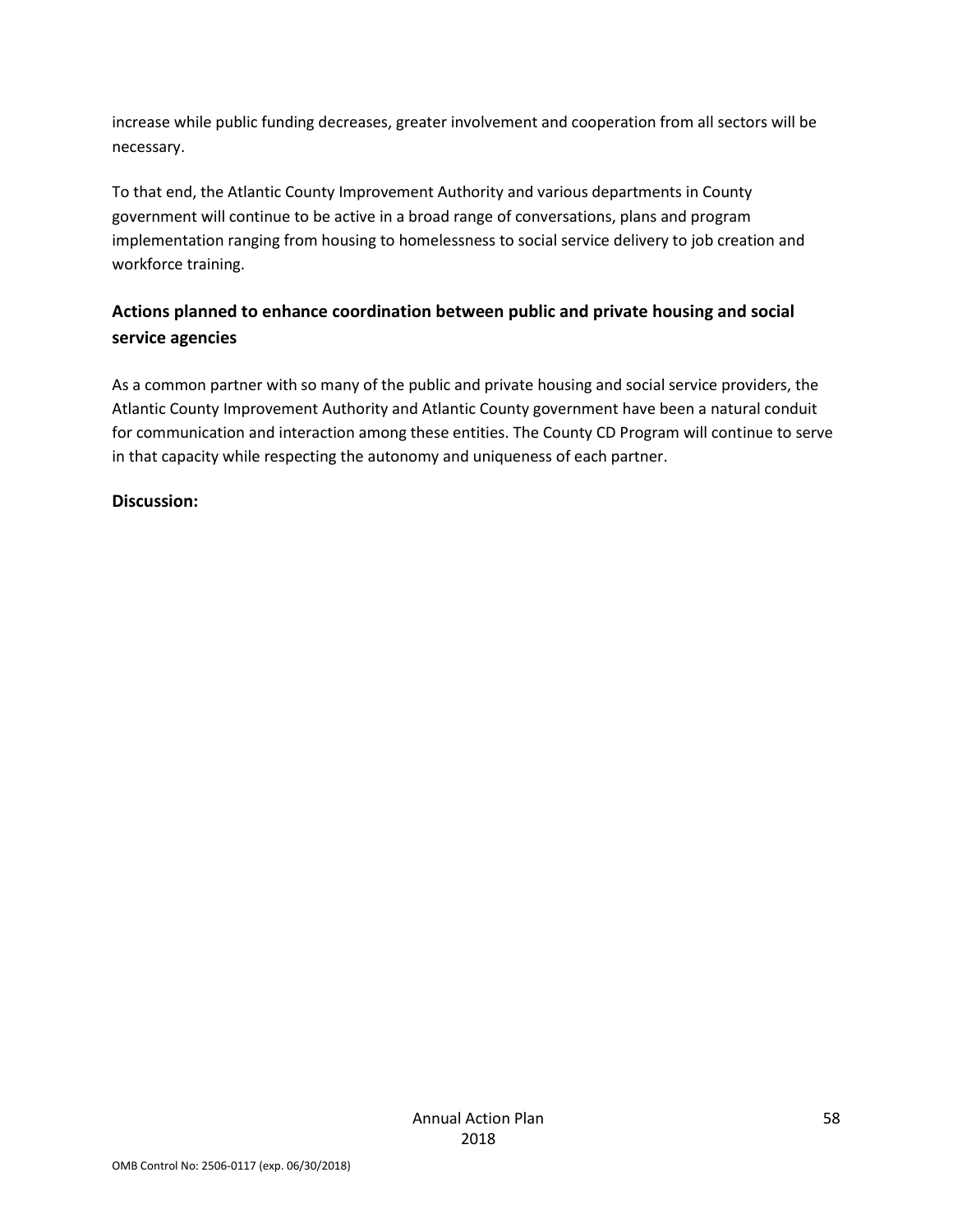# **Program Specific Requirements**

# **AP-90 Program Specific Requirements – 91.220(l)(1,2,4)**

## **Introduction:**

Atlantic County has identified all CDBG and HOME activities to be undertaken in FY 2018 in the Projects Table, including administrative, public infrastructure projects, public services and affordable housing, both rehabilitation and new construction.

# **Community Development Block Grant Program (CDBG) Reference 24 CFR 91.220(l)(1)**

Projects planned with all CDBG funds expected to be available during the year are identified in the Projects Table. The following identifies program income that is available for use that is included in projects to be carried out.

| 1. The total amount of program income that will have been received before the start of the next   |          |
|---------------------------------------------------------------------------------------------------|----------|
| program year and that has not yet been reprogrammed                                               | 0        |
| 2. The amount of proceeds from section 108 loan guarantees that will be used during the year to   |          |
| address the priority needs and specific objectives identified in the grantee's strategic plan.    | 0        |
| 3. The amount of surplus funds from urban renewal settlements                                     | $\Omega$ |
| 4. The amount of any grant funds returned to the line of credit for which the planned use has not |          |
| been included in a prior statement or plan                                                        | $\Omega$ |
| 5. The amount of income from float-funded activities                                              | $\Omega$ |
| <b>Total Program Income:</b>                                                                      | 0        |

# **Other CDBG Requirements**

| 1. The amount of urgent need activities                                                 | $\Omega$ |
|-----------------------------------------------------------------------------------------|----------|
| 2. The estimated percentage of CDBG funds that will be used for activities that benefit |          |
| persons of low and moderate income. Overall Benefit - A consecutive period of one,      |          |
| two or three years may be used to determine that a minimum overall benefit of 70%       |          |
| of CDBG funds is used to benefit persons of low and moderate income. Specify the        |          |
| years covered that include this Annual Action Plan.                                     | 100.00%  |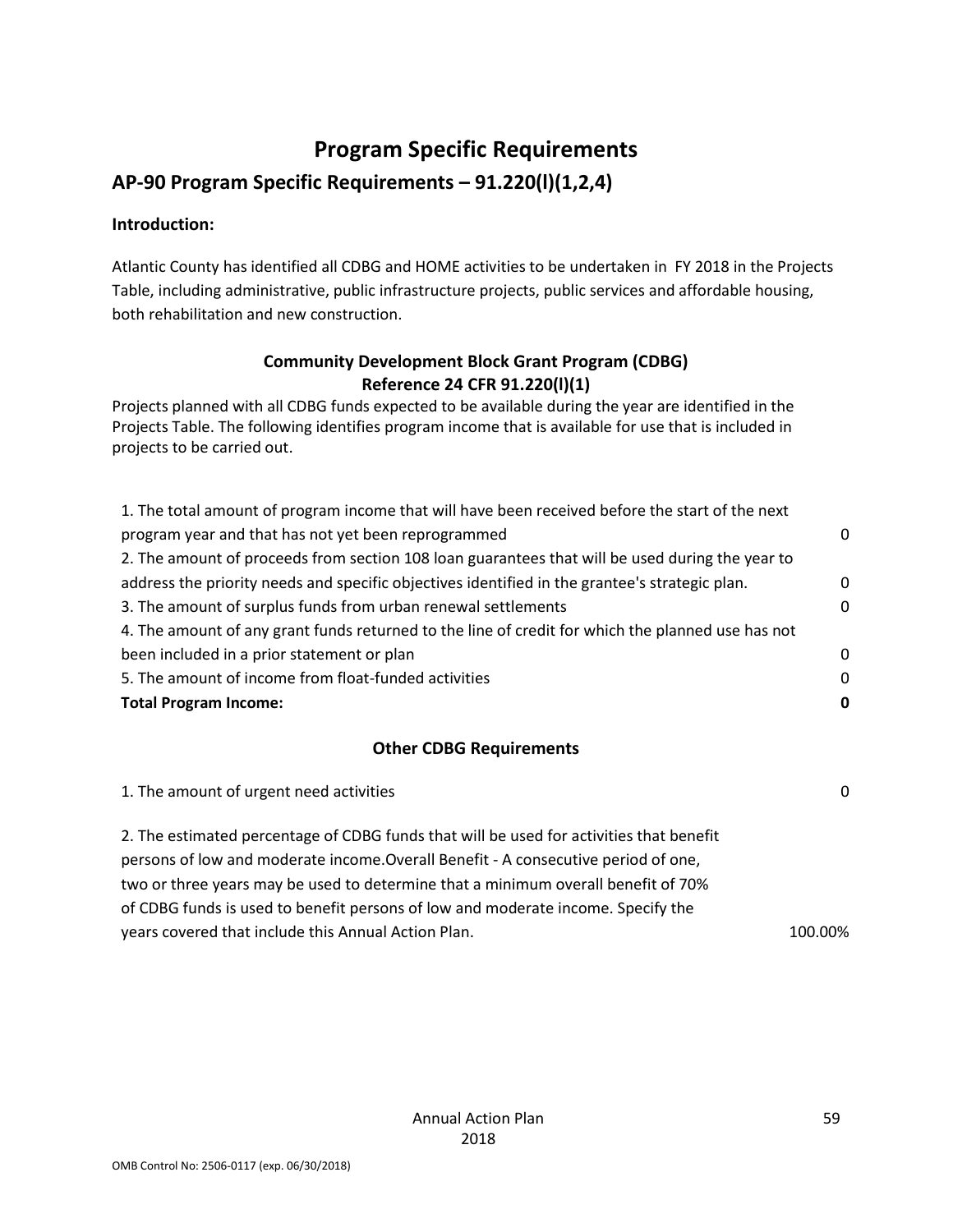# **HOME Investment Partnership Program (HOME) Reference 24 CFR 91.220(l)(2)**

1. A description of other forms of investment being used beyond those identified in Section 92.205 is as follows:

Atlantic County will use 2018 HOME funds only for investments that conform to 24 CFR 92.205(b).

2. A description of the guidelines that will be used for resale or recapture of HOME funds when used for homebuyer activities as required in 92.254, is as follows:

Atlantic County will use the Recapture option for all of its homebuyer activities. Recapture provisions will be in effect for the entire Period of Affordability for all homebuyer activities, both down payment assistance and new construction subsidies.

It is the policy of Atlantic County to recapture the appropriate amount of the HOME investment by using the following method: In accordance with 24 CFR 92.254(a)(5)(ii)(A)(3), the County will share the net proceeds. If the net proceeds are not sufficient to recapture the full HOME investment plus enable the homeowner to recover the amount of the homeowner's downpayment and any capital improvement investment made by the owner since purchase, the County may share the net proceeds. The net proceeds are the sales price minus loan repayment (other than HOME funds) and closing costs. The net proceeds are divided proportionally as set forth in the following mathematical formula.

The HOME investment will be forgiven if the home is owned beyond the period of affordability as described in 24 CFR Part 92.254.

3. A description of the guidelines for resale or recapture that ensures the affordability of units acquired with HOME funds? See 24 CFR 92.254(a)(4) are as follows:

The HOME program's investment, and thus the period of affordability, is ensured in all cases by a mortgage and note payable to Atlantic County should the property be sold during the period of affordability.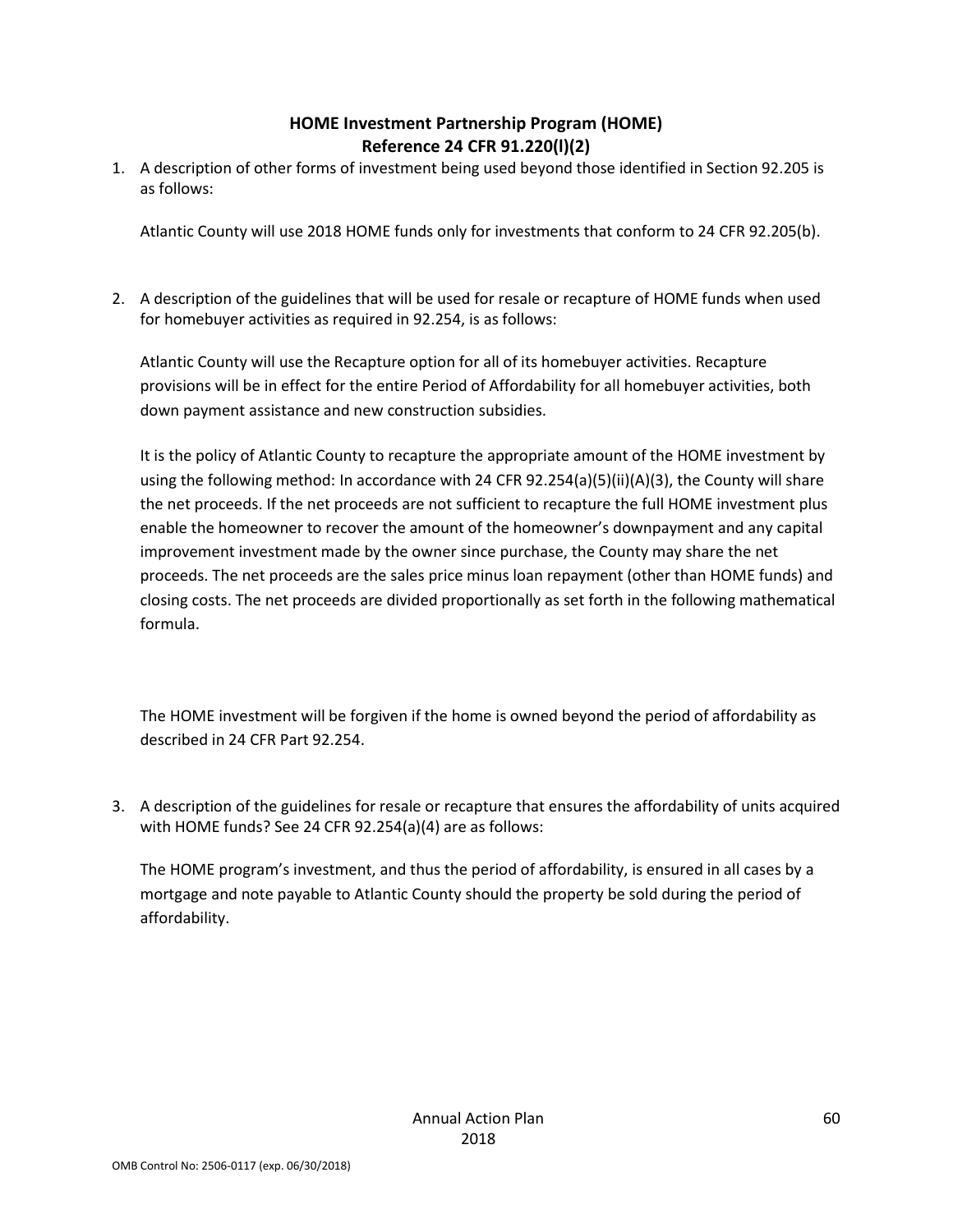4. Plans for using HOME funds to refinance existing debt secured by multifamily housing that is rehabilitated with HOME funds along with a description of the refinancing guidelines required that will be used under 24 CFR 92.206(b), are as follows:

Atlantic County will not use HOME funds to refinance existing debt secured by multifamily housing that is being rehabilitated with HOME funds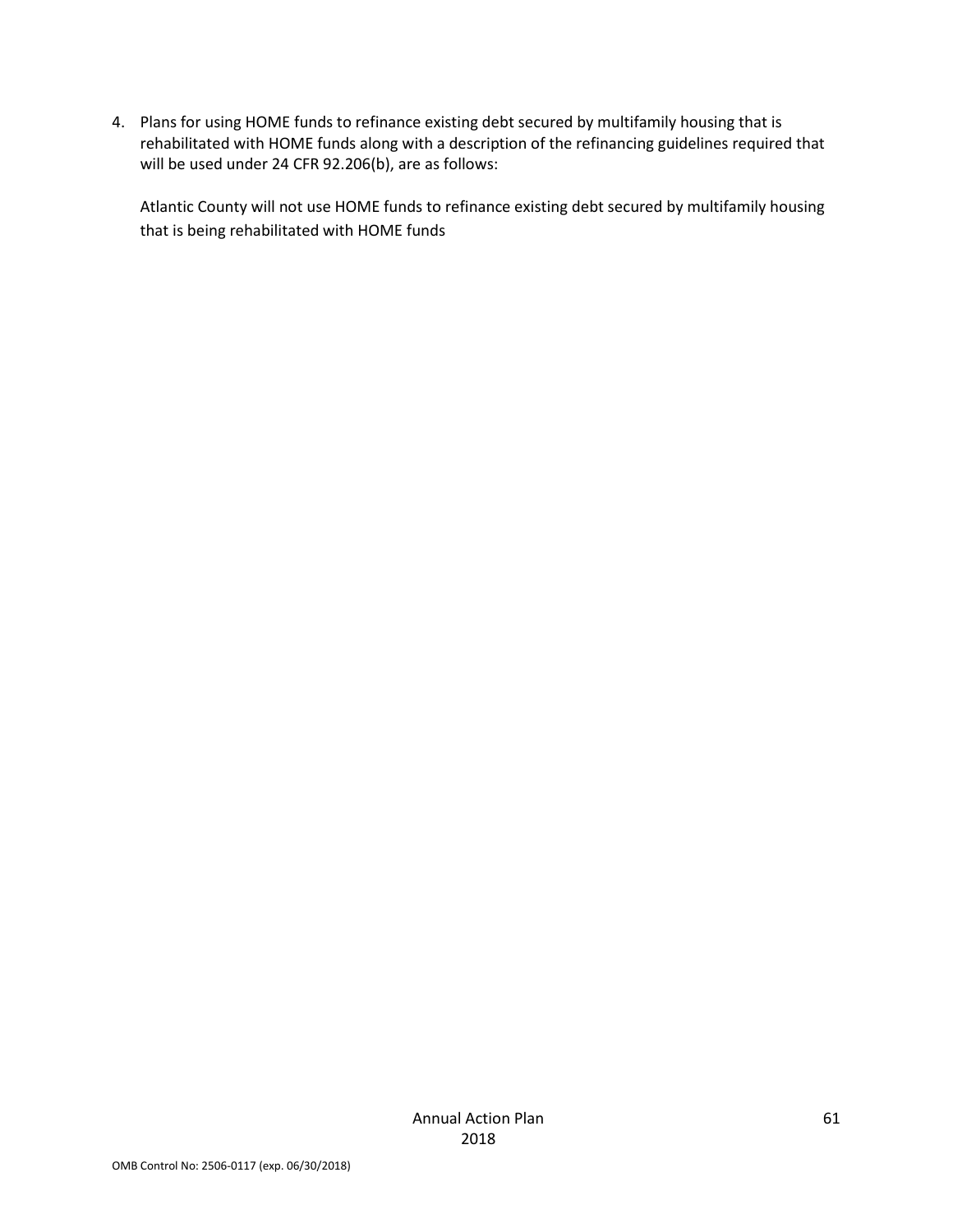# **Attachments**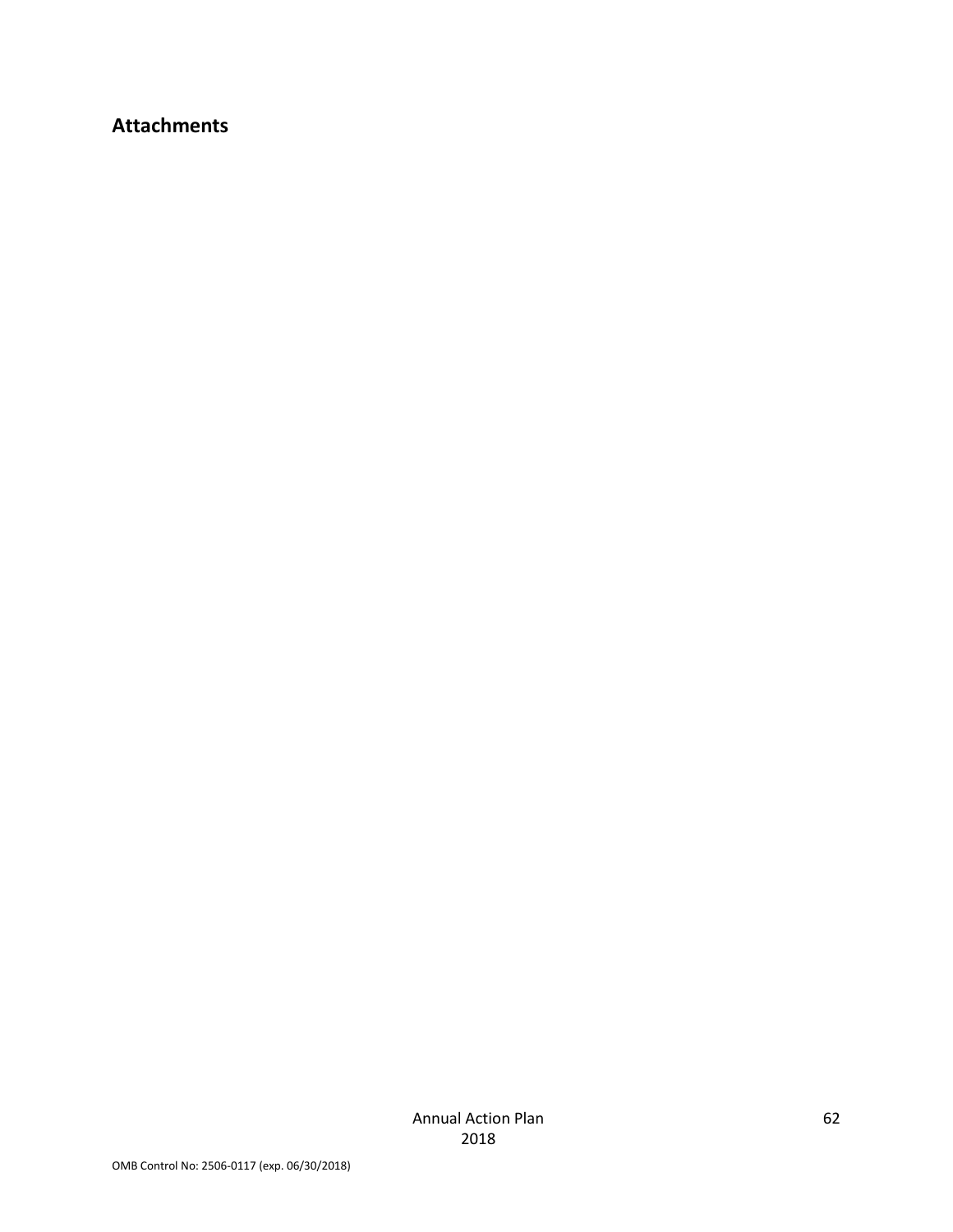**Citizen Participation Comments**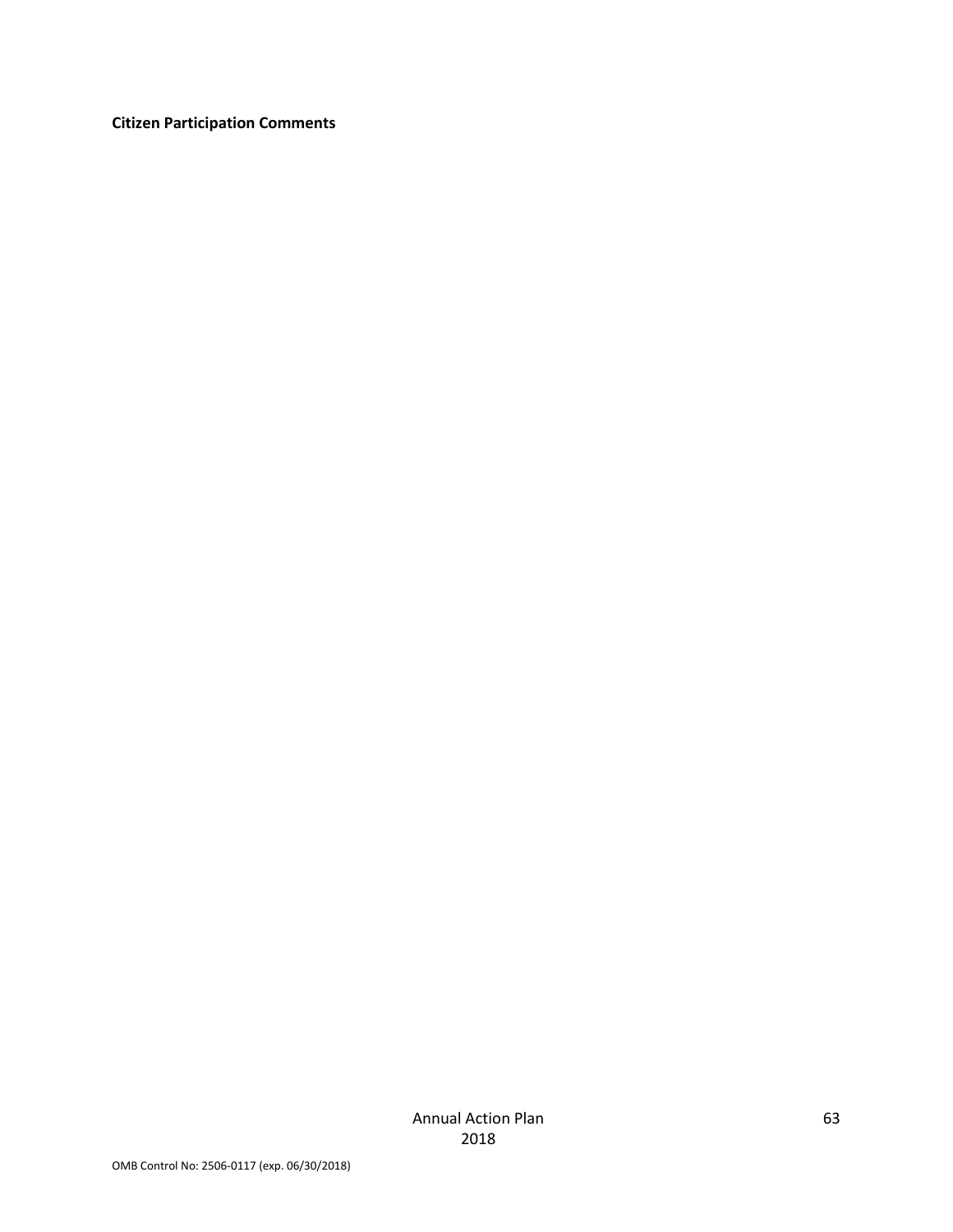**Grantee Unique Appendices**